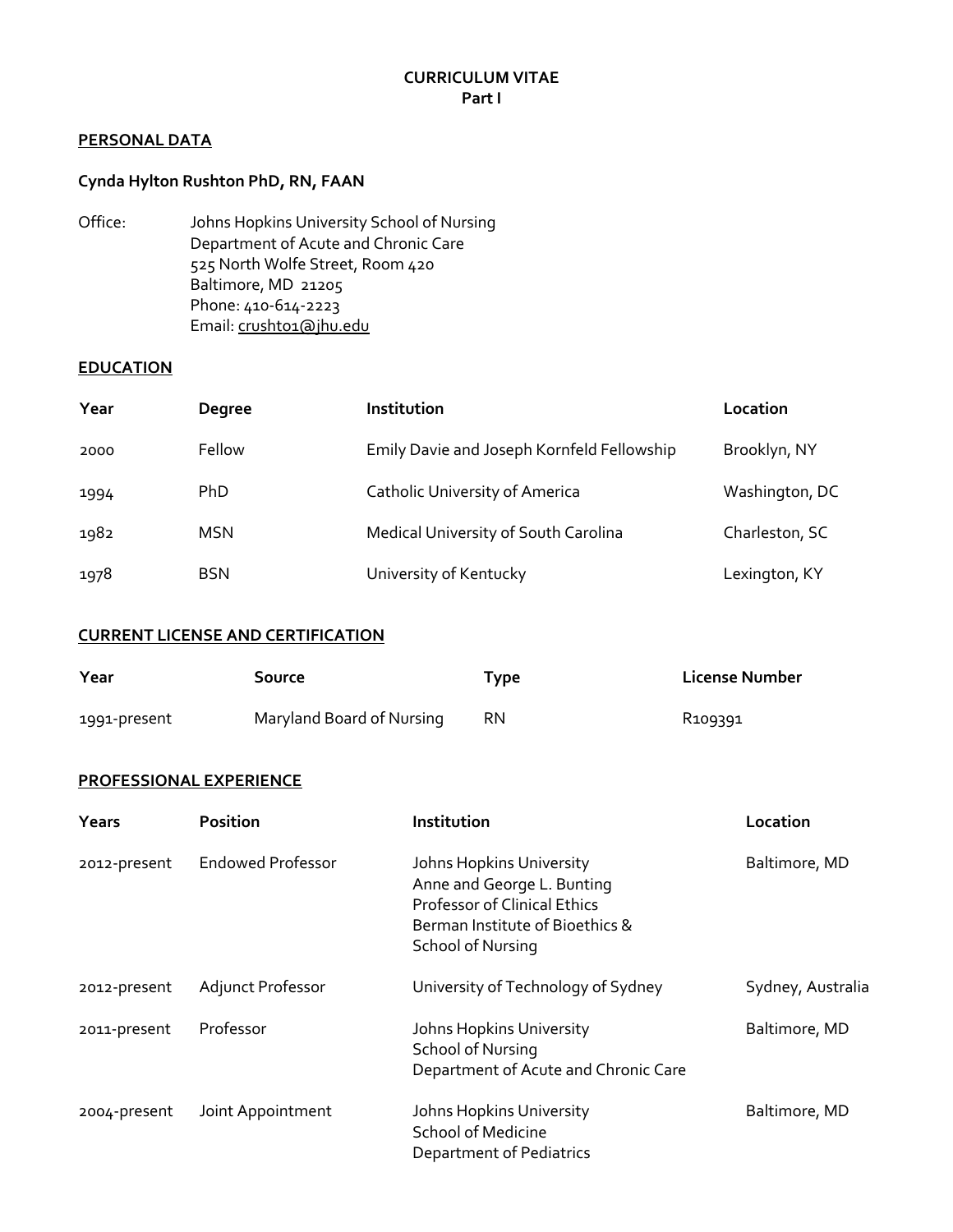| Years        | <b>Position</b>                               | Institution                                                                                  | Location        |
|--------------|-----------------------------------------------|----------------------------------------------------------------------------------------------|-----------------|
| 1996-present | Core Faculty,<br>Joint Appointment            | Johns Hopkins University<br>Berman Institute of Bioethics                                    | Baltimore, MD   |
| 2004-2011    | Associate Professor                           | Johns Hopkins University<br><b>School of Nursing</b><br>Department of Acute and Chronic Care | Baltimore, MD   |
| 2001-2004    | <b>Assistant Professor</b>                    | Johns Hopkins University<br><b>School of Nursing</b><br>Department of Acute and Chronic Care | Baltimore, MD   |
| 2000-2013    | Program Director                              | The Johns Hopkins Children's Center<br>Harriet Lane Compassionate Care Program               | Baltimore, MD   |
| 1995-2000    | Assistant Professor,<br>Part Time             | Johns Hopkins University<br><b>School of Nursing</b><br>Department of Acute and Chronic Care | Baltimore, MD   |
| 1991-2013    | <b>Clinical Nurse Specialist</b>              | Johns Hopkins Hospital<br>Children's Center                                                  | Baltimore, MD   |
| 1991-1995    | Faculty Associate                             | Johns Hopkins University<br><b>School of Nursing</b><br>Department of Acute and Chronic Care | Baltimore, MD   |
| 1989-1991    | Nursing Liaison                               | <b>Children's National Medical Center</b><br>Office of Ethics                                | Washington, DC  |
| 1989-1991    | <b>Children's Clinical Educator</b>           | <b>Children's National Medical Center</b><br>Office of Ethics                                | Washington, DC  |
| 1987-1990    | Clinical Educator                             | <b>Catholic University of America</b><br><b>Graduate Nursing Program</b>                     | Washington, DC  |
| 1986-1991    | Clinical Educator III                         | <b>Children's National Medical Center</b>                                                    | Washington, DC  |
| 1985-1986    | <b>Clinical Preceptor</b>                     | Georgia State University<br><b>Graduate Nursing Program</b>                                  | Atlanta, GA     |
| 1985-1986    | <b>Clinical Preceptor</b>                     | <b>Emory University</b><br><b>Graduate Nursing Program</b>                                   | Atlanta, GA     |
| 1984-1986    | <b>Pediatric Clinical Nurse</b><br>Specialist | Henrietta Egleston Hospital for Children                                                     | Atlanta, GA     |
| 1983         | <b>Staff Nurse</b>                            | The Hospital for Sick Children<br>Pediatric Cardiovascular ICU                               | London, England |
| 1982-1983    | Pediatric Cardiovascular                      | Medical University of South Carolina                                                         | Charleston, SC  |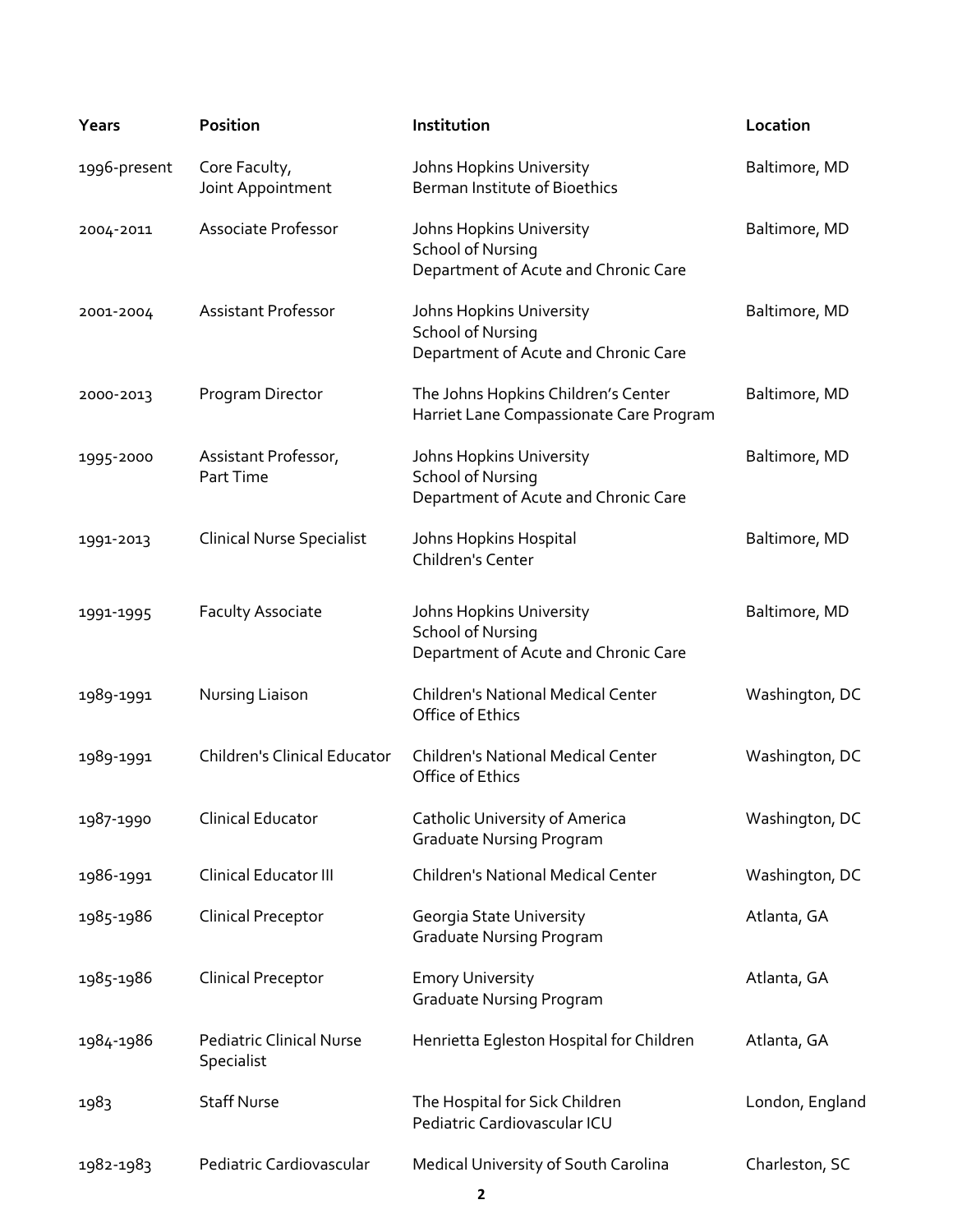| Years                    | <b>Clinical Nurse Specialist</b><br><b>Position</b>  | Institution                                                                                            | Location       |
|--------------------------|------------------------------------------------------|--------------------------------------------------------------------------------------------------------|----------------|
| 1979-1981                | <b>Staff Nurse</b>                                   | Medical University of South Carolina<br>Pediatric ICU                                                  | Charleston, SC |
| 1978-1979                | <b>Staff Nurse</b>                                   | University of Kentucky Medical Center<br>Pediatric ICU                                                 | Lexington, KY  |
| <b>HONORS AND AWARDS</b> |                                                      |                                                                                                        |                |
| 2019                     | <b>Renewal Award</b>                                 | Sigma Theta Tau International Honor Society of Nursing (Sigma) Daniel J. Pesut Sprit of                |                |
| 2019                     | Researcher Hall of Fame                              | Sigma Theta Tau International Honor Society of Nursing (Sigma) International Nurse                     |                |
| 2015                     | Brocher Foundation Residency, Geneva, Switzerland    |                                                                                                        |                |
| 2014                     | Fellow, The Hastings Center, Garrison, NY.           |                                                                                                        |                |
| 2014                     |                                                      | Top 100 Women in Maryland, The Daily Record, Baltimore, MD                                             |                |
| 2014                     | Thunder Bay, Ontario, Canada                         | Center for Health Care Ethics Milestone Aware for Bioethics Leadership, Lakehead University,           |                |
| 2013                     | Mind and Life Institute Contemplative Studies Fellow |                                                                                                        |                |
| 2010                     |                                                      | Top 50 Alumni, University of Kentucky, College of Nursing, 50 <sup>th</sup> Anniversary, Lexington, KY |                |
| 2006-2009                |                                                      | Fellow, Robert Wood Johnson Foundation Executive Nurse Leadership Fellowship, Princeton, NJ            |                |

- 2008 Top 100 Women in Maryland, The Daily Record, Baltimore, MD
- 2007 University of Kentucky, College of Nursing, Hall of Fame Inaugural Inductee, Lexington, KY
- 2007 Johns Hopkins University, School of Nursing, Alumni Association, Excellence in Teaching Award: Graduate Program, Baltimore, MD
- 2006 Health Care Heroes Award, Nursing, The Daily Record, Baltimore, MD
- 2001 Pioneering Spirit Award, American Association of Critical Care Nurses, Anaheim, CA
- 1991 Recipient, Greater Washington Area Chapter American Association of Critical Care Nurses/Hewlett Packard Research Award
- 1990 Fellow, American Academy of Nursing
- 1990 Maternal-Child Nurse of the Year, American Nurses Association, Council on Maternal-Child Nursing, Boston, MA
- 1990 National Nurse of the Year, March of Dimes Birth Defects Foundation, Boston, MA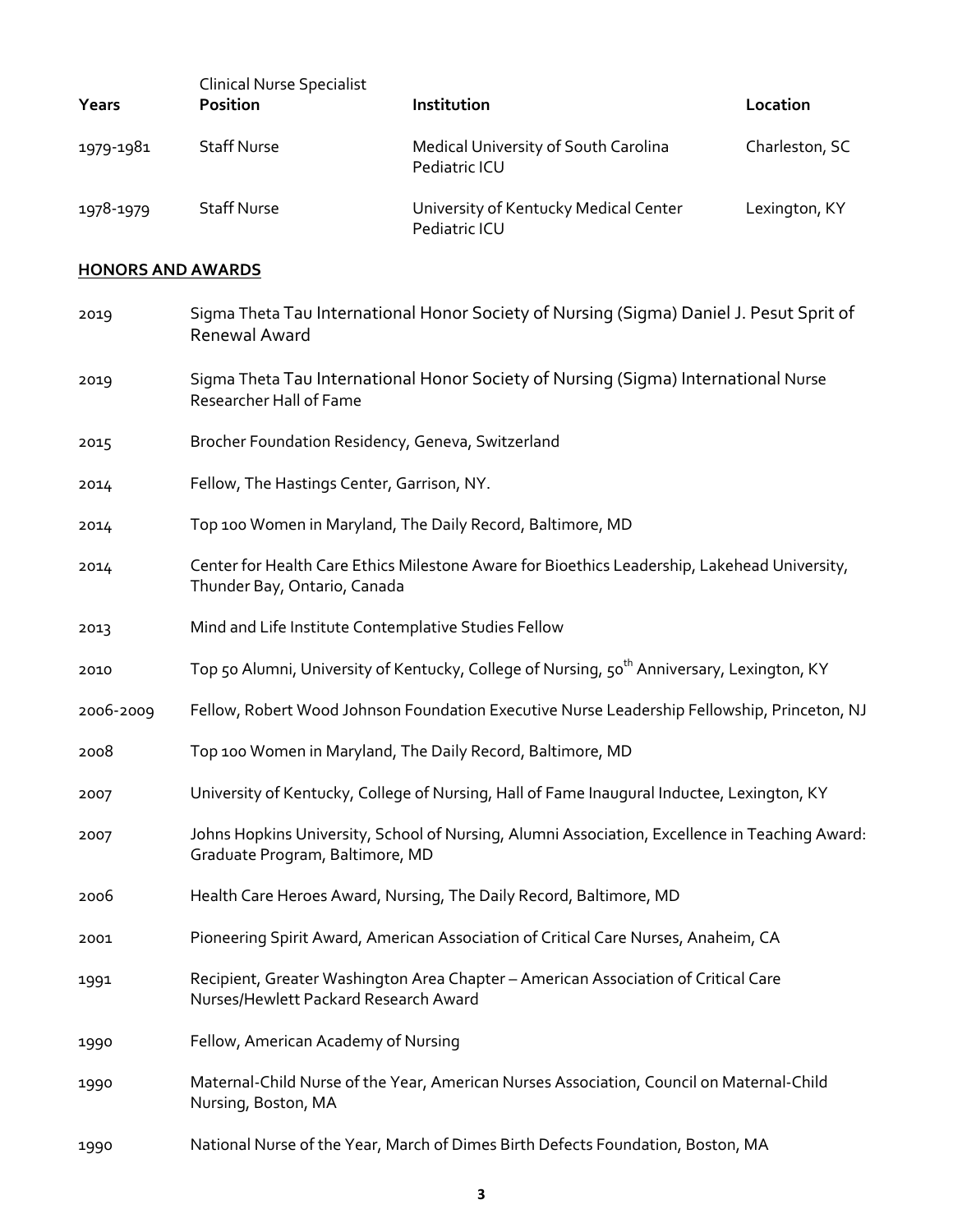| 1990                              | Outstanding Nursing Alumnus, Medical University of South Carolina, Charleston, SC                                                              |
|-----------------------------------|------------------------------------------------------------------------------------------------------------------------------------------------|
| 1989-1990                         | Mary Dance Spence Scholarship, School of Nursing, Catholic University of America, Washington,<br>DC                                            |
| 1988                              | Outstanding Young Woman in America, State Award Recipient for Maryland, Outstanding<br>Americans Program, Montgomery, AL                       |
| 1986                              | Employee of the Month, Henrietta Egleston Hospital for Children Atlanta, GA                                                                    |
| 1986-1997                         | Who's Who in American Nursing, The Society of Nursing Professionals                                                                            |
| 1983                              | Sigma Theta Tau, National Nursing Honor Society - Inductee                                                                                     |
| 1981-1982                         | Professional Nurse Traineeship Award, US Public Health Service                                                                                 |
| <b>Distinguished Lectureships</b> |                                                                                                                                                |
| 2018                              | Anna Reynvaan Lectureship, Academic Medical Center of Amsterdam University and the Free<br>University Medical Center in Amsterdam, Netherlands |
| 2017                              | Minneapolis Children's Hospital, Minneapolis, Minnesota                                                                                        |
| 2016                              | Strobe Lectureship, University of California, San Francisco, San Francisco, CA                                                                 |
| 2015                              | Claire Bent Usen Memorial Lecture, Mount Auburn Hospital, Boston, MA.                                                                          |
| 2013                              | Inaugural Jerry Lewis-Jenkins Ethical Issues in Nursing Lectureship, University of Colorado School<br>of Nursing, Denver, CO                   |
| 2011                              | Sheila Hutzler Rives Memorial Lecture in Palliative Care, Johns Hopkins Berman Institute of<br>Bioethics, Baltimore, MD                        |
| 2010                              | Michael Kovnar Memorial Lecturer, Children's Hospital of Wisconsin, Milwaukee, WI                                                              |
| 2010                              | Zula Mae Barber Bice Memorial Lecturer, University of Virginia School of Nursing, Charlottesville,<br>VA                                       |
| 2010                              | Eliza Fernie Pediatric Critical Care Nursing Lecturer, The Children's Hospital, Medical Conference &<br>Education Center, Aurora, CO           |
| 2008                              | The Florence Schorske Wald Hospice and Palliative Care Lectureship, University of Minnesota,<br>Minneapolis, MN                                |
| 2008                              | Third Annual Thomas Garret Rauch Memorial Lecturer, Children's Hospital of Philadelphia Annual<br>Cardiology Conference, Scottsdale, AZ        |
| 2003                              | William T. Cashdollar Distinguished Professorship, University of Tennessee-Memphis, Memphis,<br><b>TN</b>                                      |
| 2003                              | Shallenberger Lecturer in Medical Ethics (with Michael A. Williams, MD) The Johns Hopkins<br>Hospital, Baltimore, MD                           |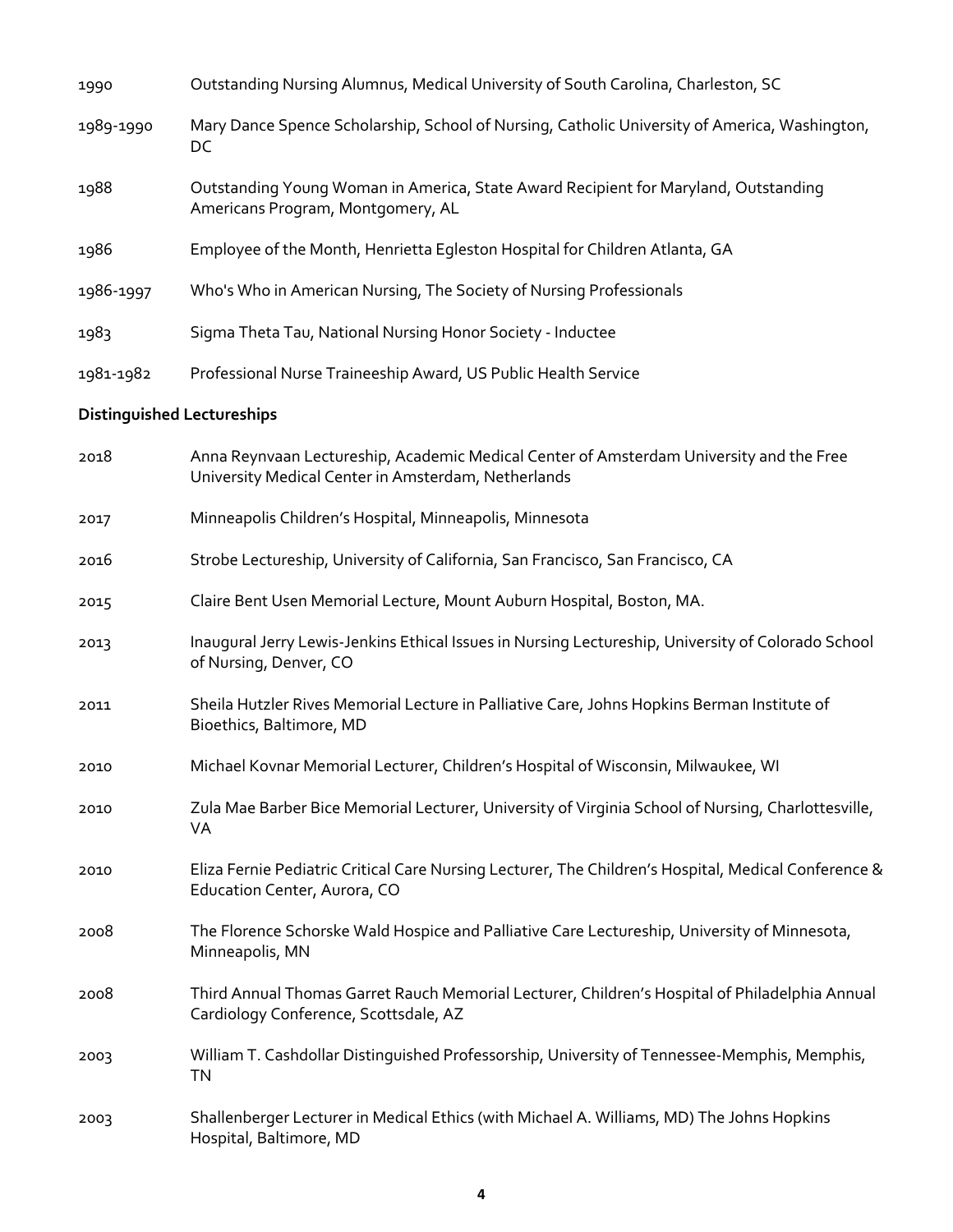| 2000            | Jean Kelly Lecturer, University of Alabama at Birmingham, Birmingham, AL                                                                                                                                                                                                                                                                              |
|-----------------|-------------------------------------------------------------------------------------------------------------------------------------------------------------------------------------------------------------------------------------------------------------------------------------------------------------------------------------------------------|
| 2000            | Doris Armstrong Leadership Lecturer, The Johns Hopkins University School of Nursing, Baltimore,<br>MD                                                                                                                                                                                                                                                 |
| 1997            | Visiting Scholar in Nursing, University of Illinois at Chicago, Chicago, IL                                                                                                                                                                                                                                                                           |
| 1996            | The Colket Lecturer in Nursing, The Children's Hospital of Philadelphia, Philadelphia, PA                                                                                                                                                                                                                                                             |
| 1996            | Karen Zamberlan Commemorative Lecturer, Children's Hospital of Pittsburgh, Pittsburgh, PA                                                                                                                                                                                                                                                             |
| 1995            | Inaugural James Swartz Memorial Lectureship in Ethics, Egleston Hospital for Children, Atlanta,<br>GA                                                                                                                                                                                                                                                 |
| 1993            | Marcia Kay Gillece Memorial Lecturer, The Children's Memorial Medical Center, Chicago, IL                                                                                                                                                                                                                                                             |
| 1991            | Distinguished Nurse Lecturer, Oakland Children's Hospital, Oakland, CA                                                                                                                                                                                                                                                                                |
| 1986            | Katharine Faville Lecturer, Wayne State University, Detroit, MI                                                                                                                                                                                                                                                                                       |
| <b>RESEARCH</b> |                                                                                                                                                                                                                                                                                                                                                       |
|                 | <b>Educational Grants and Sponsored Projects</b>                                                                                                                                                                                                                                                                                                      |
| 2016-2018       | Mindful Ethical Practice & Resilience Academy (MEPRA). JHUSON Dean's Award, \$150,000.                                                                                                                                                                                                                                                                |
| $2013 - 2017$   | Sustaining palliative care to drug users with HIV/AIDS & health disparities R01NR014050-01, Dr.<br>Amy Knowlton, PI, Co-I, NINR, total direct cost \$298,626.                                                                                                                                                                                         |
| 2013-2014       | Addressing moral distress in clinical practice: A contemplative, neuroscience-based intervention. PI,<br>Mind and Life Institute Contemplative Fellowship, \$59, 000.                                                                                                                                                                                 |
| 2012-2014       | ICU/Acute Care Multi-site Demonstration Project, Patient/Family Core: (10%) George and Betty<br>Moore Foundation. P. Pronovost, Principal Investigator, \$4,164,457                                                                                                                                                                                   |
| 2011-2013       | Vision of Hope II: Promoting H.E.A.R.T.** in the Care of Children with Chronic, Life-threatening<br>Diseases Through Worldwide Clinician Training (** Healing, Empathy, Awareness, Respect, and<br>Trust) Rushton, C & Geller, G. Co-Principal Investigators, 20% effort, Stavros Niarchos Foundation,<br>total direct cost \$375,000.                |
| 2011-2012       | Addressing the Unmet Needs of Children with Neuromuscular Conditions: Using Documentaries<br>for Inter-professional Education, Rushton, C & Geller, G, Co-principal Investigators, The Slomo and<br>Cindy Silvian Foundation, Inc., total direct cost 15,000.                                                                                         |
| 2009-2011       | A Vision of Hope: Integration of Palliative Care in Chronic Pediatric Diseases, Rushton, C & Geller,<br>G, Co-Principal Investigators, 20% effort Yr 1, 25% effort Yr 2, National Institute of Nursing<br>Research (NINR), National Institutes of Health (NIH) Challenge Grants in Health and Science<br>Research (RC1), total direct cost \$980,000. |
| 2009-2011       | Ethical Challenges in the Care of Children and Families Affected by Life-Threatening<br>Neuromuscular Disorders, with G. Geller, Co-Principal Investigator, 10% effort, Greenwall<br>Foundation, NY, total direct cost \$79,484.                                                                                                                      |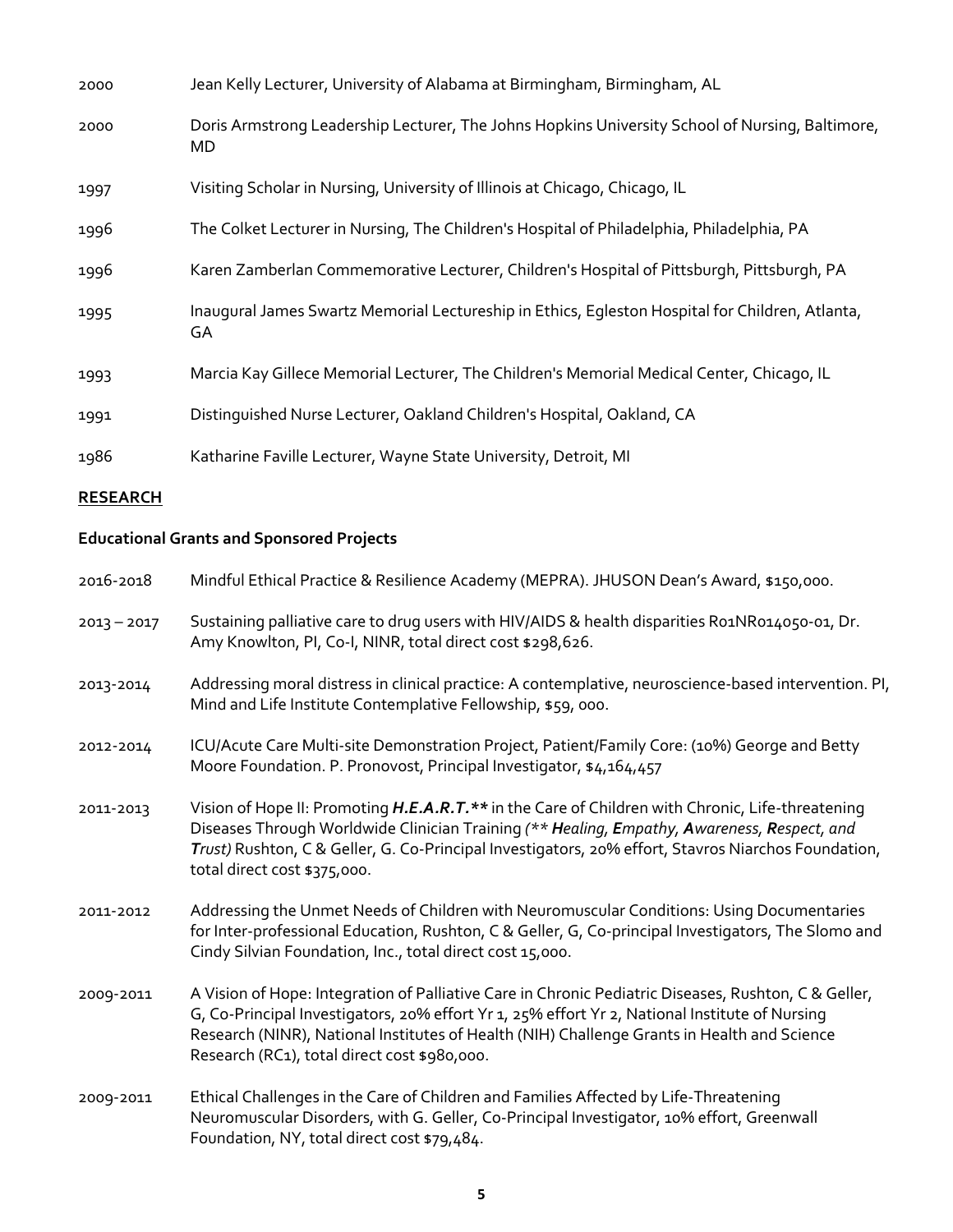| 2009            | R <sup>3</sup> : Nurse Renewal, Resilience and Retention, Principal Investigator, 10% effort, Robert Wood<br>Johnson Foundation/Johns Hopkins University SON, total direct cost \$40,000.                                                                                                                                                                                |
|-----------------|--------------------------------------------------------------------------------------------------------------------------------------------------------------------------------------------------------------------------------------------------------------------------------------------------------------------------------------------------------------------------|
| 2005-2009       | Moral Distress and Suffering of Genetics Professionals, G. Geller, Principal Investigator. Co-<br>Investigator, 20% effort, National Human Genome Research Institute (ELSI section), NIH, total<br>direct cost \$943,773.                                                                                                                                                |
| 2005-2010       | Toward Optimal Palliative and End of Life Care in the PICU, R. Truog, Principal Investigator, Co-<br>Investigator, 3% effort, NINR, NIH, total direct cost \$2,189,832.                                                                                                                                                                                                  |
| 2003-2005       | Reina Trust and Betrayal Model™ to the Experiences of Pediatric Critical Care Nurses, C.<br>Rushton, Principal Investigator, 10%, effort, The Dorothy Evans Lyne Fund, total direct cost<br>\$10,000.                                                                                                                                                                    |
| 2003-2008       | An ICU Intervention to Improve End of Life Care, J.R. Curtis, Principal Investigator, Advisory Board,<br>NINR, 1 RO1NR/AG5226-03, total direct cost \$2 million.                                                                                                                                                                                                         |
| 2002-2005       | Dissemination of an Interdisciplinary Experiential Training Model for End of Life Care & Organ<br>Donation, M. Williams, Principal Investigator, Co-Investigator, 10% effort, Health Resources and<br>Services Administration (HRSA), #1H39OT0011101, total direct cost \$1,224,446.                                                                                     |
| 2002-2003       | Advanced Care Planning for Children with Duchenne Muscular Dystrophy: Parents' and Children's<br>Views about the Child's Role in Decision-Making, G. Geller, Principal Investigator, Co-Investigator,<br>5% effort, Johns Hopkins Berman Institute of Bioethics Niarchos Faculty Development Project,<br>Baltimore, MD, total direct cost \$50,000.                      |
| 2001-2004       | Enhancing Family-centered Care for Children with Life-Threatening Conditions, Phase II, Principal<br>Investigator, Mildred Solomon EdD, Co-Investigator, 20% (02) 15% (03) effort, Educational<br>Development Center; Boston, MA funded by the Nathan Cummings Foundation, Project on Death<br>in America, Anonymous Donor, Henton, MA, total direct cost \$1.4 million. |
| 2001            | Development & Evaluation of an Assessment Tool for Clinical Ethics Consultation, M. Williams, E.<br>Grochowski, Co-Principal Investigators, Co-Investigators, 4% effort, Johns Hopkins Berman<br>Institute of Bioethics Niarchos Faculty Development Project, total direct cost \$50,000.                                                                                |
| 1999-2001       | Interdisciplinary Experiential Training Model for End of Life Care & Organ Donation, M. Williams,<br>Principal Investigator, Co-Investigator, 10% effort, Funded by Health Research Services Agency<br>#1H390000401, total direct cost \$929,042.                                                                                                                        |
| 1999-2000       | Faculty development fellowship in Pediatric Palliative Care, Principal Investigator, C. Rushton,<br>Kornfeld Foundation, total direct cost \$50,000.                                                                                                                                                                                                                     |
| 1998-2000       | Enhancing Family-centered Care for Children with Life-Threatening Conditions., M. Solomon Ed.<br>D., Principal Investigator, Co-Investigator, 5% effort, Phase I, Educational Development Center;<br>Boston, MA, Nathan Cummings Foundation, total direct cost \$300,000.                                                                                                |
| 1986-1988       | Clinical Trials: Nursing Care of Preterm Infants, S. Feetham, Principal Investigator, Project Staff,<br>National Center for Nursing Research, National Institute of Nursing Research (NINR), National<br>Institutes of Health (NIH), SRC-2 1R18 NRO 1329, total direct cost \$1.2 million.                                                                               |
| <b>PRACTICE</b> |                                                                                                                                                                                                                                                                                                                                                                          |

# **Sponsored Practice Initiatives**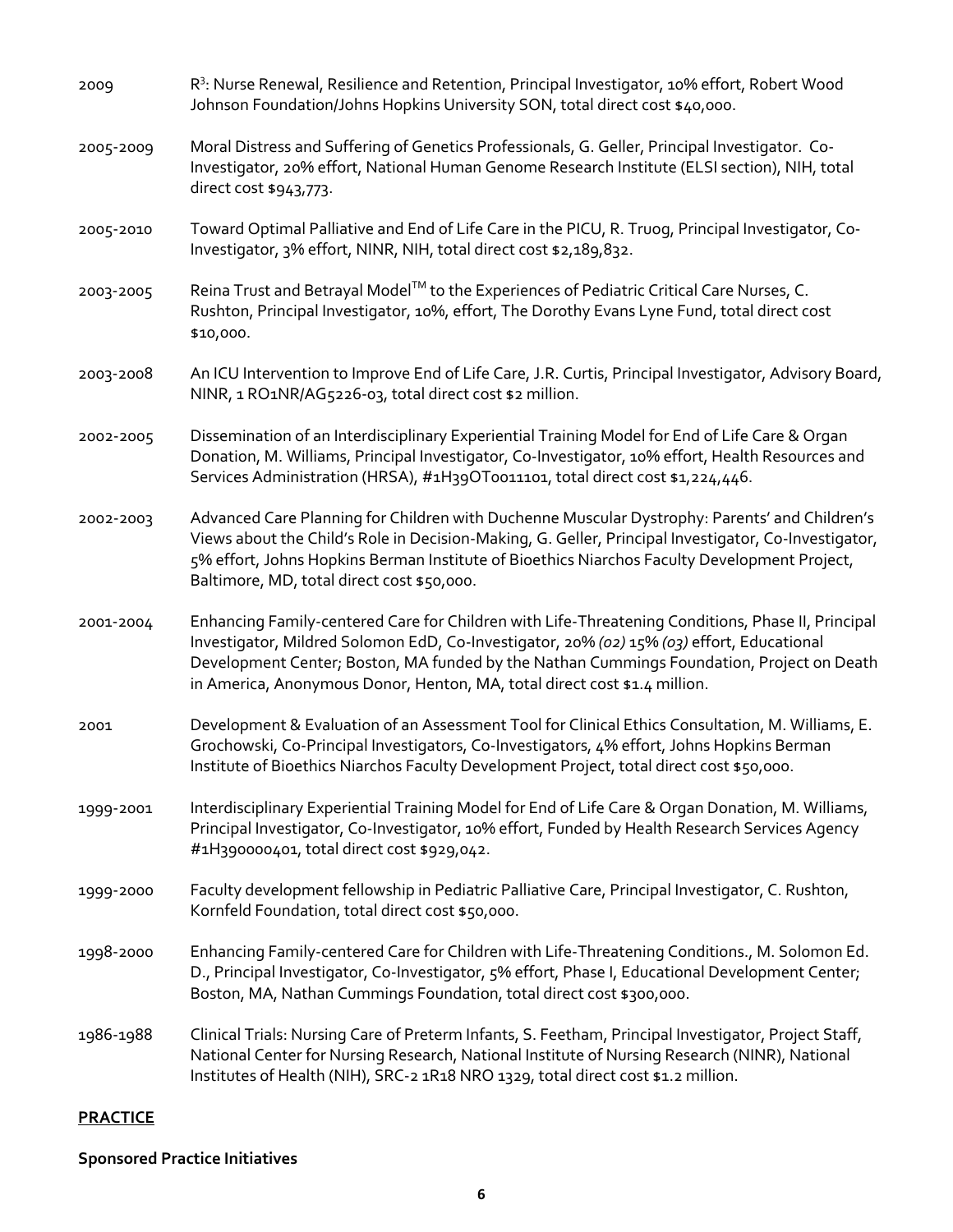| <b>SCHOLARSHIP</b> |                                                                                                                                                                                                                                                                                                                           |
|--------------------|---------------------------------------------------------------------------------------------------------------------------------------------------------------------------------------------------------------------------------------------------------------------------------------------------------------------------|
| 1991-2013          | Clinical Nurse Specialist in Ethics, The Johns Hopkins Children's Center, Baltimore, MD.                                                                                                                                                                                                                                  |
| 1998-1999          | Nursing Leadership Consortium on End of Life Care, Principal Investigator, 5% effort, Open<br>Society Institute Project on Death in America, \$97,550 to American Association of Critical Care<br>Nurses.                                                                                                                 |
| 2000-2002          | Nursing Leadership Academy in End of Life Care-Phase I, C. Rushton, (PI), 15%, Open Society<br>Institute-Project on Death in America, \$200,000                                                                                                                                                                           |
| 2000-2013          | Harriet Lane Compassionate Care, The Johns Hopkins Children's Center, Baltimore, MD, Program<br>Director, Joint Appointment, 30% effort.                                                                                                                                                                                  |
| 2002-2003          | Nursing Leadership Academy in End of Life Care-Phase II, Principal Investigator, 10% (02) 15% (03)<br>effort, Open Society Institute-Project on Death in America, \$394,000.                                                                                                                                              |
| 2002-2004          | The Initiative for Pediatric Palliative Care, Mildred Solomon, Principal Investigator, National Site<br>Coordinator, 15% effort, Nathan Cummings Foundation, Project on Death in America, Anonymous<br>Donor.                                                                                                             |
| 2003               | Educating for Excellence in Pediatric Palliative Care, Program Director, The Johns Hopkins<br>Children's Center, (\$10,000) Telethon Grant.                                                                                                                                                                               |
| 2004-2006          | Pediatric Oncology Nursing Renewal Program, Program Director, The Johns Hopkins Children's<br>Center Discretionary funding, \$20,000                                                                                                                                                                                      |
| 2006               | "Its about how you live" Interdisciplinary Palliative Care Education, Program Director, The Johns<br>Hopkins Children's Center, Telethon Grant, \$10,000.                                                                                                                                                                 |
| 2006-2008          | Compassionate End of Life Care Dissemination Project, Principal Investigator & Program Director,<br>(10% FTE), Upaya Institute, Santa Fe, NM, Private donation.                                                                                                                                                           |
| 2007-2009          | Improving the Lives of Children Living with Life Threatening Neuromuscular Disorders: Bringing<br>an Innovative Model of Care to the World, Berman Institute of Bioethics, Johns Hopkins<br>University, International Co-Director with G. Geller, Stavros S. Niarchos Foundation, New York,<br>NY, 10% effort, \$250,000. |
| 2008               | Establishing a Pediatric Palliative Care Network in Maryland, The Johns Hopkins Children's Center,<br>Women's Board of the Johns Hopkins Hospital, Baltimore, MD, \$51,432.                                                                                                                                               |
| 1999-present       | Johns Hopkins Hospital, Ethics Committee and Consultation Service, Johns Hopkins Hospital,<br>Baltimore, MD, Co-Chair, Joint Appointment, 10% effort.                                                                                                                                                                     |
| 2013-2017          | Healthy Work Environment Initiative, Johns Hopkins Hospital. Deborah Dang, PI, 10% effort                                                                                                                                                                                                                                 |
| 2017-present       | Mindful Ethical Practice and Resilience Academy, HSCRC sub award, Deborah Dang, PI, 15% effort                                                                                                                                                                                                                            |

### **Publications**

## **Peer Reviewed (\*) indicates data-based; ⌘ Peer Reviewed**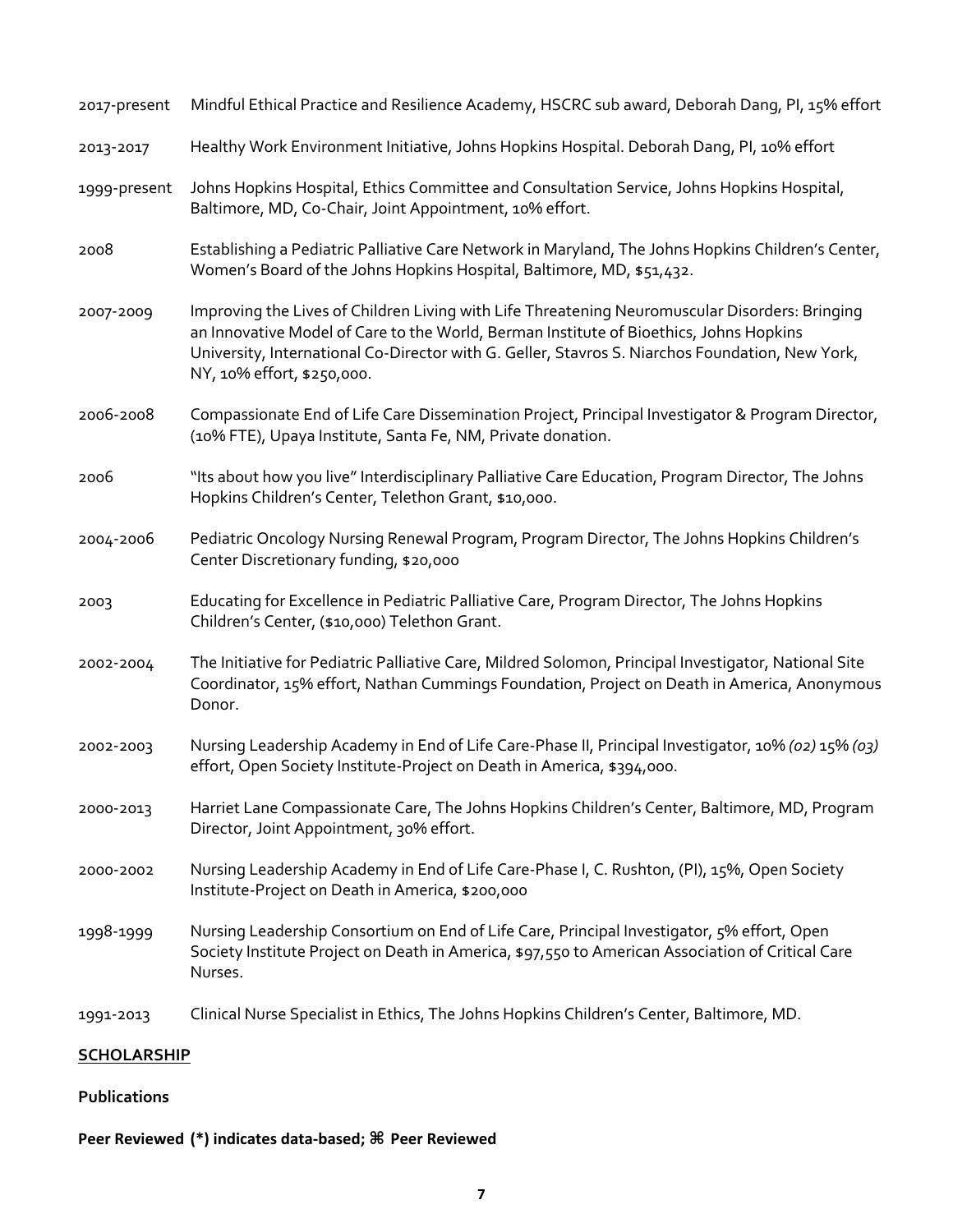- 1. Turner, K., & **Rushton, C.** (2019) Why are we doing this? Creating a new narrative to meet futility with integrity. AACN Advanced Critical Care. 30(2):198-203. doi: 10.4037/aacnacc2019597.
- 2. **⌘**Hughes, V., Delva, S., Nkimbeng, M. Spaulding, E., Turkson-Ocran, R., Cudjoe, J., Ford, A., **Rushton, C.,** D'Aoust, R., & Han, H. (in press). Strategies to promote cultural humility among nursing faculty, Journal of Professional Nursing,
- 3. \* **⌘** Mitchell, M.M., Hansen, E. D.,Tseng, T-Y.,Shen, M., **Rushton, C**.,Smith, R. Hutton, N., Wolfe, J., Bone, L.,Keruly, J., Wissow, L., Catanzarite, Z.,Knowlton, A. (2018) Correlates of patterns of health values of African-Americans living with HIV/AIDS: Implications for advance care planning and HIV palliative care., Journal of Pain and Symptom Management. 56(1), 53-62. DOI: 10.1016/j.jpainsymman.2018.02.020
- 4. Kaszniak, A.W., **Rushton, C.H**., & Halifax, J. (2018). Leadership, morality and ethics: Developing a practical model for moral decision-making. *MindRxiv*. April 17. mindrxiv.org/8qby6. DOI 10.17605/OSF.IO/8QBY6
- 5. Grady, C. Haddad , A.,**Rushton, C.** (2018) An Alternative Account of Clinical Ethics: Leveraging the Strength of the Health Care Team, The American Journal of Bioethics, 18:6, 59-60, DOI: 10.1080/15265161.2018.1459948
- 6. **⌘\*** Holtz, H., Heinze, K. **Rushton, C**. (2017) Inter-professionals' definitions of moral resilience. *Journal of Clinical Nursing* Aug 3. doi: 10.1111/jocn.13989.
- 7. **⌘** Gleason, K.T., Davidson, P.M., Tanner, E.K., Baptiste, D., **Rushton, C**., Day, J., Sawyer, M., Baker, D., Paine, L., & Dennison-Himmelfarb, C.R. & David E. Newman-Toker. (2017) The Critical Role of Nurses in Diagnostic Error Prevention: A Conceptual Framework and a Call to Action. *Diagnosis*. 4:201-224.
- 8. **⌘** Heinze K., Holtz H., **Rushton C.** (2017). Strategies for promoting high quality care in personal resilience in palliative care. AMA Journal of Ethics. 19(6), 601-607.
- 9. **⌘**Carse A, **Rushton CH**. (2017)"Harnessing the Promise of Moral Distress: A Call for Re-Orientation." *Journal of Clinical Ethics* 28(1): 15-29. Spring 2017. PMID: 28436924
- 10. **⌘** Young, P. **Rushton, C**. (2017) Concept analysis Moral Resilience, *Nursing Outlook* 65(5), 579-587. http://dx.doi.org/10.1016/j.outlook.2017.03.009.
- 11. **Rushton CH**, Schoonover-Shoffner K, Kennedy MS. (2017) "A Collaborative State of the Science Initiative: Transforming Moral Distress into Moral Resilience in Nursing." *The American Journal of Nursing* 117(S2): S2-S6.
- 12. **⌘Rushton CH**. "Cultivating Moral Resilience." (2017) *American Journal of Nursing* 117(2-S1): S11-S15.
- 13. **Rushton CH**, Turner K. (2016) "Ethics in Everyday Practice: Pick Up Your Stethoscope." *AACN Advanced Critical Care,* 27(4): 462-464. O
- 14. **⌘**Dy SM, **Rushton CH**.(2016) "A More Balanced Approach to Opioid Use and Management is Also Needed in End-of-life Care." *Journal of Opioid Management* 12(6).
- 15. **⌘ Rushton, C.** (2016) Building moral resilience to neutralize moral distress, American Nurse Today, 11(10), 27- 33.
- 16. ⌘Davidson, P.M., **Rushton, C.H.**, Dotzenrod, J., Godack, C.A., Baker, D., Nolan, M.N. (2016) Just and Realistic Expectations for Persons with Disabilities Practicing Nursing. *AMA Journal of Ethics*, 18(10), 1034-1040. doi: 10.1001/journalofethics.2016.18.10.msoc1-1610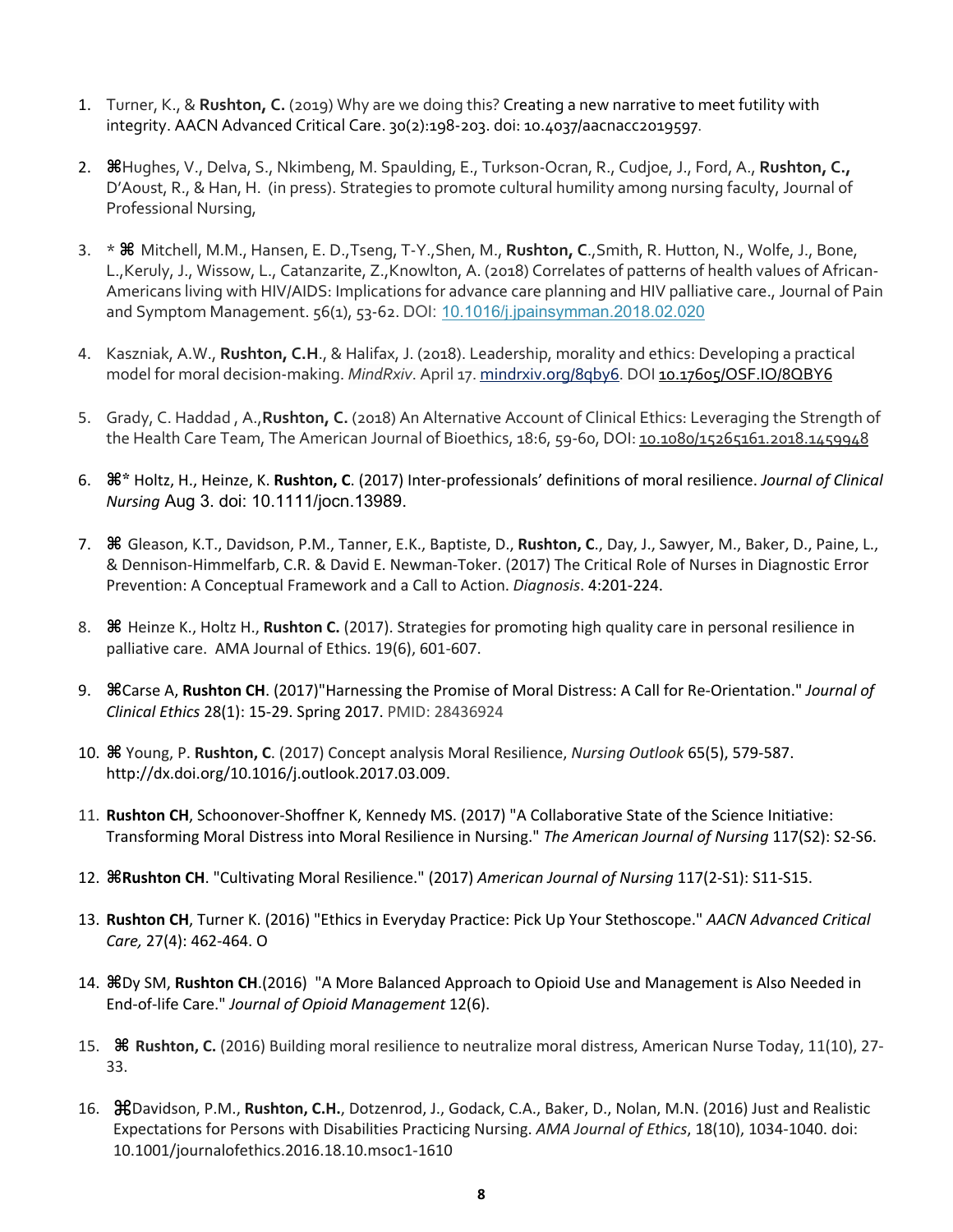- 17. **Rushton, C.H.**, Carse, A. (2016) Towards a New Narrative of Moral Distress: Realizing the Potential of Resilience. *Journal of Clinical Ethics*, 27(3), 214-218. PMID: 27658276
- 18. **⌘ Rushton, C.H.,** Caldwell, M., Kurtz. M. (2016) Moral distress: A Catalyst in Building Moral Resilience. *American Journal of Nursing*, 116(7), 40-49. doi: 10.1097/01.NAJ.0000484933.40476.5b
- 19. **⌘ Rushton, C.** (2016) Creating a Culture of Ethical Practice in Health Care Delivery Systems. *Hastings Center Report*, 46(Suppl 1), S28-31. doi: 10.1002/hast.628
- 20. **Rushton, C.** (2016) Moral resilience: A capacity for navigating ethical challenges in critical care. *AACN Advanced Critical Care*, 27(1), 111-119
- 21. **⌘** \***Rushton, C.H.,** Batcheller, J. Schroeder, K., & Donohue, P. (2015). Burnout and resilience among nurses practicing in high intensity settings. *American Journal of Critical Care,* 5(7), 377-84.
- 22. **⌘** \*Haywood, C., Williams-Reade, J., **Rushton, C. H.**, Beach, M. C., & Geller, G. (2015). Improving clinician attitudes of respect and trust for persons with Sickle Cell Disease. *Hospital Pediatrics*, 5(7), 377-84.
- 23. **⌘** Sugarman, J., Kass, N. **Rushton, C.H,** Hughtes, M.T., Kirsch, T. D. (2015) Translating professional obligations to care for patients with Ebola virus disease into practice in nonepidemic settings. *Disaster Med Public Health Prep*, 9(5), 527-530.
- 24. **⌘** Bosslet, G. T., Pope, T. M., Rubenfeld, G., Lo , B., Truog, R., **Rushton, C.**, Curtis, J. R., Fords, D. W., Osborne, M., Misak, C., Au, D. H., Azoulay, E., Brody, B., Fahy, B., Hall, J., Kesecioglu, J., Kon, A. A., Lindell, K., & White, D. B. (2015) An official ATS/AACN/ACCP/ESICM/SCCM policy statement: Responding to requests for potentially inappropriate treatments in intensive care units. *American Journal of Respiratory and Critical Care Medicine*, 191(11), 1318-1330. doi: 10.1164/rccm.201505-0924ST
- 25. **⌘** Henry, L. M., **Rushton, C.**, Beach, M. C., & Faden, R. (2015). Respect and dignity: A conceptual model for patients in the Intensive Care Unit. *Narrative Inquiry in Bioethics, 5*(1A), 5–14.
- 26. **⌘** \*Geller, G., Branyon, E., Forbes, L., **Rushton, C.**, Beach, M. C., Carrese, J.,Sugarman, J. (2015). Health care professionals' perceptions and experiences of respect and dignity in the intensive care unit. *Narrative Inquiry in Bioethics, 5*(1A), 27–42.
- 27. **⌘** Lewis-Newby, M., Wicclair, M., Pope, T., **Rushton, C.,** Curlin, F., Diekema, D., Durrer, D., Ehlenbach, W., Gibson-Scipio, W., Glavan, B., Langer, L., Manthous, C., Rose, C., Scardella, A., Shanawani, H., Siegel, M. D., Halpern, S. D., Truog, R. D., & White, D. B. (2015). Managing conscientious objections in intensive care medicine: An official policy statement of the American Thoracic Society. *American Journal of Respiratory and Critical Care Medicine, 191*(2), 219-27.
- 28. **⌘** Back, A., **Rushton, C**., Kaszniak, A., & Halifax, J. (2015). Why are we doing this? Clinician helplessness in the face of suffering*. Journal of Palliative Medicine, 18*(1), 26-30.
- 29. Stutzer, K. & **Rushton, C.** (2015) The ethical implications of workarounds in critical care. *AACN Advanced Critical Care*, 26(4), 372-375
- 30. **Rushton, C.** & Stutzer, K. (2015). Addressing 21st century nursing ethics: Implications for critical care nurses. *AACN Advanced Critical Care*, 26(2), 173-176.
- 31. **Rushton, C.** (2015). Ethical Issues in Ebola: Implications for Critical Care Nurses. *AACN Advanced Critical Care,*  26(1), 65-70.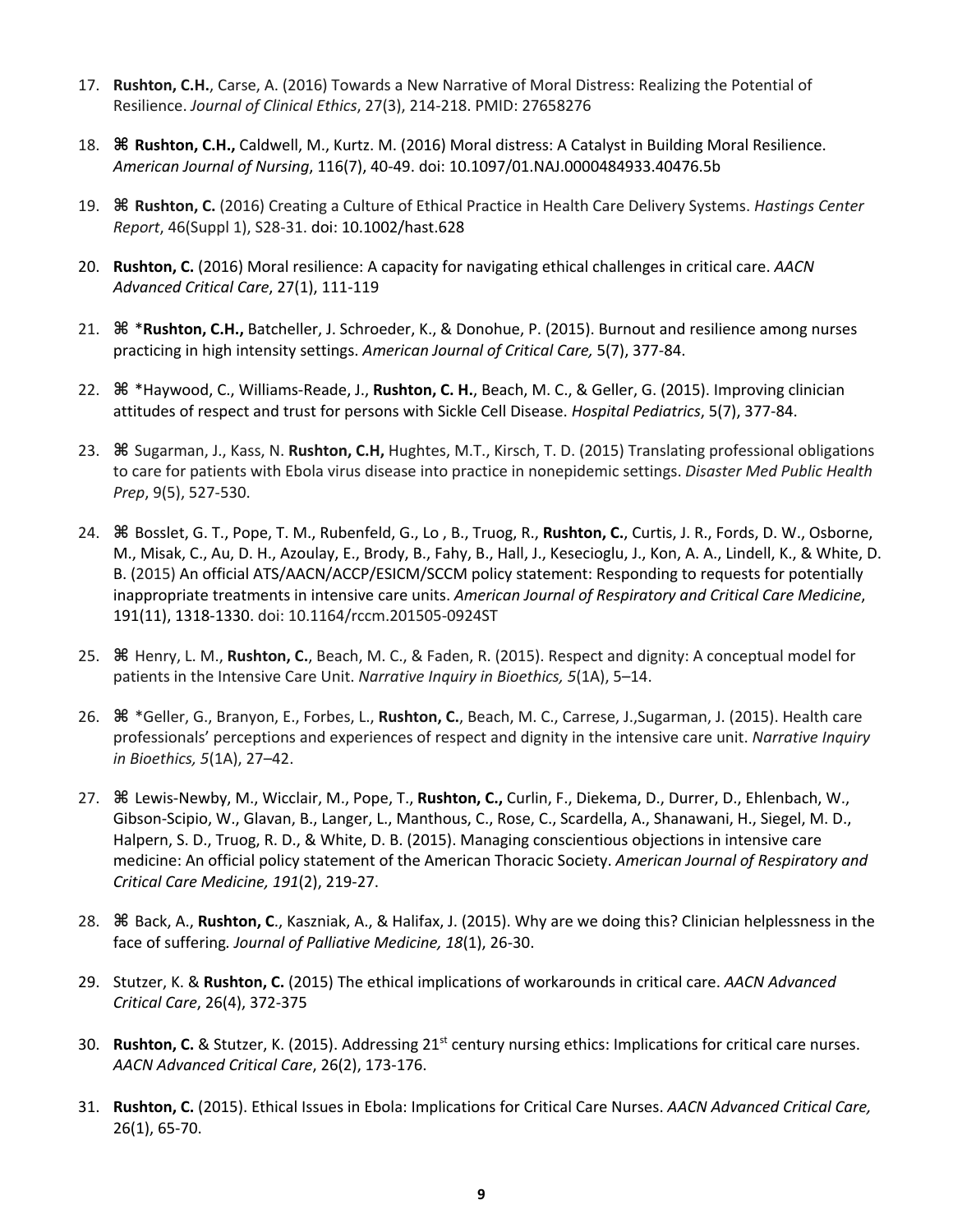- 32. **Rushton, C. H.** & Broome, M. (2015) Safeguarding the public's health: Ethical nursing. *Hastings Center Report*, 45(1), inside back cover.
- 33. **⌘** Beck, D. M., Dossey, B. M., & **Rushton, C. H**. (2013). Building the Nightingale Initiative for Global Health-NICH: Can we engage and empower the public voices of nurses worldwide? *Nursing Science Quarterly, 26*(4), 366-71.
- 34. **⌘ Rushton, C. H.**, Boss, R., Hallett, K., Hensel, J., Humphrey, G. B., Les, J., Mack, C., McCammon, S., Murray, J. S., Nathanson, E., Pniewski, J., Shuham, A. M., & Volpe, R. L. (2013). The many faces of moral distress among clinicians. *Narrative Inquiry in Bioethics, 3*(2), 89-93.
- 35. **⌘ Rushton, C. H.**, Kaszniak, A., & Halifax, J. (2013). A framework for understanding moral distress among palliative care clinicians. *Journal of Palliative Medicine, 16*(9), 1074-79.
- 36. **⌘ Rushton, C. H.**, Kaszniak, A., & Halifax, J. (2013). Addressing moral distress: Application of a framework to palliative care practice. *Journal of Palliative Medicine*, 16(9), 1080-88.
- 37. **⌘** Boss, R. Holmes, K., Althaus, J, **Rushton, C.**, McNee, J. H., & McNee, T. B. (2013). Ethics rounds: Trisomy 18 and complex congenital heart disease: Seeking the threshold benefit. *Pediatrics,* 2012-3643.
- 38. **Rushton, C.** (2013). Principled moral outrage. *AACN Advanced Critical Care, 24*(1), 82-89.
- 39. **⌘** Geller, G., Harrison, K. L., & **Rushton, C. H**. (2012). Ethical challenges in the care of children and families affected by life-limiting neuromuscular diseases. *Journal of Developmental & Behavioral Pediatrics, 33,* 548- 561.
- 40. **⌘ Rushton, C. H.**, Erby, L. H., Cohn, R. D., & Geller, G. (2012). Integrating palliative care in life-limiting pediatric neuromuscular conditions: The case of SMA-type 1 and Duchenne Muscular Dystrophy. *Journal of Palliative Care & Medicine*, *2,* 103.
- 41. **Rushton, C.**, Kaylor, B., & Christopher, M. (2012). 20 years since Cruzan and the patient self determination act: Opportunities for improving care at the end of life by critical care nurses. *AACN Advanced Critical Care, 23*(1), 1-6.
- 42. Beck, D., Dossey, B., & **Rushton, C.** (2012). Florence Nightingale: Connecting her legacy with local-to-global health today (http://ce.nurse.com/ce598/florence-nightingale/). Continuing education series. Nurse.com, Gannett publishing.
- 43. **⌘** Dossey, B., Beck, D., & **Rushton, C.** (2011). Integral nursing and the Nightingale Initiative for Global Health: Florence Nightingale's integral legacy for the 21<sup>st</sup> century. *Journal of Integral Theory and Practice, 6*(4), 71-92.
- 44. **⌘ Rushton, C.,** & Schwartz, J. (2011). A legislatively mandated council: A model for palliative care policy integration. *Journal of Palliative Medicine, 14*(11), 1240-1245.
- 45. **⌘ Rushton, C.,** & Geller, G. (2010). Life-threatening neuromuscular disorders: Interest in palliative care for children and their families. *Médecine Palliative: Numéro Spécial Maladies Neuromusculaires, 9*(6), e1-e6.
- 46. **⌘** \*Keene, E., Hutton, N., Hall, B., & **Rushton, C.** (2010). Bereavement debriefing sessions: An intervention to support health care professionals in managing their grief after the death of a patient. *Pediatric Nursing, 36*(4), 185-189.
- 47. **⌘** \*Geller, G., **Rushton, C.,** Francomano, C., Kolodner, K., & Bernhardt, B. A., (2010). Genetics professionals'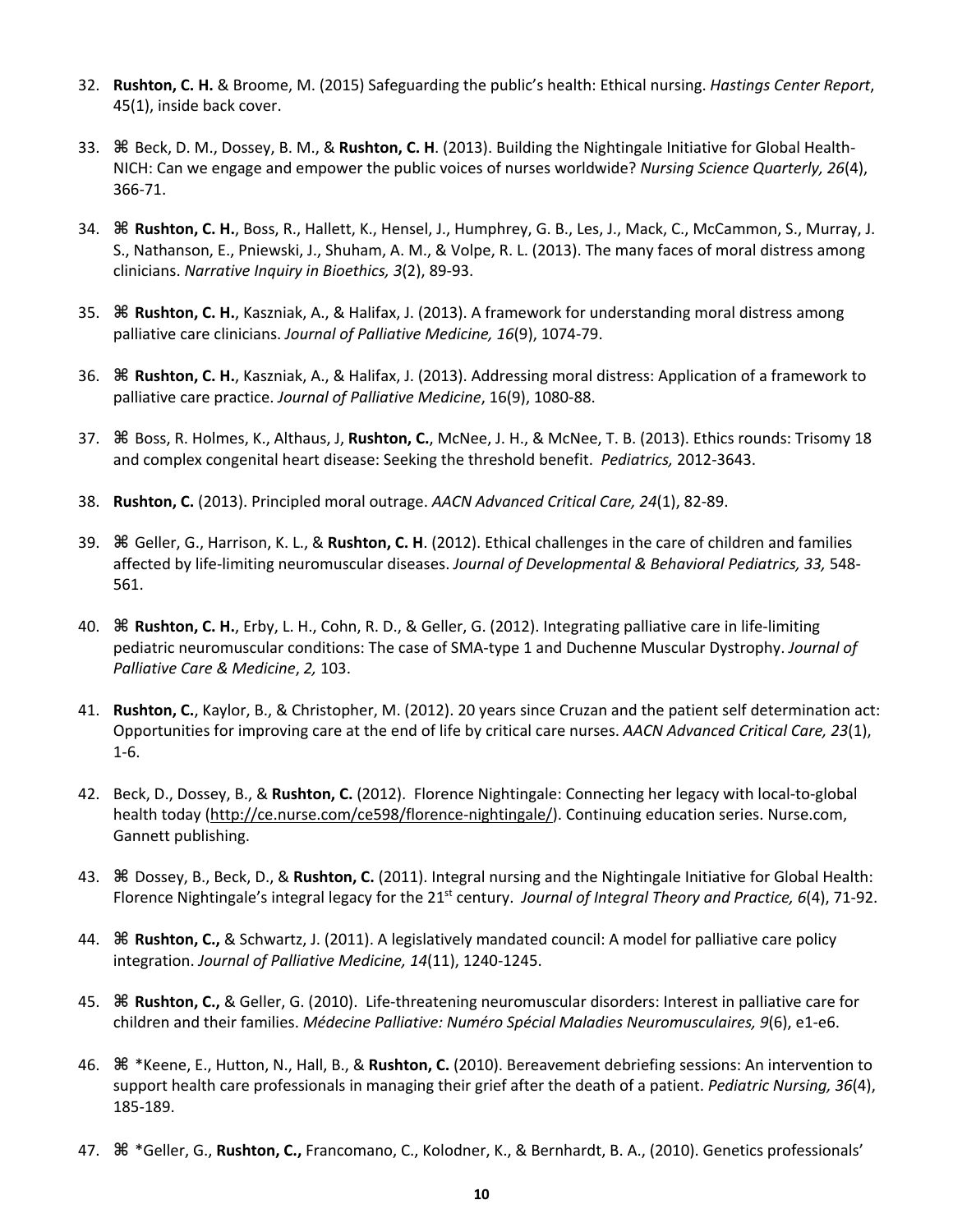experiences with grief and loss: Implications for support and training. *Clinical Genetics, 77*(5), 421-9.

- 48. **⌘** \***Rushton, C. H**., Reina, M. L., Francovich, C., Naumann, P., & Reina, D. S. (2010). Application of the Reina Trust and Betrayal Model® to the experience of pediatric critical care clinicians. *American Journal of Critical Care, 19*(4), e41-e51.
- 49. **⌘** Bernat, J. Capron, A., Bleck, T. P., Blosser, S., Bratton, S. L., Childress, J. F., **Rushton, C. H**., et al. (2010). The circulatory-respiratory determination of death in organ donation*. Critical Care Medicine*, *38*(3), 963-970.
- 50. **⌘** \*Solomon, M. Z., Browning, D. M., Dokken, D. L., Merriman, M., & **Rushton, C.** (2010) Learning that leads to action: impact and characteristics of a professional education approach to improve the care of critically ill children and their families. *Archives of Pediatric and Adolescent Medicine, 164*(4), 315-322.
- 51. **⌘** \*Bernhardt, B. A., Silver, R., **Rushton, C. H.,** Micco, E., & Geller, G. (2010). What keeps you up at night? Genetics professionals' distressing experiences in patient care. *General Medicine, 12*(5), 289-297.
- 52. **⌘** Beck, D. M., Dossey, B., & **Rushton, C. H.** (2010). The 2010 International Year of the Nurse Initiative. *American Journal of Nursing, 110*(4), 11.
- 53. **Rushton, C.** (2010). The ethics of nursing shift report. AACN's *Advanced Critical Care, 21*(4), 380-384.
- 54. Beck, D. M., Dossey, B. M., & **Rushton, C. H.** (2010). Florence Nightingale: Connecting her legacy with local-toglobal health today. *Nursing Spectrum & NurseWeek* Special Tribute, 104-109.
- 55. Beck, D. M., Dossey, B. M., & **Rushton, C. H.** (2010). The 2010 International Year of the Nurse: 21st century nightingales and global health. *Nursing Economic*s*, 23*(2), 215-216.
- 56. Beck, D. M., Dossey, B. M., & **Rushton, C. H.** (2010). The 2010 International Year of the Nurse: 21st-century nightingales, advocacy, and global health. *Beginnings*, *30*(2), 5-7.
- 57. **⌘** \***Rushton, C.** Sellers, D. E., Heller, K. D., Spring B., Dossey, B. M., & Halifax, J. (2009). Impact of contemplative end of life training program: Being with dying. *Palliative and Supportive Care, 7*(4) 405-414.
- 58. **⌘** \*Back, A, Bauer-Wu, S. **Rushton, C**., & Halifax, J. (2009). Compassionate Silence in the Patient–Clinician Encounter: A Contemplative Approach. *Journal of Palliative Medicine, 12*(12):1113-7.
- 59. **⌘ \***Bernhardt, B. A., **Rushton, C. H.**, Carrese, J., Pyeritz, R. E., \*Kolodner, K., & Geller, G. (2009). Distress and burnout among genetic service providers. *Genetics in Medicine, 11*(7), 527-535. PMCID: PMC2737383
- 60. **⌘** Williams, M. A., & **Rushton, C. H.** (2009). Justified use of painful stimuli in the coma examination: A neurologic and ethical rationale. *Neurocritical Care, 10*(3), 208-213**.**
- 61. Boss, R. D., **Rushton, C. H**. (2009). Decision-making regarding critically ill infants in the neonatal intensive care unit. *e*Neonatal Review October 2009. http://www.eNeonatalReview.org. Accessed September 23, 2009.
- 62. **Rushton, C. H.,** & Adams, M. (2009). Asking ourselves and others the right questions: a vehicle for understanding and resolving conflicts between clinicians, patients, and families. AACN *Advanced Critical Care, 20*(3), 295-300.
- 63. **Rushton, C. H**. (2009). Ethical discernment and action: The art of pause*. AACN Advanced Critical Care*, *AACN, 20*(1), 109-111.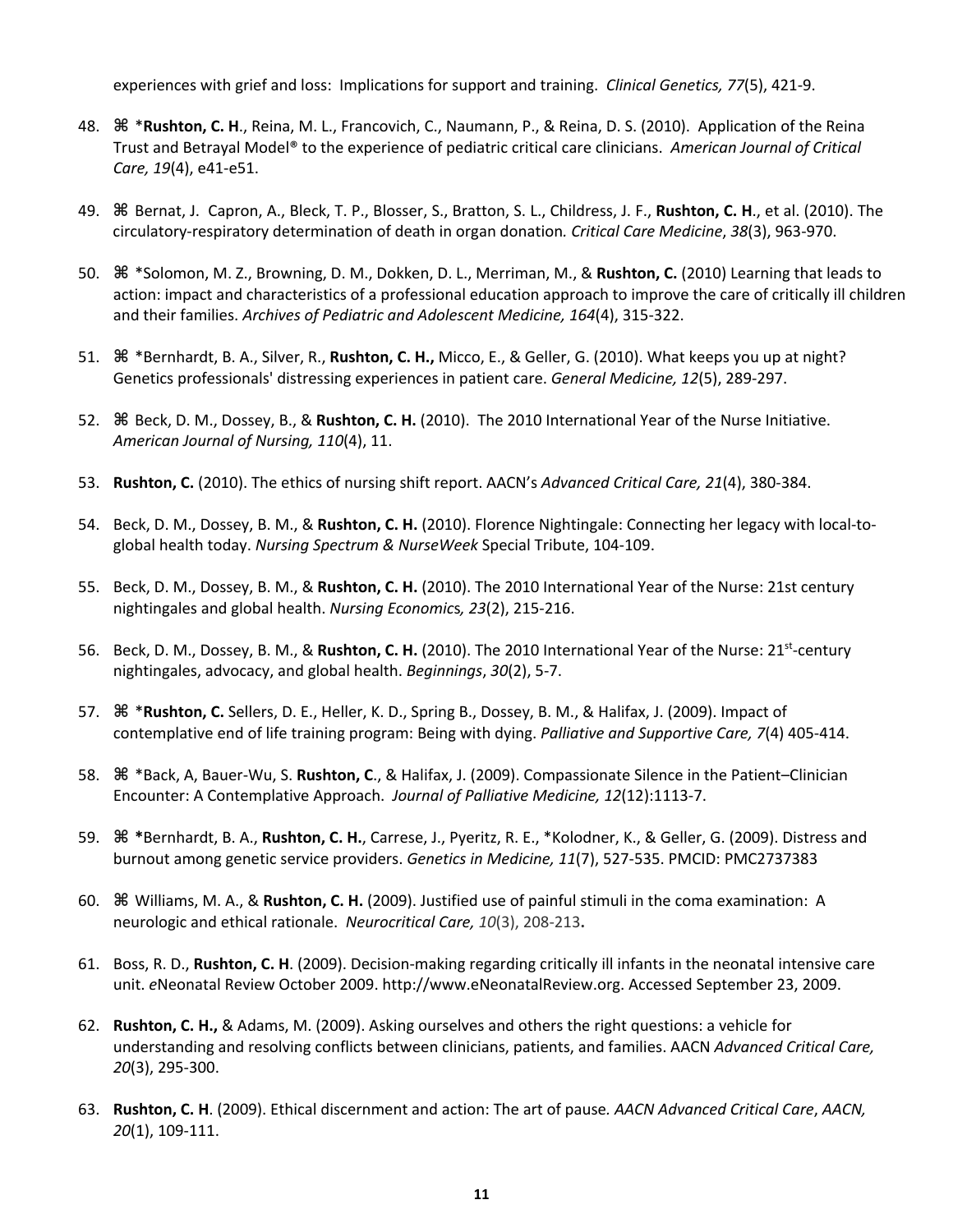- 64. **⌘ \***Geller, G., Bernhardt, B., **Rushton, C**., Carrese, J., Kolodner, K. (2008). What do clinicians derive from partnering with their patients? A reliable and valid measure of "personal meaning in patient care". *Patient Education and Counseling, 72*(2), 293-300. PMCID: PMC259783
- 65. **⌘** Truog, R. D, Campbell, M. L., Curtis, R., Haas, C., Luce, J., Rubenfield, G., **Rushton, C.**, & Kaufman, D. (2008). Recommendations for end-of-life care in the intensive care unit. *Critical Care Medicine, 36*(3), 953-963. PMID: 18431285(PubMed indexed for MEDLINE)
- 66. **⌘ Rushton, C. H.** (2007). Respect in critical care: A foundational ethical principal. *AACN Advanced Critical Care, 18*(2), 149-156. PMID: 17473543(PubMed indexed for MEDLINE)
- 67. **⌘ Rushton, C. H.**, Reina, M. L., & Reina, D. S. (2007). Building trustworthy relationships with critically ill patients and families. *AACN Advanced Critical Care, 18*(1), 19-30. PMID: 17284945
- 68. **⌘** Reina, M. L., Reina, D. S., & **Rushton, C. H.** (2007). Trust: The foundation for team collaboration and healthy work environments. *AACN Advanced Critical Care, 18*(2), 103-8.
- 69. **Rushton, C. H**., Halifax, J., & Dossey, B. (2007). Being with Dying, Contemplative practices for compassionate end-of-life care. American Nurse Today, *ANA 2*(9) 16-18.
- 70. **Rushton, C. H.,** & Penticuff, J. H. (2007). A framework for analysis of ethical dilemmas in critical care nursing. *AACN Advanced Critical Care, 8*(3), 323-328.
- 71. **Rushton, C. H.** (2007). Meaningful recognition: Make it happen! *American Nurse Today, 2*(1), 33-36.
- 72. **⌘ \***Erby, L., **Rushton, C.**, & Geller, G. (2006). "My Son is still walking:" Stages of readiness to discuss advance care planning among parents of sons with Duchenne Muscular Dystrophy. *Seminars in Pediatric Neurology, 13*(2), 132-140. PMID: 170027863
- 73. **⌘ \*Rushton, C.**, Reder, E., Hall, B., Comello, K., Sellers, D., & Hutton, N. (2006). Interdisciplinary interventions to improve pediatric palliative care and reduce health care professional suffering. *Journal of Palliative Medicine, 9*(4), 922-933.
- 74. Walrath, J. M., & **Rushton, C. H.** (2006). Breaking the silence: Bridging the communication gap between healthcare professionals. *Touch Briefings*. *US Nursing Leadership,* 23-24.
- 75. **Rushton, C. H.** (2006). Defining and addressing moral distress: Tools for critical care nursing leaders. *AACN Advanced Critical Care, 17*(2), 161-168.
- 76. **Rushton, C. H.** (2006). Donation after cardiac death: Ethical implications and implementation strategies. *AACN Advanced Critical Care, 17*(3), 345-349.
- 77. **⌘ \***Solomon, M. Z., Sellers, D. R., Heller, K. S., Dokken, D. L., Levetown, M., **Rushton, C. H.**, Truog, R. D., & Fleishman, A. R. (2005). New and lingering controversies in pediatric end-of-life care. *Pediatrics, 116*(4), 872- 883.
- 78. **⌘ Rushton, C**. (2005). A framework for integrated pediatric palliative care: Being with dying. *Journal of Pediatric Nursing, 20*(5), 311-325.
- 79. **⌘** Stutzer, C. A., Drew, D., Himelstein, B. P., Hinds, P. S., LaFond, D. A., Nuss, S. L., & **Rushton, C. H.** (2005). Consensus statement: Collaborative clinical research on end-of-life care in pediatric oncology. *Seminars in Oncology Nursing, 21*(2), 142-144.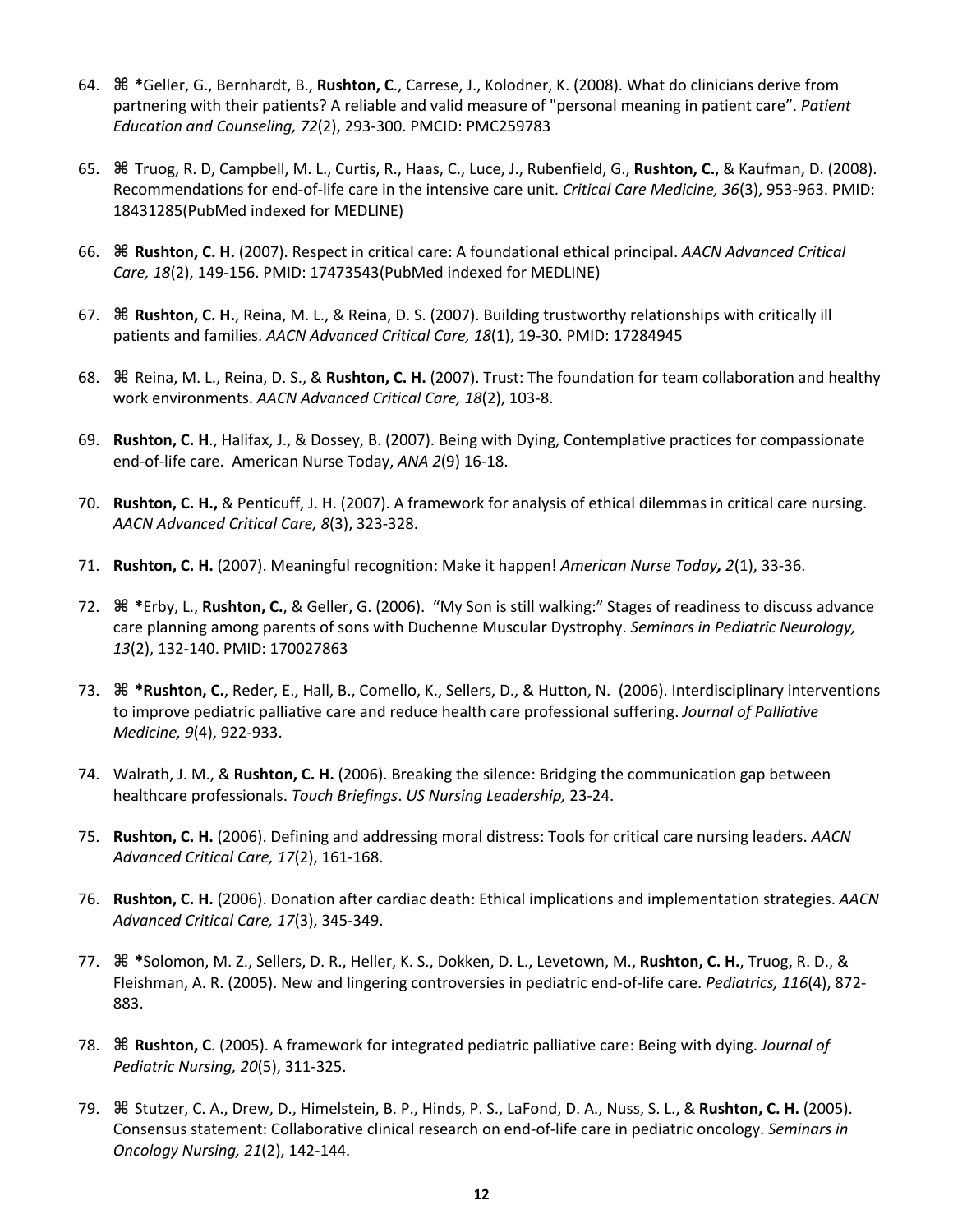- 80. **⌘ Rushton, C. H.** (2005). Critique 2: Collaborative clinical research on end-of-life care in pediatric oncology. *Seminars in Oncology Nursing, 21*(2), 138-141.
- 81. **⌘ Rushton, C.,** & Burns, J. (2004). End of life care in the pediatric intensive care unit: Research review and recommendations. *Critical Care Clinics of North America, 20(3),* 467-485.
- 82. **⌘ Rushton, C**. (2004). Integrating ethics and palliative care in pediatrics: When should parents agree to withdraw life-sustaining therapy for children? *American Journal of Nursing, 104*(4), 54-63.
- 83. **⌘ Rushton, C**., Spencer, K., & Johanson, W. (2004). Bring end-of-life care out of the shadows into the light. *Nursing Management, 35*(3), 34-40*.*
- 84. **⌘** Williams, M. A., Lipsett, P., **Rushton, C. H.,** Grochowski, E., Berkowitz, I., Mann, S. L., & Shatzer, J. (2003). The physician's role in discussing organ donation with families. Council on Scientific Affairs, American Medical Association. *Critical Care Medicine, 31*(5), 1568-1573*.*
- 85. **⌘ \*Rushton, C. H.**, Sabatier, K. H., & Gaines, J. (2003). Uniting to improve end-of-life care: A survey of participants of the Nursing Leadership Consortium. *Nursing Management, 34*(1), 30-33.
- 86. Spencer, K., **Rushton, C.**, & Rumizen, M. (2003). Sustaining change with communities of practice. *Knowledge Management Review, 6*(1)24-27.
- 87. **Rushton, C. H.**, Williams, M. A., & Sabatier, K. H. (2002). The integration of palliative care and critical care: One vision, one voice. *Critical Care Nursing Clinics of North America, 14*, 133-140.
- 88. **Rushton, C. H.**, & Caitlin, A. (2002). Pediatric palliative care: The time is now. *Pediatric Nursing, 28*(1), 57-60, 70.
- 89. **⌘ \***Puntillo, K. A., Benner, P., Drought, T., Drew, B., Stotts, N., Stannard, D., **Rushton, C.**, Scanlon, C., & White, C. (2001). End of life issues in intensive care units: A national random survey of nurses knowledge and beliefs. *American Journal of Critical Care, 10*(4), 216-29.
- 90. Nelson, R. M., & **Rushton, C. H.** (2001). Commentary on special issue on informed consent with families of the children: Understanding devastation and difference in informed permission and assent. *Journal of Family Nursing, 7*(2), 208-213*.*
- 91. **Rushton, C. H**., & Sabatier, K. H. (2001). Toward one vision and one voice. *Reflections on Nursing, 27*(3), 22-24.
- 92. **Rushton, C. H**., & Sabatier, K. H. (2001). The Nursing Leadership Consortium on EOLC: The response of the nursing profession to the need for improvement in PC. *Nursing Outlook, 49(*1), 58-60.
- 93. **Rushton, C. H**., & Sabatier, K. H. (2001). Palliative Care: One Vision. One voice, *Excellence in Nursing Education, Clinical Practice, Nursing Administration, 2*(1) 1.
- 94. **⌘ Rushton, C.**, & Scanlon, C. (1998). A road map for navigating end-of-life care. *MedSurg Nursing: The Journal of Adult Health, 6*(1), 59-62.
- 95. **Rushton, C. H.**, & Brooks-Brunn, J. (1997). Environments that support ethical practice. *New Horizons, 5*(1), 20- 29.
- 96. **⌘** McCabe, M. A., **Rushton, C. H.**, Glover, J. J., Murray, M., & Leikin, S. (1996). Implications of the Patient Self Determination Act: Guidelines for involving minors in health care decision making. *Journal of Adolescent*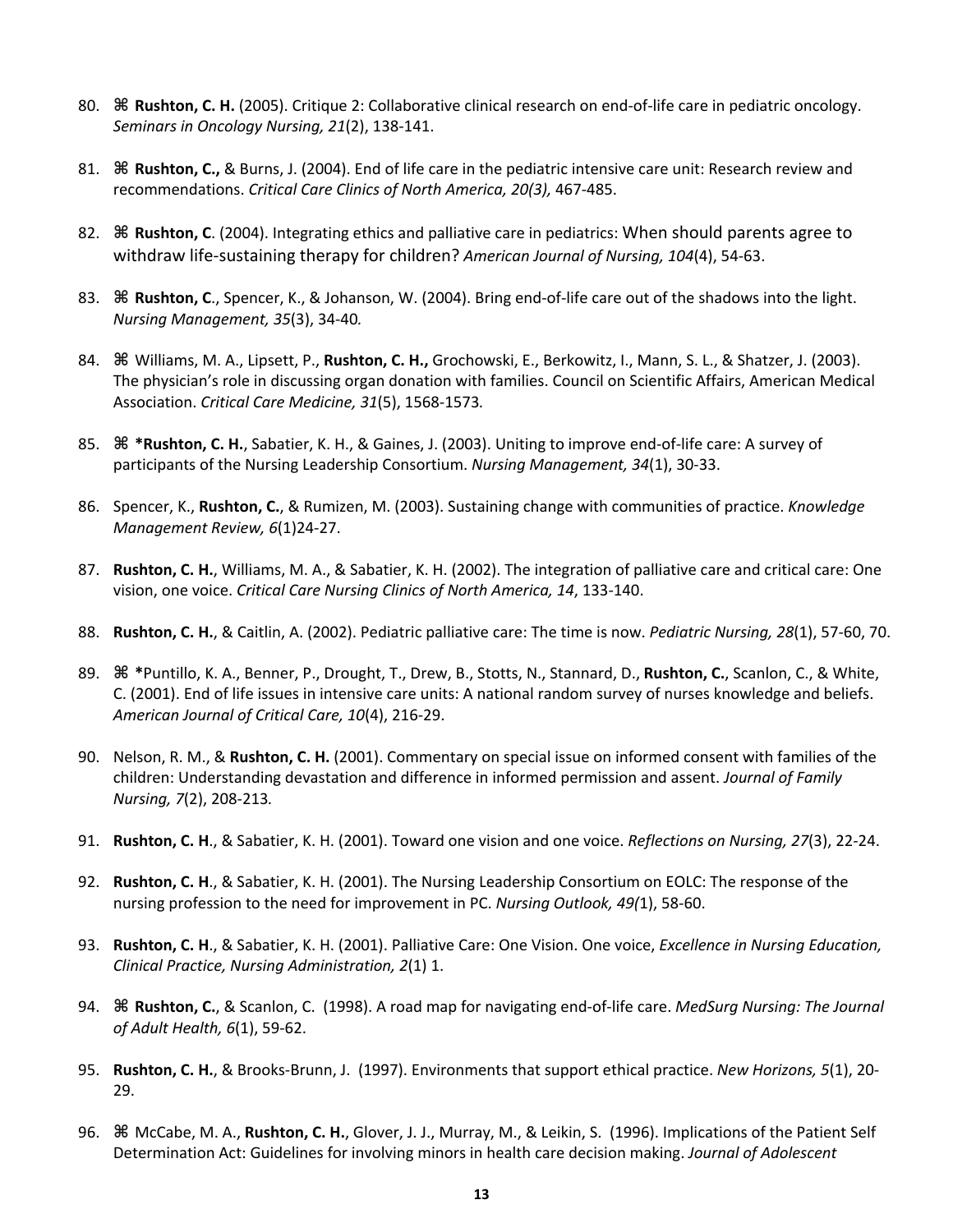*Health, 19*(4), 319-324.

- 97. **⌘** Terry, P., & **Rushton, C. H.** (1996). Allocation of scarce resources: Ethical challenges, clinical realities. *American Journal of Critical Care, 5*(5), 326-330.
- 98. **⌘** Scanlon, C., & **Rushton, C. H.** (1996). Assisted suicide: Clinical realities and ethical challenges. *American Journal of Critical Care, 5*(6), 397-405.
- 99. **Rushton, C. H.**, & Russell, K. (1996). The language of miracles: Ethical challenges. *Pediatric Nursing, 22*(2), 64- 67.
- 100. **Rushton, C. H.**, Armstrong, L., & McEnhill, M. (1996). Establishing therapeutic boundaries as patient advocates. *Pediatric Nursing, 22*(3), 185-189.
- 101. **Rushton, C. H**. (1996). Ethical and legal challenges for pediatric nurses: an open letter. *Pediatric Nursing, 22*(4), 340–1.
- 102. **⌘** Nelson, L., **Rushton, C. H.**, Nelson, R., Cranford, R., & Glover, J. (1995). Foregoing medically provided hydration and nutrition in pediatric patients. *Journal of Law, Medicine & Ethics, 23*(1), 33-46.
- 103. **Rushton, C. H.**, Will, J., & Murray, M. (1995). To honor and obey: DNR orders in the schools. *Pediatric Nursing, 20*(6), 581-585.
- 104. **Rushton, C. H.**, & Terry, P. (1995). Neuromuscular blockade and ventilator withdrawal: Ethical controversies. *American Journal of Critical Care, 4*(2), 112-115.
- 105. **Rushton, C. H.** (1995). Placebo pain medicine: Ethical and legal issues. *Pediatric Nursing, 21*(2), 166-168.
- 106. Glover, J. J., & **Rushton, C. H.** (1995). Introduction: From Baby Doe to Baby K: Evolving challenges in pediatric ethics. *Journal of Law, Medicine & Ethics, 23*(1), 5-6.
- 107. **Rushton, C. H.**, & Scanlon, C. (1995). When values conflict with obligations: Safeguards for nurses. *Pediatric Nursing, 21*(3), 260-268.
- 108. **Rushton, C. H.** (1995). Creating an ethical practice environment: A focus on advocacy. *Critical Care Clinics of North America, 7*(2), 387-397.
- 109. **Rushton, C. H.** (1995). The Baby K case: The ethics of preserving professional integrity. *Pediatric Nursing, 21*(4), 367-372.
- 110. **Rushton, C. H.**, & Infante, M. (1995). Keeping secrets: Ethical and legal challenges. *Pediatric Nursing, 21*(5), 479-482.
- 111. **Rushton, C. H.** (1994). The critical care nurse as patient advocate. *Critical Care Nurse, 14*(3), 102-106.
- 112. **Rushton, C. H.** (1994). Ethical decision-making: The role of parents. *Capsules and Comments in Pediatric Nursing, 1*(2), 1-10.
- 113. **Rushton, C. H.** (1994). The voices of nurses on ethics committees. *Bioethics Forum, 10*(4), 30-35.
- 114. **Rushton C. H.** (1994). Commentary: guidelines on forgoing life-sustaining medical treatment. *Pediatr Nurs, 20*(5), 522.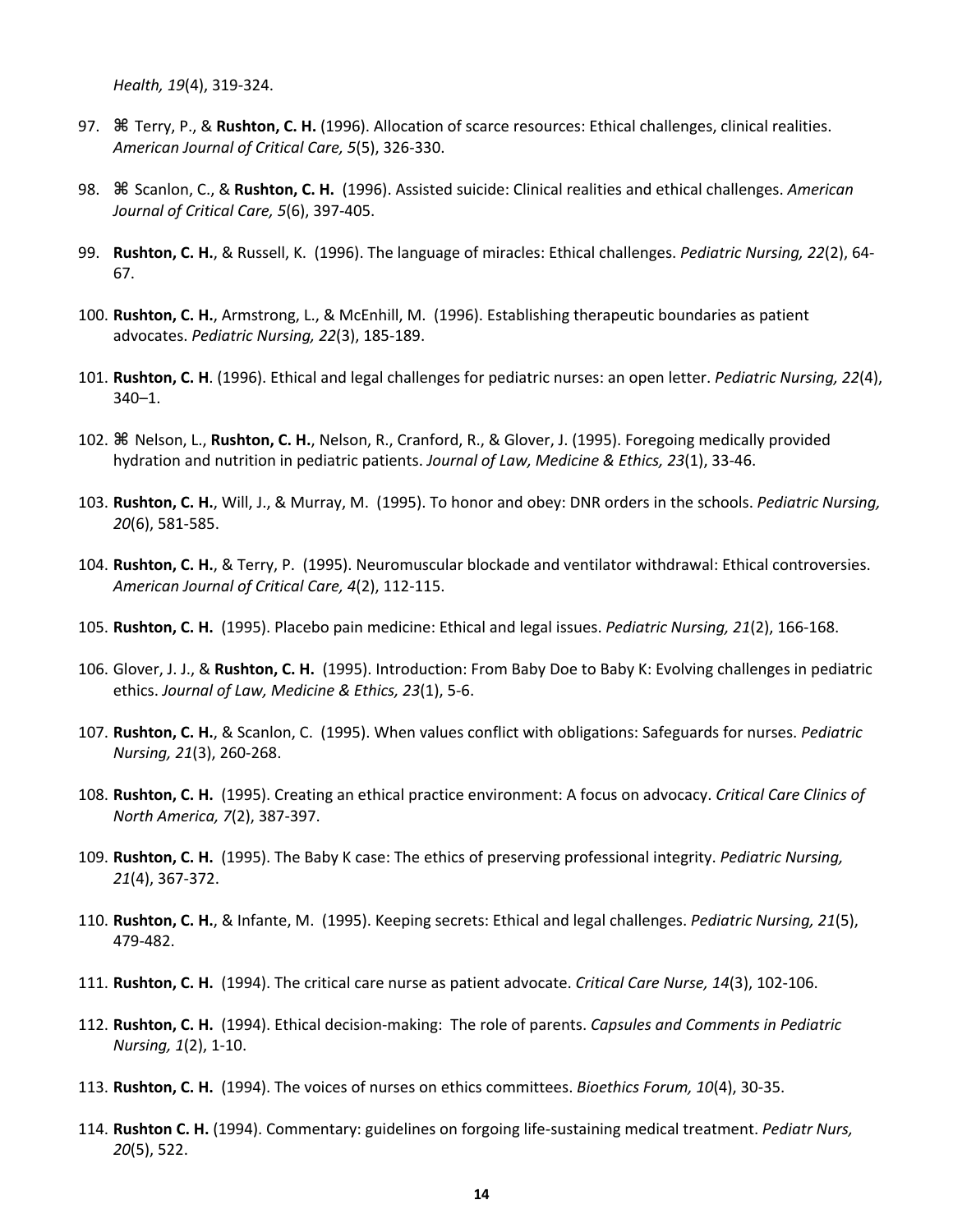- 115. Doka, K., **Rushton, C. H.**, & Thorstenson, T. A. (1994). HealthCare Ethics Forum '94: caregiver distress: if it is so ethical, why does it feel so bad? *AACN Clin Issues Crit Care Nurs, 5*(3), 346-52.
- 116. **Rushton, C. H.** (1993). What can a nurse do when the patient has an advanced directive and the physician disregards it? *Crit Care Nurse, 13*(1), 61-2.
- 117. **Rushton, C. H.**, Hogue, E .E., Billet, C. A., Chapman, K., Greenberg-Friedman, D., Joyner, M., & Parks, C. D. (1993). End of life care for Infants with AIDS: Ethical and legal issues. *Pediatric Nursing, 19*(1), 79-83: 94.
- 118. **Rushton, C. H.**, & Hogue, E. E. (1993). When parents demand "everything," *Pediatric Nursing, 19*(2), 180-183.
- 119. **Rushton, C. H.**, & Hogue, E. E. (1993). Confronting unsafe practice: Ethical & legal issues. *Pediatric Nursing, 19*(3), 284-286, 288.
- 120. **Rushton, C. H.,** & Hogue, E. E. (1993). Balancing personal risk with professional responsibility: The case of AIDS. *Pediatric Nursing, 19*(4), 418-420, 415.
- 121. **Rushton, C. H.** (1993). Child/family advocacy: Ethical issues, practical strategies. *Critical Care Medicine, 21*(9 suppl), S387-8.
- 122. **⌘ Rushton, C. H.** (1992). Caregiver suffering in critical care nursing. *Heart & Lung, 21*(3), 303-306.
- 123. **⌘ Rushton, C. H.**, & Lynch, M. A. (1992). Dealing with advances for critically ill adolescents. *Critical Care Nurse, 12*(5), 31-37.
- 124. **⌘ Rushton, C. H.**, & Hogue, E. (1991). The role of the families as surrogate decision makers after Cruzan v. Director, Missouri Department of Health. *The Journal of Contemporary Health Law and Policy, 7,* 219-238.
- 125. **Rushton, C. H.** (1991). Organ donation: it begins with you! *Focus Crit Care, 18*(4), 269-70, 272.
- 126. Engler, A., Small, M., & **Rushton, C. H.** (1991). Saying goodbye in the intensive care unit: Helping caregivers grieve. *Pediatric Nursing, 17*(1), 103-105.
- 127. **Rushton, C. H.** (1991). Humanism in Critical Care: A blueprint for change. *Pediatric Nursing, 17*(4), 399-402.
- 128. Lipsi, K., Clements, K., & **Rushton, C. H.** (1991). Developmental rounds: An intervention strategy for hospitalized infants. *Pediatric Nursing, 17*(5), 433-437, 468.
- 129. **⌘ Rushton, C. H.** (1990). Current management of necrotizing enterocolitis: Part 1-pathogenesis and diagnosis. *American Journal of Maternal/Child Nursing, 15*(5), 296-300.
- 130. **⌘ Rushton, C. H.** (1990). Current management of necrotizing enterocolitis: Part 2-treatment and nursing care. *American Journal of Maternal/Child Nursing, 15*(5), 309-313.
- 131. **⌘ Rushton, C. H.**, & Glover, J. (1990). Involving parents in decisions to forego life-sustaining treatment for critically ill infants and children. *AACN Clinical Issues in Critical Care Nursing, 1*(1), 206-214.
- 132. **⌘ Rushton, C. H.** (1990). Family-centered care in the critical care setting: Myth or reality. *Children's Health Care, 19*(2), 68-78.
- 133. **Rushton, C. H.** (1990). Strategies for family-centered care in the critical care setting. *Pediatric Nursing, 16*(2),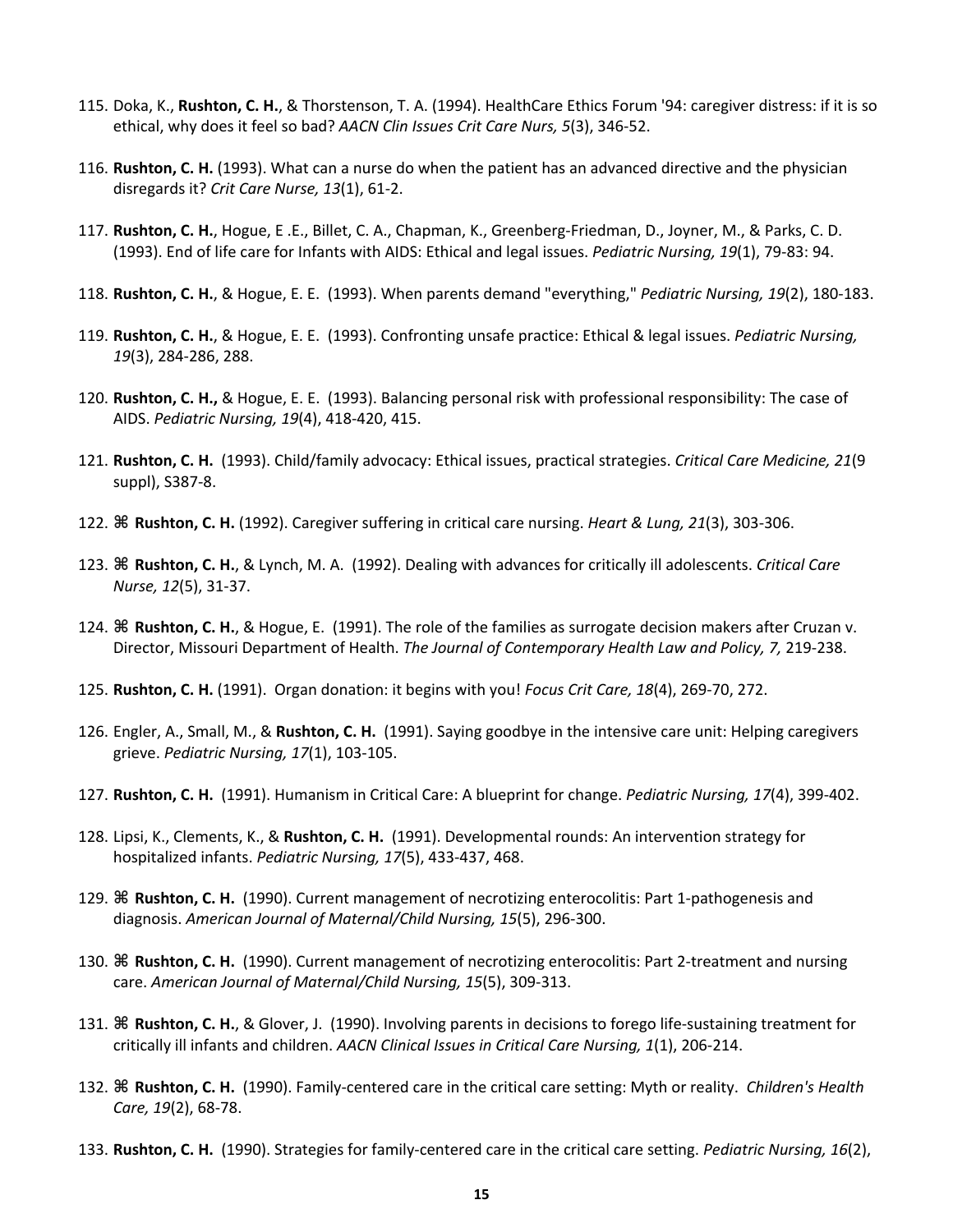- 134. **Rushton, C. H.** (1990). Balancing the benefits and burdens of ECMO: The nurse's role. *Critical Care Nursing Clinics of North America, 2*(3), 481-491.
- 135. **⌘** Fetter, M. S., Feetham, S. L., D'Apolito, K. A., Chaze, B. A., Fink, A., Frink, B. B., Hougart, M. K., & **Rushton, C. H.** (1989). Randomized clinical trials: Issues for researchers. *Nursing Research, 38*(2), 117-120.
- 136. **Rushton, C. H.** (1989). Ethical unrest: Implications for the future, in Feeg, V. (Ed.) *Forum on the Future: Looking Toward the 21st Century.* Pittman, NJ: Pediatric Nursing, 57-59.
- 137. Fonner, C. J, **Rushton, C. H**., Fletcher, A. B. (1989). Preparation for neonatal emergencies: A neonatal emergency medication sheet. *Pediatric Nursing, 15*(5), 527-530.
- 138. Barrett, C., **Rushton, C.**, & Tollefson, M. (1989). Care for the high risk neonate focuses on the family. *Continuing Care, 18*(10), 16-17, 51.
- 139. **⌘ Rushton, C. H.** (1988). The surgical neonate: Principals of nursing management. *Pediatric Nursing, 14*(2), 141-151.
- 140. **Rushton, C. H.** (1988). Ethical decision-making in critical care: Part 1, The role of the pediatric nurse. *Pediatric Nursing, 14*(5), 411-412.
- 141. **Rushton, C. H.** (1988). Ethical decision-making in critical care: Part 2, Strategies for nurse preparation. *Pediatric Nursing, 14*(6), 497-499, 502.
- 142. **⌘** Harris, L., **Rushton, C. H.**, & Hale, S. J. (1987). Implantable infusion devices In the Pediatric Patient: A Viable Alternative. *Journal of Pediatric Nursing, 2*(3), 174-183.
- 143. **⌘ Rushton, C. H.** (1986). Promoting Normal Growth and Development in the Hospital Environment. *Neonatal Network, 4*(6), 21-29.
- 144. **⌘ Rushton, C. H.** (1983). Preparation of children and families for cardiac surgery: Nursing interventions. *Issues in Comprehensive Pediatric Nursing, 6*(4), 235-248.

#### **Books, Book Chapters, Monographs, Edited Symposia**

- 1. Rushton, C. H. (Author & Ed) ( 2018) *Moral Resilience: Transforming Moral Suffering in Healthcare*. New York: Oxford University Press.
- 2. Dudley-Brown, S., & **Rushton, C. H.** (2016). Ethical and legal issues in translation. In K. White, S. & Dudley-Brown (Eds.), *Translation of evidence into nursing and health care practice* (2<sup>nd</sup> Edition). New York, NY: Springer Publishing.
- 3. Kurtz, M. **& Rushton, C. H.** (2016). The Impact of Ethical Conflict and Dilemmas on Nurses. In K. Payne & J. Erickson (Eds.), *Ethics in oncology nursing.* Oncology Nursing Society. 137-156.
- 4. **Rushton, C. H.** & Kurtz, M. (2015). *Moral distress and you: Supporting ethical practice and moral resilience in nursing*. Silver Spring, MD: American Nurses Association.
- 5. **Rushton, C.H**., Broome, M., and the Nursing Ethics for the 21st Century Summit Group\*. (November 2014). *A Blueprint for 21st Century Nursing Ethics: Report of the National Nursing Summit*. Retrieved from http://www.bioethicsinstitute.org/nursing-ethics-summit-report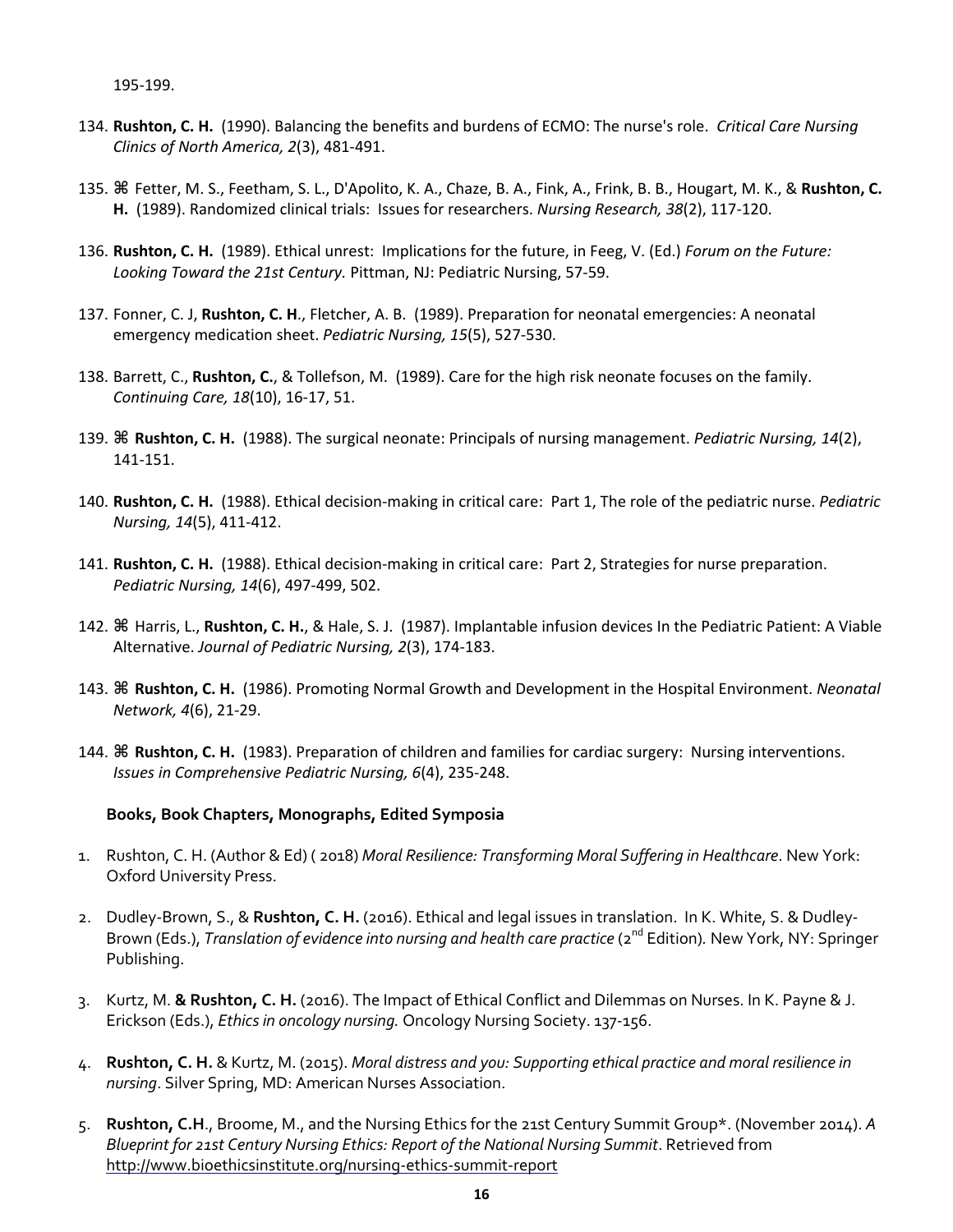- 6. Fontaine, D. K., **Rushton, C.H.,** & Sharma, M. (2014). Cultivating compassion and empathy. In M. Plews-Ogan & E. Beyt (Eds.). Wisdom leadership in academic health care centers: Leading positive change. London: Radcliffe Publishing, 92-110.
- 7. Beck, D. M., Dossey, B. M., & **Rushton, C. H**. (2014) Global activism, advocacy and transformation: Florence Nightingale's legacy for the 21<sup>st</sup> century. In M. J. Kreitzer & M. Koithan (Eds.), *Integrative nursing.* New York: Oxford Press. 526-537.
- 8. Bushman-Gemma, P., Farley, J., & **Rushton, C.** (2013). Chronic and palliative care in pediatric populations. In E. Yearwood, E. S. Person, J. A. Newland (Eds.), *Child and adolescent behavioral health: A resource for advanced practice psychiatric and primary care practitioners in nursing* (pp. 426-441). Chichester, West Sussex, UK: Wiley-Blackwell.
- 9. **Rushton, C. H.**, & McCauley, R. (2012). Spirituality and meaning in children, families, and clinicians. In S. Liben (Ed.), *The Oxford textbook of palliative care for children* (2<sup>nd</sup> ed., pp. 130-141). NY: Oxford University Press.
- 10. Dudley-Brown, S., & **Rushton, C. H.** (2012). Ethical and legal issues in translation. In K. White, S. & Dudley-Brown (Eds.), *Translation of evidence into nursing and health care practice* (pp. 201-210)*.* New York, NY: Springer Publishing.
- 11. **Rushton, C. H**. (2011). The other side of caring: Caregiver suffering*. Palliative care for infants, children &*  adolescents. A practical handbook (2<sup>nd</sup> ed., pp. 309-342). The Johns Hopkins University Press.
- 12. Burns, J., & **Rushton, C. H.** (2011). Palliative care. In B. P. Fuhrman & J. Zimmerman (Eds.), *Pediatric critical*   $care (4<sup>th</sup> ed., pp. 115-121). NY: Elsevier.$
- 13. **Rushton, C. H.** (2010). Suffering, moral distress and self-care. In P. Nelson (Ed.), *Guidelines for withdrawal and life sustaining therapies*(pp. 67-75). Pittsburg, PA: Hospice and Palliative Nurse Association.
- 14. **Rushton, C.** (2009). Caregiver suffering: Finding meaning when integrity is threatened. In A. Haddad & W. Pinch (Eds.), *Nursing and health care ethics: A legacy and a vision* (pp. 293-306). Washington: American Nurses Publishing.
- 15. **Rushton, C.** (2009). Ethical decision making at the end of life. In A. Armstrong, & S. Zarbock (Eds.), *Hospice care for children* (pp. 457-489). New York: Oxford University Press.
- 16. **Rushton, C.** (2009). Pediatric palliative care: Interdisciplinary systems of support in palliative care. In D. Walsh (Ed.), *Palliative medicine* (pp. 1110-1114). Philadelphia, PA: Elsevier.
- 17. Dossey, B. M., Beck, D. M., & **Rushton, C. H.** (2008). Together can we create sustainable nursing? Working toward a healthy world-in Florence Nightingale's footsteps. In Weinstein, S. & Brooks, A. M. (Eds.), *Nursing without borders: Values wisdom and success markers*(pp. 13-29). Indianapolis, IN: The Honor Society of Nursing, Sigma Theta Tau, Inc.
- 18. **Rushton, C. H.** (2006). Protocols for practice: End of life and palliative care issues in critical care. *Principles for end of life communication and conflict resolution*. American Association of Critical Care Nurses.
- 19. Halifax, J., Dossey, B., & **Rushton, C.** (2006). *Compassionate care of the dying: An integral approach.* Sante Fe, NM: Prajna Mountain Publishers.
- 20. **Rushton, C.**, & Wavera, T. (Eds.). (2005). *Moral Distress Tool Kit.* American Association of Critical Care Nurses: Aliso Viejo, CA.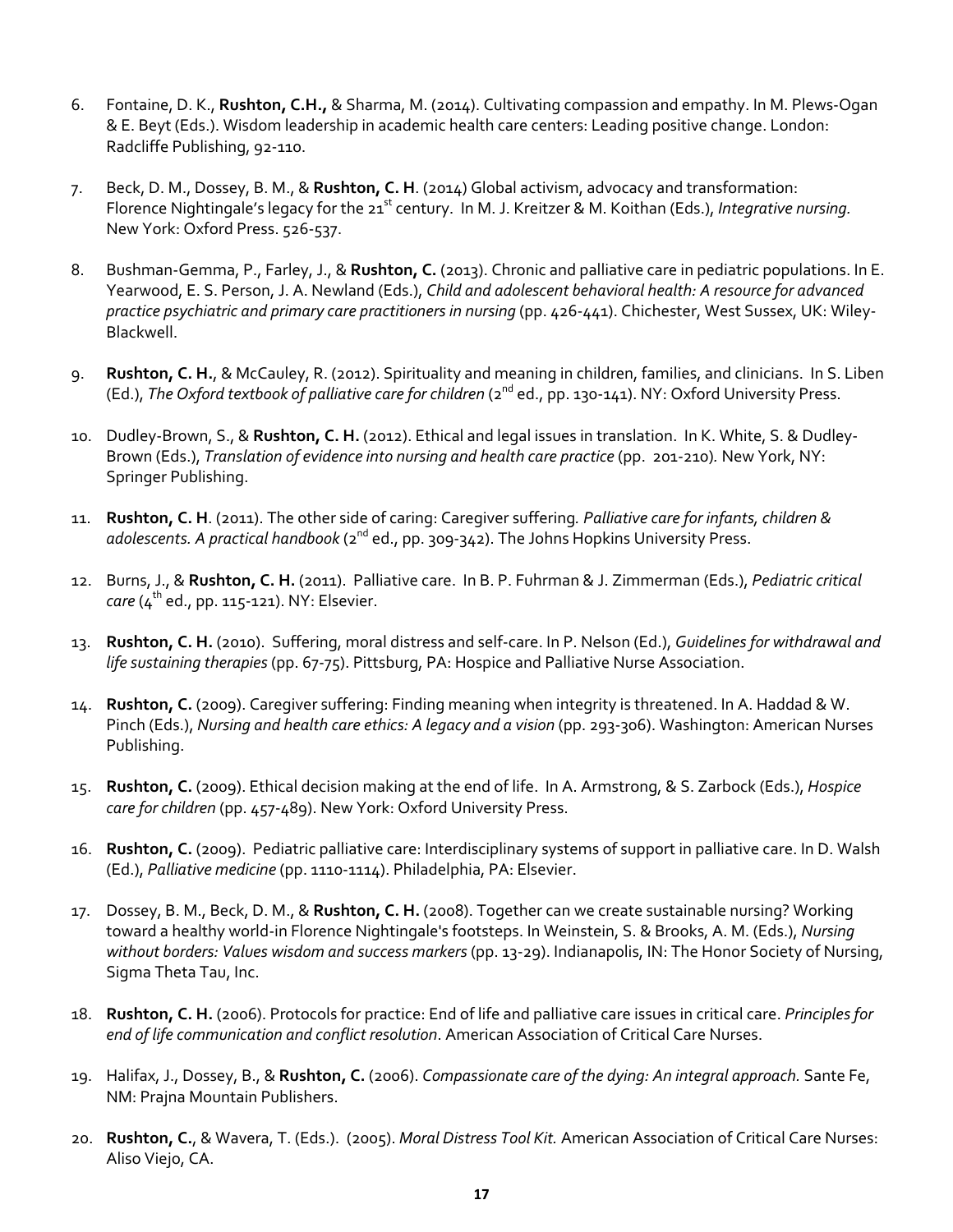- 21. **Rushton, C. H.**, Reder, E., Hall, B., & Hutton, N. (2005). Challenges and opportunities to improved pediatric palliative care in Maryland. *A report of the First Pediatric Palliative Care Summit for Maryland.*
- 22. Williams, M. A., & **Rushton, C. H.** (2005). Integrating palliative and curative care strategies in the practice of otolaryngology. In C. Cummings (Ed.), *Otolaryngology, head & neck surgery* (4<sup>th</sup> ed., pp. 470-477). Philadelphia, PA: Elsevier.
- 23. Savage, T., & **Rushton, C. H.** (2005). Ethics and a child with a chronic condition. *Primary care of the child with chronic conditions.* In P. L. Jackson, & J. A. Vessey (Eds.), (4th ed., pp. 86-99). St. Louis: Mosby.
- 24. **Rushton, C. H.,** & Hanley, S. (2005). Technology applications of communities of practice: The nursing leadership academy on palliative and end of life care. *Knowledge management tools and techniques* (pp. 214- 221). Boston, MA: Elsevier.
- 25. **Rushton, C. H.** (2004). Caregiver suffering. *Palliative care for infants, children & adolescents. A practical*   $handbook$  ( $1<sup>st</sup>$  ed., pp. 220-243). The Johns Hopkins University Press.
- 26. Strong, C., Feudtner, C., Carter, B., & **Rushton, C.** (2004). Goals, values and conflict resolution. *Palliative care for infants, children & adolescents. A practical handbook* (pp. 23-43). The Johns Hopkins University Press.
- 27. Savage, T., & **Rushton, C. H.** (2005). Ethics and a child with a chronic condition. In P. L. Jackson & J. A. Vessey (Eds.), *Primary care of the child with chronic conditions*(4th ed.). St. Louis: Mosby Publishers.
- 28. **Rushton, C.**, & Youngner, S. (2003). *Models of ethics consultation*. In S. Youngner, R. Arnold & M. Alisio (Eds.), Standards *for clinical ethics consultation* (pp. 88-89). New York: Oxford University Press.
- 29. **Rushton, C. H.** (2002). *Palliative & end of life pearls*. S. Heffner, & I. Byock (Eds.), Case #42. A 26 month old child with seizures, developmental abnormalities, hydrocephaleus and recurrent ventricular shunt infection (pp. 133-135). Philadelphia, PA: Hanley & Belfus.
- 30. **Rushton, C.** (2001). Ethical decision making at the end of life. In A. Armstrong-Dudley, & S. Zarboch (Eds.), *Hospice care for children* (pp. 323-352). New York: Oxford University Press.
- 31. **Rushton, C. H.** (2001). Advocacy/moral agency: A road map for navigating ethical issues in pediatric critical care. In M.A.Q. Curley & P. A. Moloney-Harmon (Eds.), *Critical care nursing of infants and children* (2<sup>nd</sup> ed., pp. 107-127)*.* Philadelphia: Saunders.
- 32. **Rushton, C. H.**, & Savage, T. (2000). Ethics and a child with a chronic condition. In P. L. Jackson & J. A. Vessey (Eds.), Primary care of the child with chronic conditions (3<sup>rd</sup> ed.). St. Louis: Mosby Publishers.
- 33. **Rushton, C. H.** (1996). "Ethical issues in home care." In E. Ahmann (Ed.), *Home care for the high-risk infant: A family-centered approach (*pp. 31-14). Rockville, MD: Aspen.
- 34. **Rushton, C.,** Scanlon, C., & Ferrell, B. (1999). Designing and agenda for the nursing profession on end of life care. *American association of critical care nurses* (pp. 1-14). Aliso Viejo, CA.
- 35. **Rushton, C. H.**, & Savage, T. (1996). Ethics and a child with a chronic condition. In P. L. Jackson & J. A. Vessey (Eds.), *Primary care of the child with chronic conditions.* (2nd ed., pp. 86-99), St. Louis: Mosby Publishers.
- 36. **Rushton, C. H.** (1996). "Bridging the tensions between cure and care." In A. Fleishman & R. C. Cassidy (Eds.), *Pediatric ethics: From principals to practice* (pp. 141-155). New York: Harwood Academic Publishers.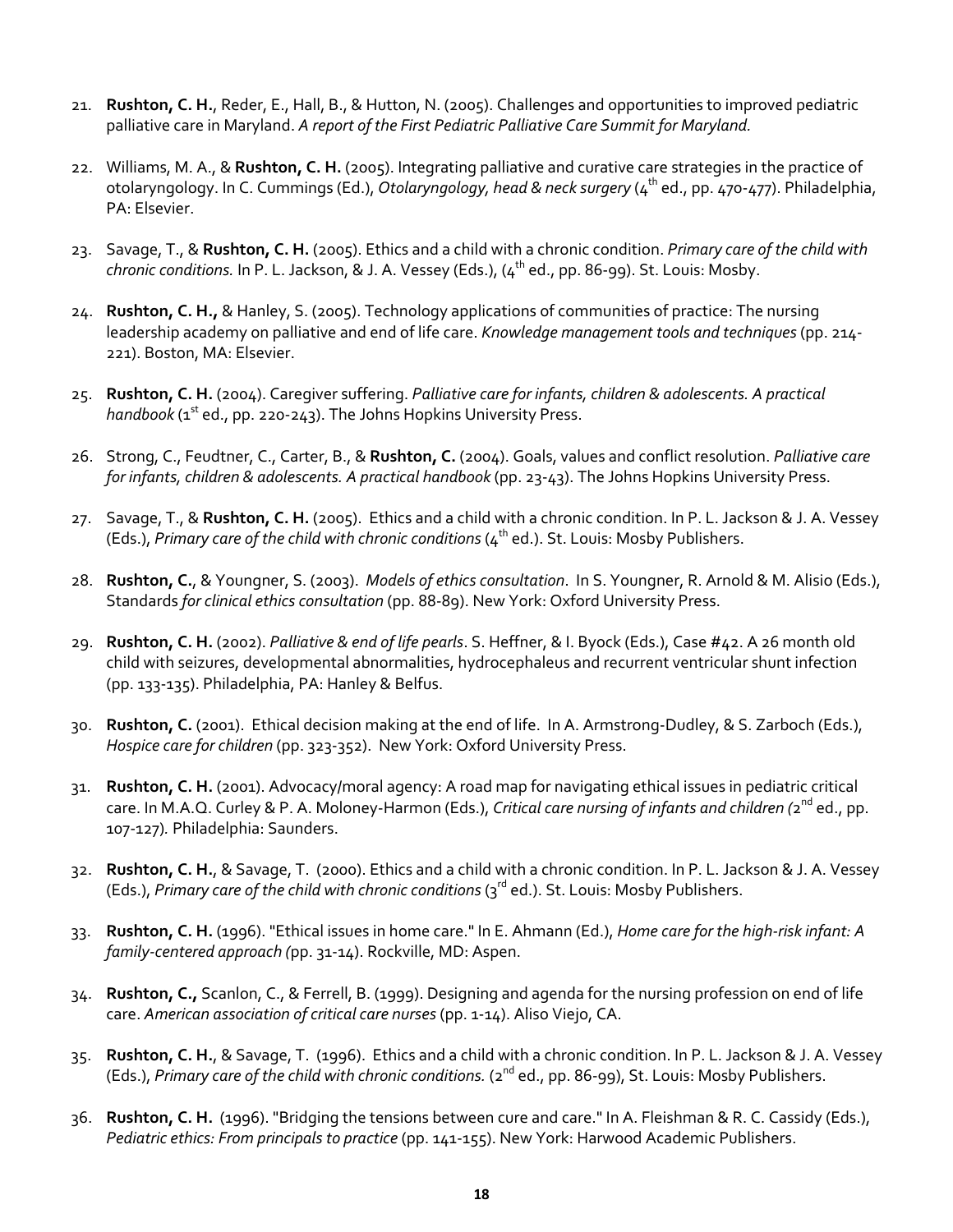- 37. Engler, A. J., & **Rushton, C. H.** (1996). "Thermal balance." In M. A. Q. Curley, J. Smith & P. S. Moloney-Harmon (Eds.), *Critical care nursing of infants and children* (pp. 449-467). Orlando, FL: W.B. Saunders.
- 38. **Rushton, C. H.,** & Reigle, J. (1993). "Ethical issues in critical care nursing." In M. Kinney, D. Packa & S. Dunbar (Eds.), *AACN's clinical reference for critical-care nursing* (pp. 8-27). St. Louis: C.V. Mosby.
- 39. **Rushton, C. H.** (1989). Chapter 11-(Conditions caused by problems in physical development) Disorders of the gastrointestinal tract; Defects of the genitourinary tract and Chapter 33 (The child with gastrointestinal disorders) Gastroesophageal reflux. In L. Whaley & D. Wong (Eds.), *Nursing care of infants and children* (4<sup>th</sup> ed.). St. Louis: C.V. Mosby.
- 40. **Rushton, C.** (1989). Chapter 11-Conditions caused by problems in physical development; Chapter 33-The child with gastrointestinal disorders; Chapter 10- The high-risk newborn and family-Section on supportive care of high-risk neonates and their families; Chapter 29-The child with disturbance of fluid and electrolytes-section on gastrointestinal disorders. In L. Whaley & D. Wong (Eds.), *Nursing care of infants and children* (3<sup>rd</sup> ed.). St. Louis: C.V. Mosby.
- 41. Ricketts, R. R., **Rushton, C. H.**, & Sowell, D. F. (1986). *Parents' guide to intestinal surgery in the newborn*. Atlanta, GA: Henrietta Egleston Hospital, February.

### **Editorials**

- 1. Beck, D. M., Dossey, B. M., & **Rushton, C. H.** (2010). Why celebrate the 2010 International Year of the Nurse? Florence Nightingale's relevance to the global challenges of today. *AJN Viewpoint, 110*(3), 11.
- 2. Williams, M. A., **Rushton, C. H.,** & Shatzer, J. H. (2003). Irreconcilable differences? [editorial]. *Critical Care Medicine, 31*(4), 32-33.
- 3. **Rushton, C. H.** (1991). Organ donation: It begins with you (Guest Editorial). *Focus on Critical Care, 18*(4), 269- 70, 272.

#### **Published Abstracts**

1. Williams, M. A., Lipsett, P. A., Shatzer, J. H., **Rushton, C. H.,** Berkowitz, I. D., Mann, S. L., Lane, K., Knapp, J. C., Humphreys, S. L., Zaeske, R., & Haywood, D. (2001). Experiential, interdisciplinary training in end-of-life care and organ donation. *Critical Care Medicine, 28*(suppl), A204.

#### **Presentations**

#### **International**

- 2018 Cultivating Moral Resilience in Turbulent Times. Anna Reynvaan Lectureship, Academic Medical Center of Amsterdam University and the Free University Medical Center, Amsterdam, Netherlands.
- 2018 Rushton, C. Back, A. G.R.A.C.E.: Cultivating Compassion, Osaka, Japan.
- 2018 Rushton, C.& Back, A. Cultivating Compassion in Palliative Care. Japanese Palliative Care Annual Congress, Kobe, Japan
- 2017 Rushton CH, Holtz HK, Rodney P. "A Collaborative State of the Science Initiative: Transforming Moral Distress to Moral Resiliency in Nursing." *International Nursing Research Congress.* Dublin, Ireland. (peer reviewed)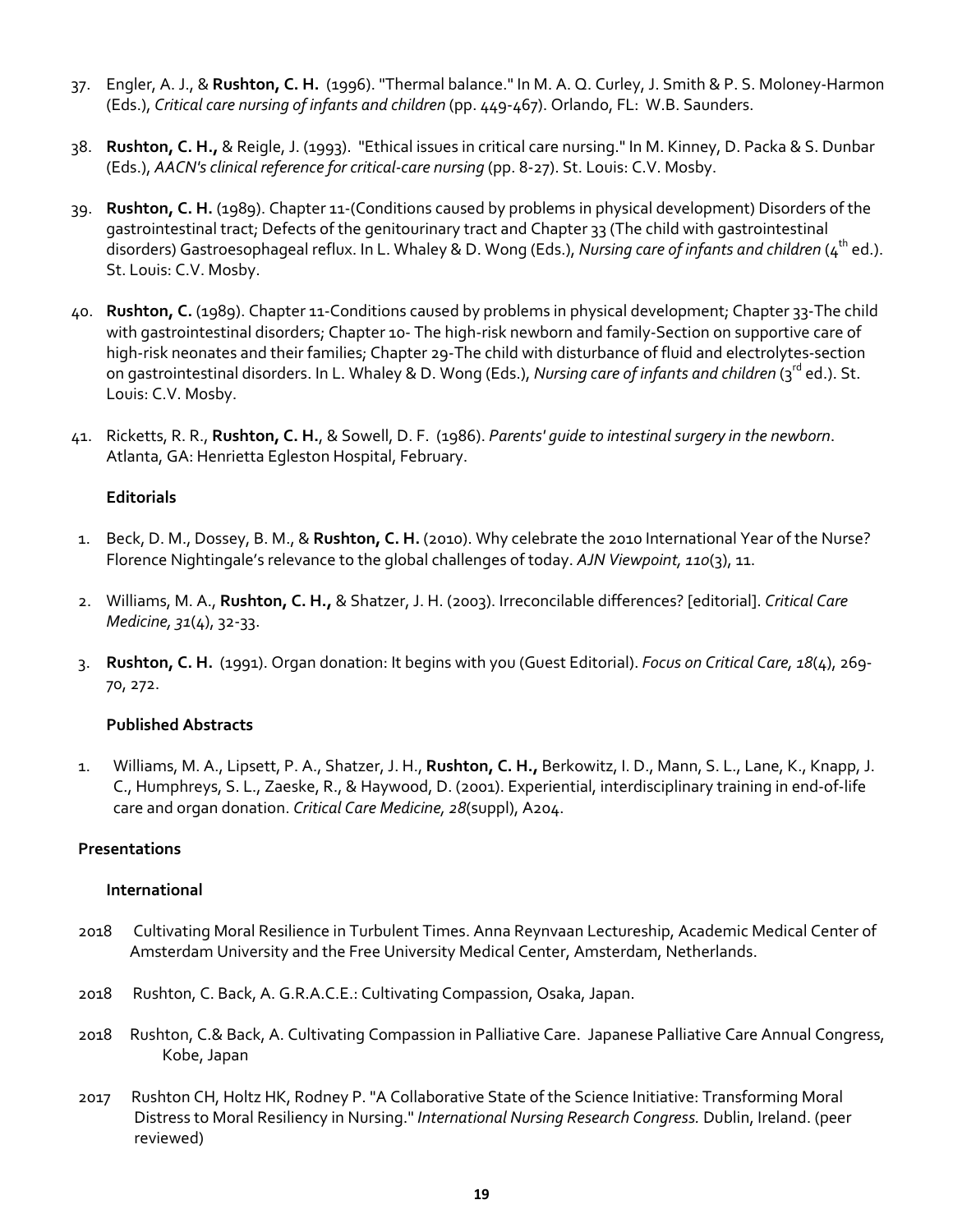- 2017 Rushton CH. Thompson, L., Klarèn, A. Myllyluoma, J. "From toxic to thriving: Transforming moral distress in the workplace." European Business Ethics Network Annual Conference, Jyväskylä, Finland. (peer reviewed)
- 2016 Moral Distress in Nursing. 21<sup>th</sup> International Palliative Care Congress, Montreal, Canada.
- 2015 Everyday Ethics in the 21<sup>st</sup> Century. Creating & Sustaining a Culture of Ethical Practice. Sigma Theta Tau International Congress. Las Vegas, NV. (peer reviewed)
- 2015 Everyday Nursing Ethics in the 21<sup>st</sup> Century: Creating a Culture of Ethical Practice. International Ethics Collaborative. Surrey, UK (peer reviewed)
- 2014 G.R.A.C.E.: Cultivating Compassion in Interactions with Patients, Panel with Anthony Back, MD & Joan Halifax, PhD, International Symposium for Contemplative Studies, Boston, MA (peer reviewed)
- 2014 Transforming Moral Distress: Lessons from Philosophy, Neuroscience, and Contemplative Practice, with Dr. Alisa Carse, International Symposium for Contemplative Studies, Boston, MA (peer reviewed)
- 2014 When Integrity is challenged: Cultivating Compassion and Resilience. 19<sup>th</sup> Biennial International Perinatal Bereavement Conference. San Antonio, Texas. (invited; keynote)
- 2014 Building your resilience muscle when carrying for dying infants. 19<sup>th</sup> Biennial International Perinatal Bereavement Conference. San Antonio, Texas.
- 2014 Transforming moral distress into resilience and integrity. 20<sup>th</sup> International Palliative Care Congress, Montreal, Canada. (invited)
- 2014 "They Don't believe me": The Voice of Patients living with the Pain of Sickle Cell Disease (SCD) In "The Patient's Voice, 10<sup>th</sup> Annual International Conference on Clinical Ethics Consultation, Paris, France.(peer reviewed).
- 2014 Advance Care Planning and Ethics at the End of life, 21<sup>th</sup> Annual International Peace House Hospice Conference, Kanagawa, Japan, Co-leader with Dr. Tony Back [Invited]
- 2013 Are Clinicians at Risk for Moral Harm in the Provision of Critical Care Medicine? American Thoracic Society Conference. Philadelphia, PA [Panel; Peer reviewed]
- 2013 A Conceptual Model of Moral Distress. International Clinical Ethics Conference, Munich, Germany [Peer reviewed]
- 2013 Ethics and Communication at the End of Life, 20<sup>th</sup> Annual International Peace House Hospice Conference, Kanagawa, Japan, Co-leader with Dr. Tony Back [Invited]
- 2012 Trust: A Key Element in Creating an Ethical Practice Environment. International Practice Development Conference. Sydney, Australia [Plenary, Invited]
- 2012 The Ethics of Practice Development. Practice Development Conference. Sydney Australia [Keynote, Invited]
- 2012 Integrating Palliative Care into the Care of Youth Living with Duchenne Muscular Dystrophy. Muscular Dystrophy Association of New South Wales Australia, Sydney, Australia. (1-day workshop with Dr. Gail Geller) [Invited]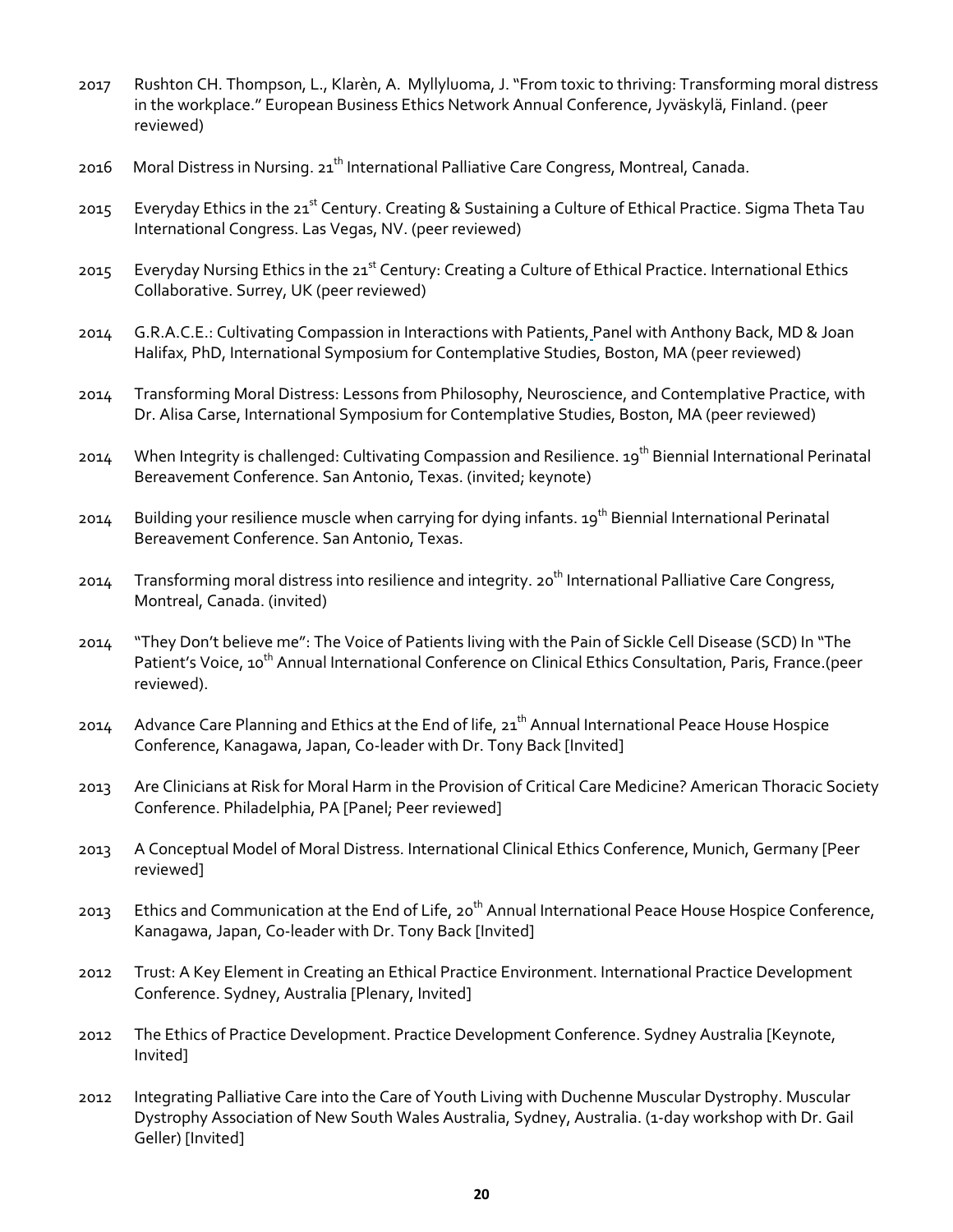- 2012 Integrating Palliative Care into the Care of Youth Living with Duchenne Muscular Dystrophy. Muscular Dystrophy Association of New Zealand, Auckland, New Zealand. (1-day workshop with Dr. Gail Geller) [Invited]
- 2012 Transforming Moral Distress into Healing. Canadian Nurses Association: Edmonton Chapter. Edmonton, Alberta, Canada [Invited, 1-day program]
- 2012 Story, Creativity and Meaning: Reclaiming Meaning and Purpose by Inter-professional palliative care clinicians, 19th International Congress on Palliative Care, Montreal, Canada, peer reviewed (with Lisl Dennis).
- 2012 Integrating Palliative Care into the Care of Youth with Sickle Cell Disease: The impact of an educational intervention. 19<sup>th</sup> International Congress on Palliative Care, Montreal, Canada, peer reviewed. (with Carlton Haywood, Jr. Mary Catherine Beach, Gail Geller) [Peer reviewed]
- 2012 The paradox of promise and the many faces of hope in Duchenne Muscular Dystrophy. 19<sup>th</sup> International Congress on Palliative Care, Montreal, Canada. (with Gail Geller, Carlton Heywood, Jr, Jackie Williams Reade, Mary Catherine Beach) [Peer reviewed]
- 2012 A paradigm for contemplative practice for end of life clinicians: Being With Dying. International Symposia for Contemplative Studies, Denver, C) (With Drs. Joan Halifax, Tony Back, Susan Bauer-Wu) [Peer reviewed]
- 2012 How do we train professionals to deliver a new model of care? 3<sup>rd</sup> International Society of Advance Care Planning & End of Life Care Conference Informed Choices*: Keeping the Person at the Centre of Care*. Donald E. Stephens Convention Centre, Rosemont, IL [Invited; Plenary]
- 2012 Transforming Loss and Grief 19<sup>th</sup> Annual International Peace House Hospice Conference, Kanagawa, Japan, Co-Leader with Dr. Leora Kuttner [Invited]
- 2011 6th World Congress on Pediatric Critical Care, Sydney, Australia. Outcomes in Paediatric Intensive Care: Just Because we Can Doesn't Mean we Should: The Impact of end of life care on the clinical team [Invited; Plenary]
- 2011 6<sup>th</sup> World Congress on Pediatric Critical Care, Sydney, Australia. Improving communication in Critical Care [Invited; Plenary]
- 2011 6<sup>th</sup> World Congress on Pediatric Critical Care, Sydney, Australia. Ethics in Pediatric Critical Care [Invited; Expert Panel]
- 2011 Building Trustworthy Relationships w/Children & Families, Westmead Children's Hospital, ½ day workshop, Sydney Australia [Invited]
- 2011 10<sup>th</sup> anniversary pediatric palliative care program, "What does a "good" parent do? Helping families face life-limiting illness. Sponsored by the Victorian Paediatric Palliative Care Program & Royal Children's Hospital Bioethics Centre. Decision Making for Seriously Ill Children: Being a "Good" Parent. Melbourne, Australia [Keynote; Invited]
- 2010 18<sup>th</sup> International Congress On Palliative Care, Ethical Discernment and Action: The Art of Pause, Montreal Canada [Peer-reviewed]
- 2010 18<sup>th</sup> International Congress On Palliative Care Transforming parental suffering: The role of being a "good" parent, Montreal, Canada (with Dr. Pamela Hinds) [Peer-reviewed]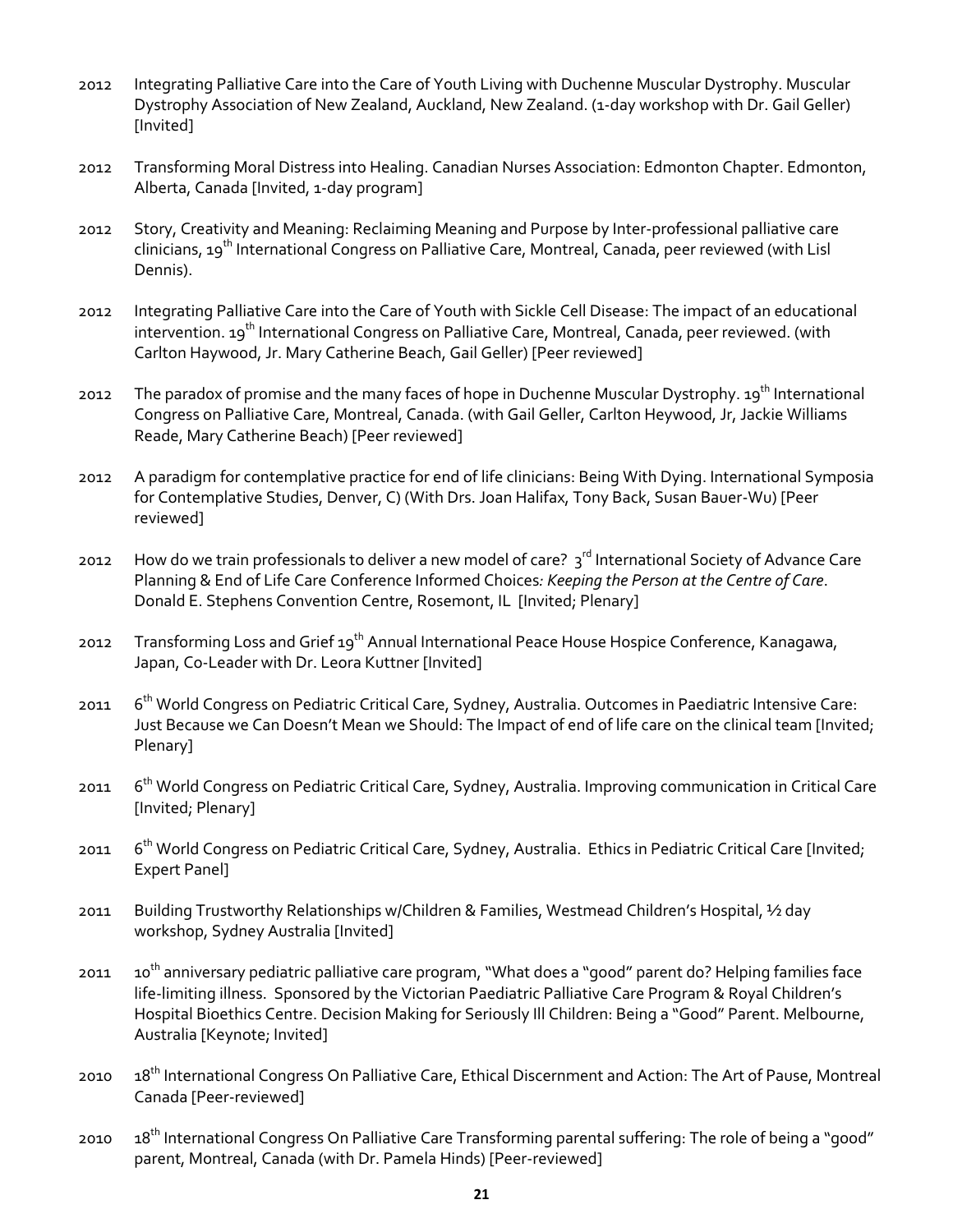- 2010 Nightingale's Legacy: 2010 International Year of the Nurse, The Megaro, Athens, Greece [Keynote; Invited]
- 2009 Quality of Life vs. Quantity of Service: A Path Driven by Choice. World Health Care Congress Leadership Summit, Orlando, FL [Invited; Plenary]
- 2009 Palliative care to improve the lives of children with birth defects: The Heartsongs International Consortium, Rushton, C., Geller, G. Kennedy, A. 4<sup>th</sup> International Conference on Birth Defects and Disabilities in the Developing World, New Delhi, India [Peer-reviewed]
- 2009 "International Palliative Care Initiatives: The Heartsongs Project", The First Pan-Hellenic Pediatric Palliative Care Symposium, Athens, Greece [Keynote; plenary; Invited]
- 2009 "The Heartsongs International Consortium to Improve the Lives of Children and Families Living With Life Threatening Neuromuscular Disorders". 2nd Heartsongs International Summit, Closing Event, The Megaro, Athens, Greece [Keynote; plenary; Invited]
- 2008 " Transforming Moral Distress into Healing "*Between a Rock and a Hard Place"*, Provincial Health Ethics Network & College and Association of Registered Nurses of Alberta. Calgary Alberta Canada and Edmonton Alberta Canada (May and September) [Keynote; Plenary; Invited]
- 2008 "Why are we doing this? Moral Distress and Futility" "*Between a Rock and a Hard Place"*, Provincial Health Ethics Network & College and Association of Registered Nurses of Alberta. Calgary Alberta Canada and Edmonton Alberta Canada (May and September) [Invited]
- 2008 HeartSongs\* Project: An International Collaboration to Enhance Quality of Life And Communication for Children and Families Affected by Life-Threatening Pediatric Neuromuscular Diseases, Opening Plenary: Leeds, UK [Keynote; Plenary]
- 2008 Nightingale Initiative for Global Health: Connecting Nurses to Improve Health, Cardiology 2008, Scottsdale, AZ [Invited]
- 2008 "The Other Side of Caring: Moral Distress and Caregiver Suffering", Cardiology 2008, Third Annual Thomas Garrett Rauch Memorial Nursing Lecture, Scottsdale, AZ [Keynote; Plenary; Invited]
- 2008 "The Heartsongs International Consortium to Improve the Lives of Children and Families Living With Life Threatening Neuromuscular Disorders". Ist Heartsongs International Summit, Leeds, England [Keynote; Plenary; Invited]
- 2007 "Collaborative Practice Nursing Leadership in the Pediatric Critical Care Team", 5<sup>th</sup> World Congress on Pediatric Critical Care, Geneva, Switzerland [Keynote; Plenary; Invited]
- 2007 "Palliative Care for the Child", Nursing Care, 5<sup>th</sup> World Congress on Pediatric Critical Care, Geneva Switzerland [Invited]
- 2007 "The Knowledge of Quality Management in Pediatric Critical Care Nursing", Nursing Innovations, 5<sup>th</sup> World Congress on Pediatric Critical Care, Geneva, Switzerland [Invited]
- 2007 "Sources of Suffering and Moral Distress of Healthcare Professionals", Nursing Innovations, 5<sup>th</sup> World Congress on Pediatric Critical Care, Geneva, Switzerland [Invited]
- 2007 "Cultural and Ethical Challenges for Oncology Nurses," Recent Advances in Clinical Oncology Conference,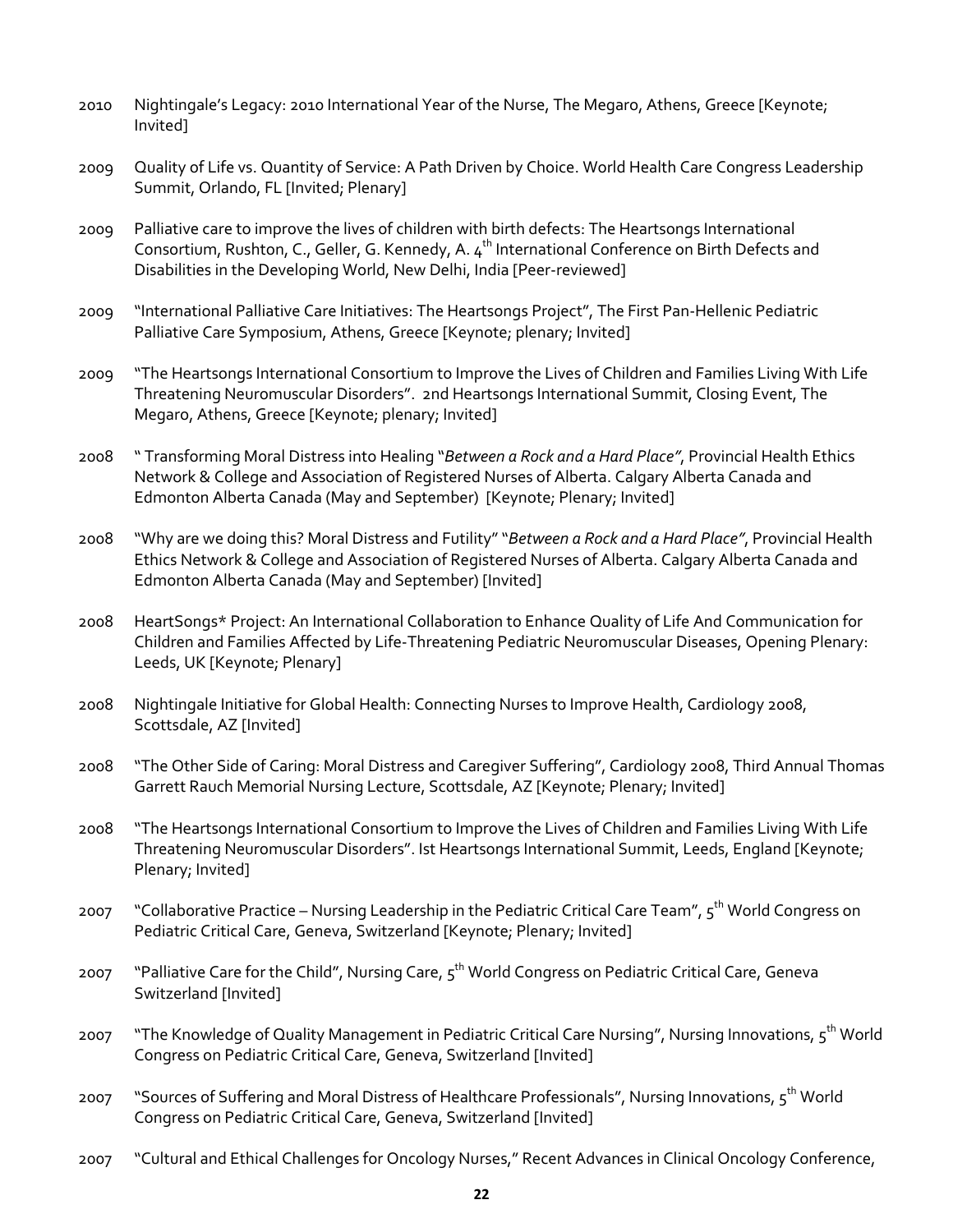Al Anin, United Arab Emirates [Keynote; Plenary; Invited]

- 2007 "Palliative and Terminal Care," Recent Advances in Clinical Oncology Conference, Al Anin, United Arab Emirates [Keynote; Plenary; Invited]
- 2005 "Children Die Too: Pediatric Palliative Care in America," Joint US/China Conference. Beijing, China [Invited]
- 2005 "Ethical Issues at the End of Life," Joint US/China Conference, sponsored by Chinese Nursing Association/People to People Ambassadors Program. Beijing, China [Invited]

#### **National**

- 2019 Narrative Practices for Processing Moral Injury, in Moral Injury and Pathways to Recovery, Sponsored by Volunteers of America & LA County Department of Mental Health, Los Angeles, CA (invited plenary & 2-day workshop) with Dr. Joanne Braxton
- 2019 Building a Culture of Mindful Ethical Practice: Strategies for Nurse Managers and Leaders, American Association of Critical Care Nurses National Teaching Institute, Orlando, FL (With Sandy Swoboda)
- 2018 Cultivating Moral Resilience in Turbulent Times. American Organization of Nurse Executives. Indianapolis, IN. (Invited Keynote).
- 2018 Caring for Ourselves So We Can Care for Others. Preventive Cardiology Nurses Association. Baltimore, MD (Invited keynote).
- 2018 Moral Resiliency: Leading with Integrity. American Association of Colleges of Nursing. Washington, D. C. (Invited Keynote)
- 2018 A Call to Action: Exploring A Culture of Ethical Practice in Healthcare. Institute for Healthcare Improvement. Boston, MA. (With Liz Stokes)
- 2018 Mapping the Terrain of Moral Suffering in an Uncertain World: Toward Transdisciplinary Collaboration. American Association of Bioethics and Humanities. Anaheim, CA. (with Eric Busse & Joanne Braxton).
- 2018 Being the Nurse I really am: Mindfulness, Ethical Competence & Resilience. American Association of Critical Care Nurses National Teaching Institute, Boston MA (With Sandra Swoboda)
- 2018 Embodied Ethical Leadership: Leading from the Inside Out. Nursing Management Congress. Orlando, FL
- 2018 Cultivating Moral Resilience in the Midst of Ethical Challenges. Texas Pediatric Palliative Care Consortium, Dallas, Texas
- 2017 The Rx for Burnout. U.S. News and World Report Healthcare of Tomorrow. Washington, D.C. (Panel with Tait Shanfelt, Charlene Dewey).
- 2017 Social Justice, Ethics and Workforce Issues. American Academy of Nursing Annual Meeting, Washington, D.C. (Plenary Panel: with C. Ulrich, Linda Burnes Bolton)
- 2017 Cultivating Mindfulness: Transforming Moral Distress. ANCC Annual Magnet Conference, Houston, TX. (With Sandy Swoboda).
- 2017 Cultivating Moral Resilience in the Midst of Ethical Challenges. Art of Dying. New York, New York.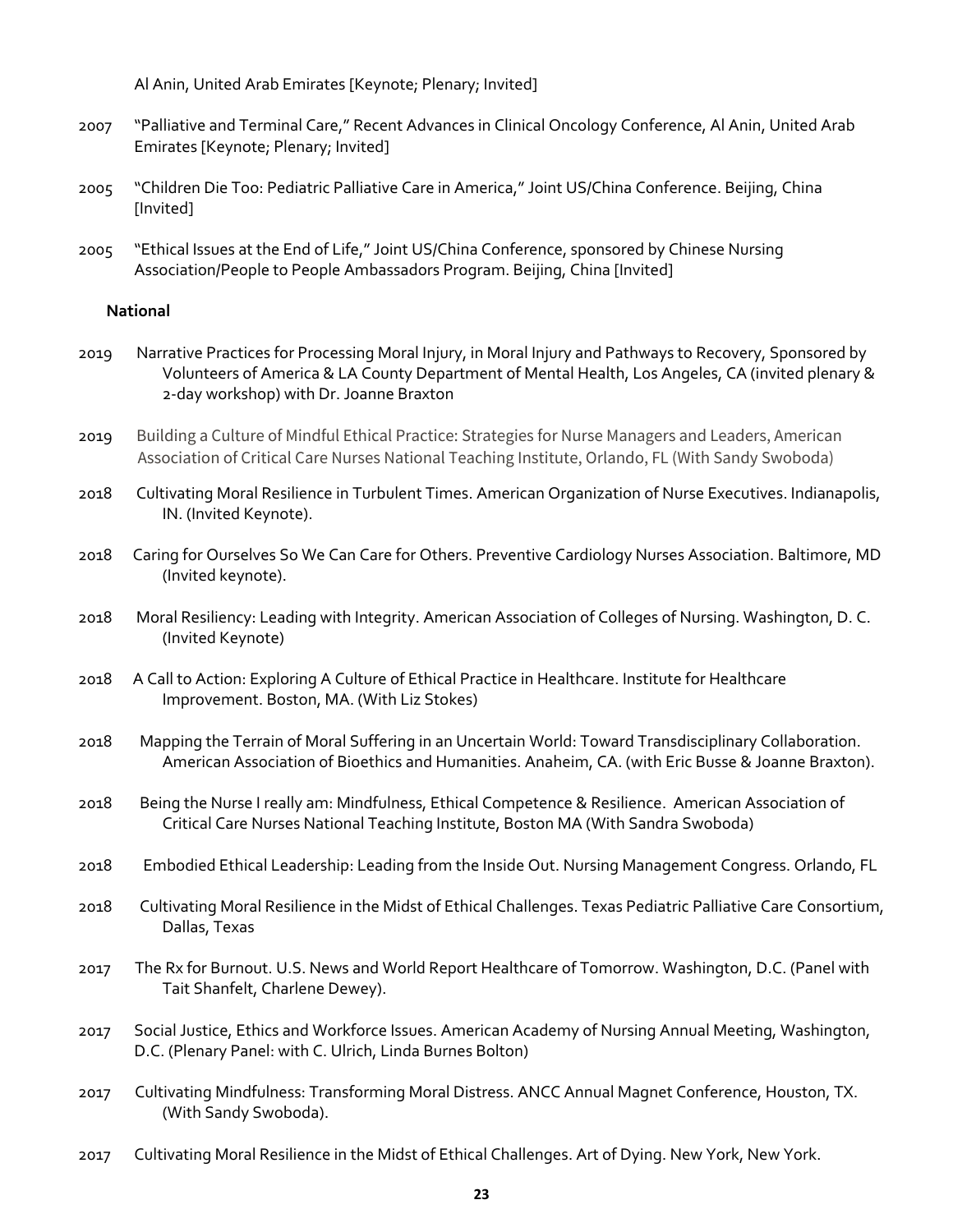- 2017 10 Things Nurses Can Do To Contribute To a Culture of Ethical Practice. American Nurses Association Annual Congress. Tampa, FL.
- 2017 Rushton CH. "Panel: Creating and Supporting Authentic Healing Relationships." Compassion in Action Conference, Boston, MA. Schwartz Center for Compassion
- 2017 Forging a New path: Transforming Moral distress to Moral Resilience. American Association of Critical Care Nurses, National Teaching Institute, Houston, TX. (Panel)
- 2017 Interprofessionals' Take on Moral Resilience. 19<sup>th</sup> Annual Bioethics and Humanities Conference, Kansas City, MO. (with Heidi Holtz).
- 2017 Report of the National Symposium on Transforming Moral Distress to Moral Resiliency in Nursing. National Nursing Ethics Conference, Anaheim, CA.
- 2016 Creating a Culture of Ethical Practice. American Association of Critical Care Nurses, National Teaching Institute.
- 2015 Nursing Ethics and Moral Courage: Doing the Right Thing. National Student Nurses Association. Orlando, FL
- 2015 Nursing Ethics for the 21<sup>st</sup> Century. American Association of Critical Care Nurses National Teaching Institute.
- 2014 Managing Conscientious Objections in the ICU: American Thoracic Society Recommendations. Interprofessional & Inclusive: Bioethics and Humanity, American Society for Bioethics and Humanities, San Diego, CA. (peer reviewed, with Mithya Lewis-Newby, MD & Doug White, MD)
- 2014 A National Nursing Ethics Summit: Implications for Inter-professional Practice and Education "Interprofessional & Inclusive: Bioethics and Humanity", American Society for Bioethics and Humanities, San Diego, CA. (peer-reviewed, with Paula Goodman-Crews LCSW, MSW, Alisa Carse, PhD., Michael Green, MD)
- 2014 G.R.A.C.E: Training in cultivating compassion based interactions. Upaya Institute, Santa Fe, New Mexico (3-day retreat with Joan Halifax, PhD and Tony Back, MD)
- 2014 Dissonance, Cathartic Chaos, and Suffering: Lessons in Staying from Mindfulness and the Humanities. American Academy of Hospice and Palliative Medicine (AAHPM)/Hospice and Palliative Nurses Association, San Diego, CA (Preconference with Dr. Susanna Makowski and Dr. Daniel Spurgeon) [Peerreviewed]
- 2014 Choosing Words Wisely: Talking With Patients About the Cost of Their Care. American Academy of Hospice and Palliative Medicine (AAHPM)/Hospice and Palliative Nurses Association, San Diego, CA (with Dr. Thomas Smith, Joann Bodurtha, Paula Henneberry) [Peer Reviewed]
- 2013 Transforming Moral Distress: Contemplative Practice as a Practical Path to Moral Courage and Resilience. American Society of Bioethics and Humanities. 15<sup>th</sup> Annual meeting. Tradition, Innovation and Moral Courage. Atlanta, GA (with Dr. Alisa Carse, Corinna Chung) [Peer Reviewed]
- 2013 Palliative Care: A Core Element of Catholic Healthcare. Covenant Health Systems Annual Leadership Conference. Boston, BA [Invited; Keynote]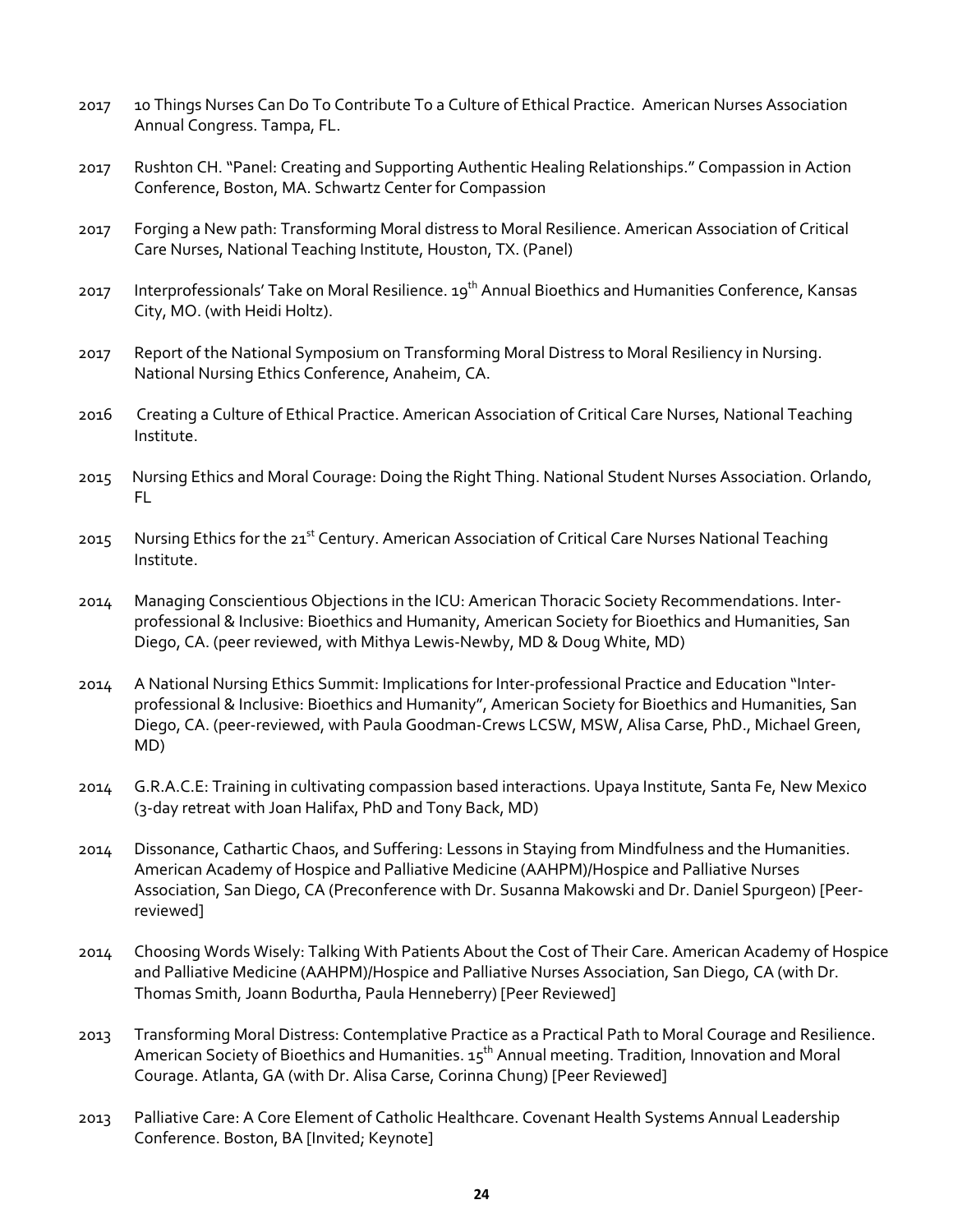- 2013 A Framework for Addressing Moral Distress. National Teaching Institute and Critical Care Symposium. Boston, MA [Invited, Mastery Session]
- 2013 Transforming Moral Distress into Healing and Resilience. Supportive Care Coalition Annual Meeting. Anaheim, CA [Invited; Keynote]
- 2013 G.R.A.C.E: Training in cultivating compassion based interactions with seriously ill patients. Upaya Institute, Santa Fe, New Mexico (3-day retreat with Joan Halifax, PhD and Tony Back, MD)
- 2013 Transforming Moral Distress into Healing and Resilience. Ethics of Caring, Second National Nursing Ethics Conference, "Cultivating Ethical Awareness: Moments of Truth" Anaheim, CA [Closing plenary]
- 2013 Cultivating Compassion: Caring for the "Difficult" Patient or Family. Ethics of Caring, Second National Nursing Ethics Conference, "Cultivating Ethical Awareness: Moments of Truth" Anaheim, CA.
- 2012 "Living on the edge": Patient, Family and Clinicians' "Representations" of Benefit and Burden During and After a Life Threatening Event. American Society of Bioethics and Humanities.  $14^{th}$  Annual meeting. "Representing Bioethics", Washington, D.C. (with Gail Geller, Tom Crawford, Jo Rivers) [Peer reviewed]
- 2012 Being Present with Suffering: The Wisdom of the Humanities. American Society of Bioethics and Humanities.  $14^{th}$  Annual meeting. "Representing Bioethics", Washington, D.C. half-day preconference, (with Susanna Makowski, Sandra Bertman) [Peer reviewed]
- 2012 Thinking Your Way Through Difficult Medical Decisions. Hydrocephalus Association National Conference (with Michael Williams) Bethesda, MD [Invited]
- 2012 Transforming Moral Distress into Healing: Individual and Institutional Strategies in the 8<sup>th</sup> Annual Pediatric Bioethics Conference, "The Thin Ethical Line: When Professional Boundaries and Personal Interests Collide", Seattle Children's Research Institute, Seattle, WA.
- 2012 The Many Faces of Moral Distress. American Academy of Hospice and Palliative Medicine (AAHPM)/Hospice and Palliative Nurses Association, Denver, CO (with Dr. Susanna Makowski) [Peerreviewed]
- 2011 6<sup>th</sup> Annual Bioethics Conference: End of Life Decision Making: Ethics and Practical Applications: The Process of Making Practice Decisions in the Real World, Santa Fe, NM [Invited; Plenary]
- 2011 Ethical Decision Making: The Art of Pause, A Slice of AACN, Las Vegas, NV [Invited; Plenary]
- 2011 They Don't Get it: Rebuilding Trust with Patients and Families, A Slice of AACN, Las Vegas, NV [Invited]
- 2011 21<sup>st</sup> Annual Convention, Leaders in Making Health Care Safe for Children and Families, Healing After Errors: Compassion for Clinicians. Society of Pediatric Nurses (SPN), Las Vegas, NV [Invited; Keynote]
- 2011 18<sup>th</sup> Annual International Congress on Palliative Care, Transforming Parental Suffering: The Role of Being A "Good" Parent. American Academy of Hospice and Palliative Medicine (AAHPM)/Hospice and Palliative Nurses Association, Vancouver, Canada [Peer-reviewed]
- 2010 Cultivating Ethically-Grounded Care for Children and Families Affected by Life-Threatening Neuromuscular Disorders, (With Dr. Gail Geller), American Society for Bioethics and Humanities (ASBH) Annual Meeting. San Diego, CA [Peer-reviewed]
- 2010 The Many Faces of Betrayal, American Association of Critical Care Nurses National Teaching Institute.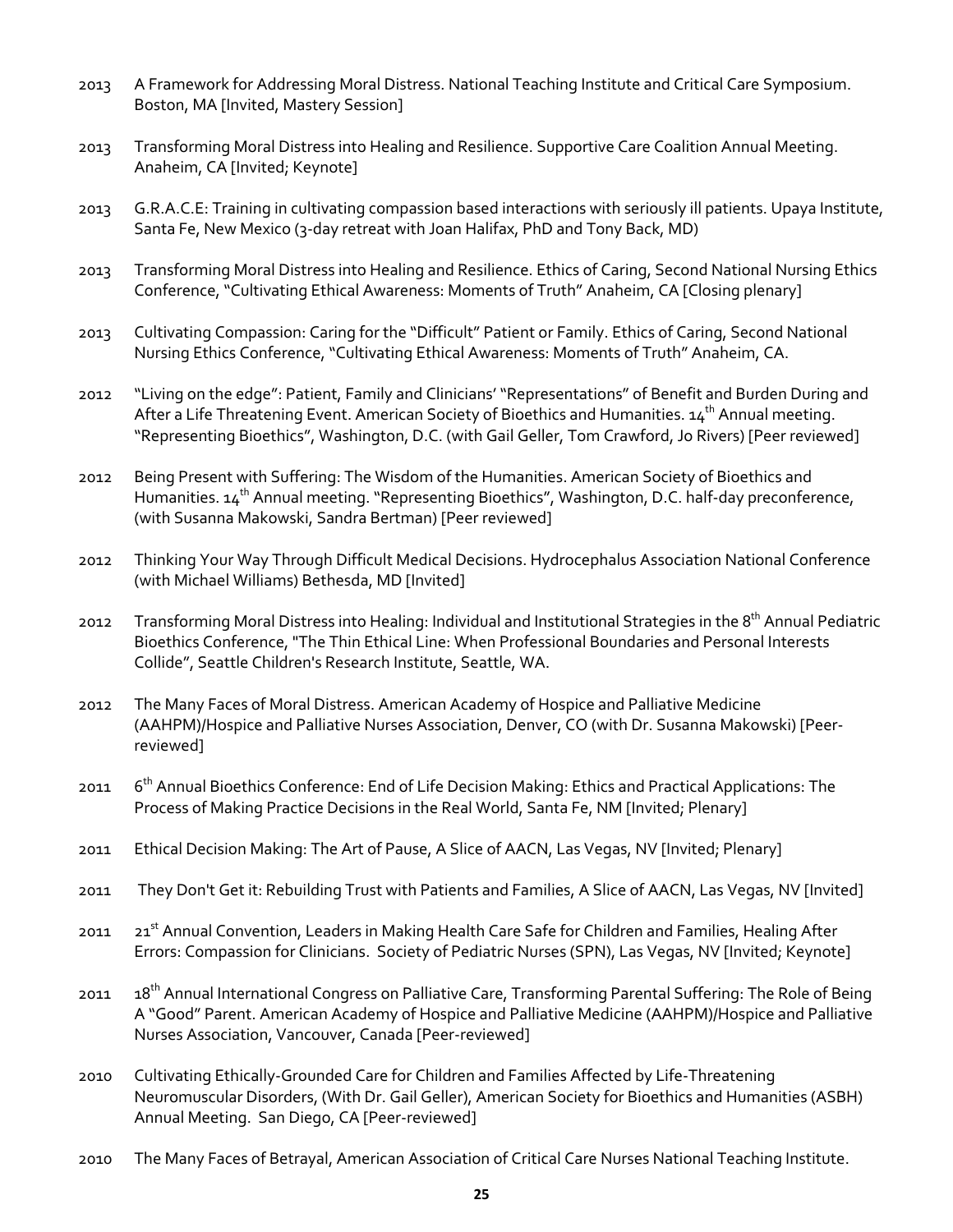Washington, DC [Peer-reviewed]

- 2010 When integrity is threatened: Ethical conflicts at the end of life. American Association of Hospice and Palliative Medicine/Hospice and Palliative Nurses Association Annual Meeting. *Rounding with the Stars.* Boston, MA (with Alvin Moss, MD) [Invited]
- 2010 The Science and Practice of Contemplative Interventions for Palliative Care Clinicians. American Association of Hospice and Palliative Medicine/Hospice and Palliative Nurses Association Annual Meeting. Pre-conference workshop (with A. Back, S. Bauer-Woo, J. Halifax) [Peer-reviewed]
- 2010 Creating a Palliative Care Culture in the PICU, Society of Critical Care Medicine. 38<sup>th</sup> Annual Critical Care Congress. Miami, FL [Invited]
- 2009 Should All DNR/DNI patients have an Ethics/Palliative Care Consult? Society of Critical Care Medicine. 38<sup>th</sup> Annual Critical Care Congress. Nashville, TN [Invited]
- 2009 Balancing Compassion and Preferences. World Congress on Palliative Care. Miami, FL [Invited; Plenary]
- 2007 Moral Distress and End of Life Care, Nursing Management Congress, Chicago, IL [Peer-reviewed; Invited]
- 2006 "Still Morally Distressed After All These Years: What Is to Be Done?" Challenging Voices. American Society for Bioethics and Humanities 8<sup>th</sup> Annual meeting. Denver, CO [Peer-reviewed]
- 2006 "Trust and Betrayal Among Interdisciplinary Team Members: Creating a Healing Environment," Quality: Leadership Care and Outcomes National Hospice and Palliative Care Organization's 21<sup>st</sup> Management and Leadership Conference. New York, NY [Peer-reviewed]
- 2006 Meaningful Recognition in the Workplace, NTI Critical Care Exposition, Anaheim, CA [Peer-reviewed]
- 2006 "Moral Distress: Recognition and Intervention," Promoting Excellence in Pediatrics: Making a Difference in the Life of a Child. Miami Children's Hospital, Miami, FL [Keynote; Plenary; Invited]
- 2006 "Ethics at the Bedside: Pediatric Care Studies," Promoting Excellence in Pediatrics: Making a Difference in the Life of a Child. Miami Children's Hospital, Miami, FL [Keynote; Plenary; Invited]
- 2006 "They Don't Get It:" Trust, Betrayal and Healing in palliative care encounters. American Association of Hospice and Palliative Medicine/Hospice and Palliative Nurses Association Annual meeting. Nashville, TN [Peer-reviewed]
- 2006 Engaging Your Community Around Pediatric Palliative, End of Life and Bereavement Care. A Lion in the House National Community Engagement Conference. Washington, DC (co-presentors with Sue Huff, and Anthony Coggiola)
- 2005 Rushton, C., Reich, W., Carse, A, Groninger, H. Moral Art of Responding to the suffering of the other. American Society for Bioethics and Humanities. Washington, DC [Peer-reviewed]
- 2005 Pediatric Ethics: Future Directions, Pediatric Ethics: Setting an Agenda for the Future, sponsored by the Cleveland Clinic, Cleveland, OH [Keynote; Plenary; Invited]
- 2005 Fragile Ethics: Dilemmas of Children Who May Die at Any Moment-Or May Not. (with Dr. Chris Feudner). [Keynote; Plenary; Invited]
- 2005 Goals of Care: A Framework for Integrating PEOLC into Practice. AACN National Teaching Institute. New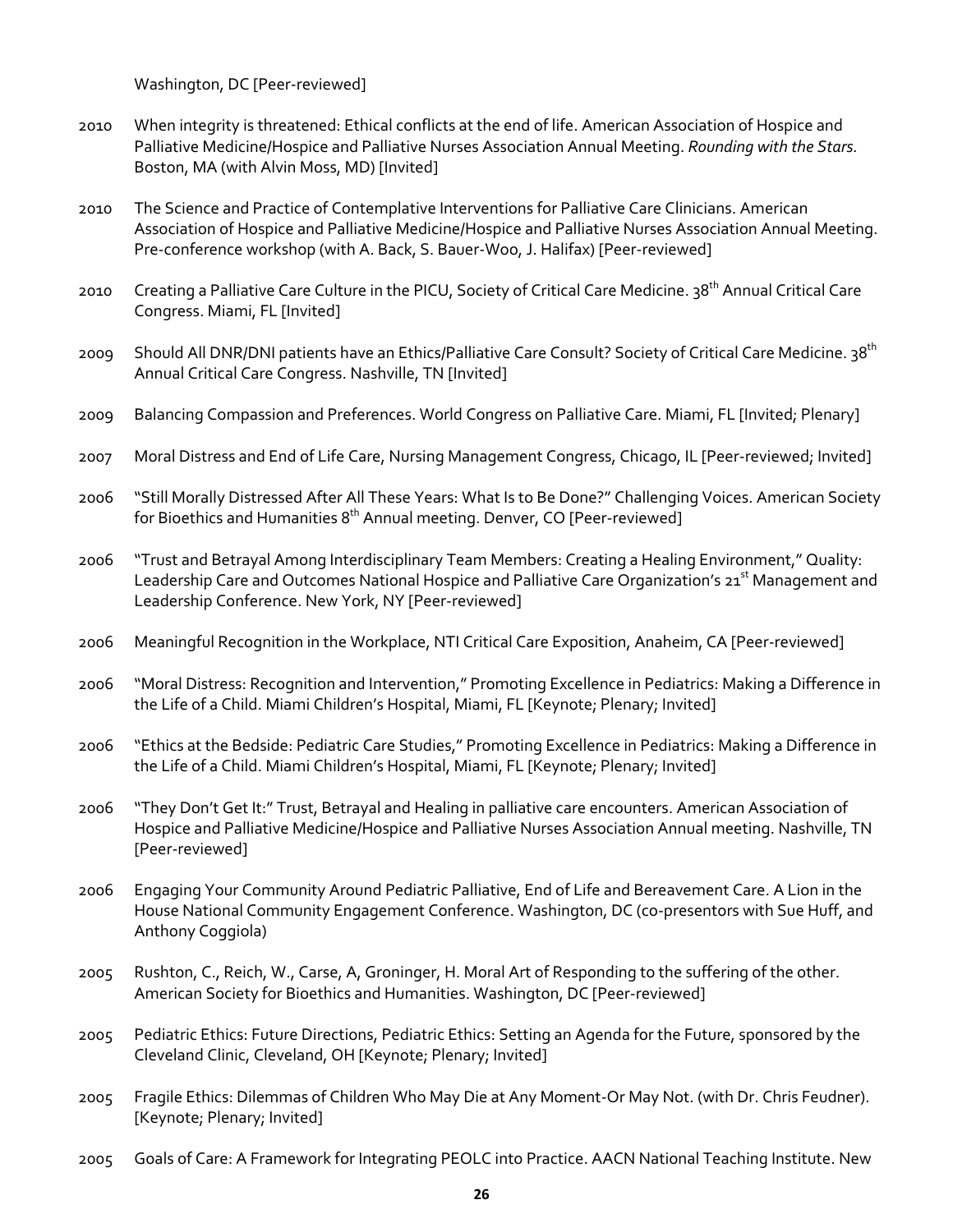Orleans [Peer-reviewed]

2005 Hutton, N, **Rushton, C.** Reder, E. Hall, B. Sellers, D. Measuring the Impact of Initiating a Pediatric Palliative Care Program, Annual Assembly of AAHMP & HPNA, New Orleans, LA [Peer-reviewed; Poster]

#### **Regional**

- 2017 Cultivating Moral Resilience. Montefiore Medical Center, New York, New York.
- 2017 Cultivating Moral Resilience in the Midst of Complexity. Boston Children's Hospital. Boston, MA.
- 2017 Transforming Moral Distress. Mt. Sinai Children's Hospital, New York, New York.
- 2016 Transforming Moral Distress & Claims of Conscience. Oregon 2016 Acute & Critical Care Symposium, Portland, Oregon.
- 2013 Transforming Moral Distress into Resilience. Oregon Health Sciences Center, Portland, OR.
- 2013 Transforming Moral Distress into Healing. Mt. Sinai School of Medicine/Pediatrics Grand Rounds, New York, NY.
- 2012 Optimizing Care: "Bringing Our Best to Children with Life-Limiting Illness, University of Maryland Children's Hospital. "What Brings Us Together: Complex Needs and Moral Obligation. "Difficult Choices, Uncertain Futures: Collaborative Decision-Making with Pediatric Families", Baltimore, MD [Invited Keynote; plenary]
- 2011 Transforming Moral Distress into Healing. Rush University Medical Center, Chicago, IL (1-day workshop-Facilitator)
- 2010 Creating an environment of caring in 2010: What would Florence do?, sponsored by Children's Hospital of Wisconsin, " Transforming moral distress into healing: Self care practices," and 21<sup>st</sup> Century Nightingales: Reclaiming Our Roots [Invited Keynote; Closing]
- 2010 Moral Distress in Palliative Care Providers," Michael Kovnar Memorial Lecture, Children's Hospital of Wisconsin, Milwaukee, WI [Invited]
- 2010 Zula Mae Baber Bice Memorial, University of Virginia School of Nursing, Trust and Betrayal: Building trustworthy relationships among the interdisciplinary team [Invited lectureship]
- 2010 Transforming moral distress into healing. Capital Hospice 12<sup>th</sup> annual Josefina Magno Conference *Breathing In, Breathing Out: Inspiration for Holistic Care*. Springfield, VA [Invited; Plenary]
- 2010 Emerging Themes in the Integration of Spirituality and Medicine, 60<sup>th</sup> Anniversary, Johns Hopkins Institute for Spirituality and Medicine. Baltimore, MD [Plenary]
- 2010 Transforming moral distress into healing and Tools for Addressing Moral Distress. The Agony of Caring: Professionalism and Moral Distress in Healthcare. Health Care Ethics Consortium of Georgia. Atlanta, GA [Keynote; Invited]
- 2010 Transforming moral distress into healing. Denver Children's Hospital Annual Eliza Fernie Critical Care Nursing Symposium, The Children's Hospital, Medical Conference & Education Center. Aurora, CO [Keynote; Invited]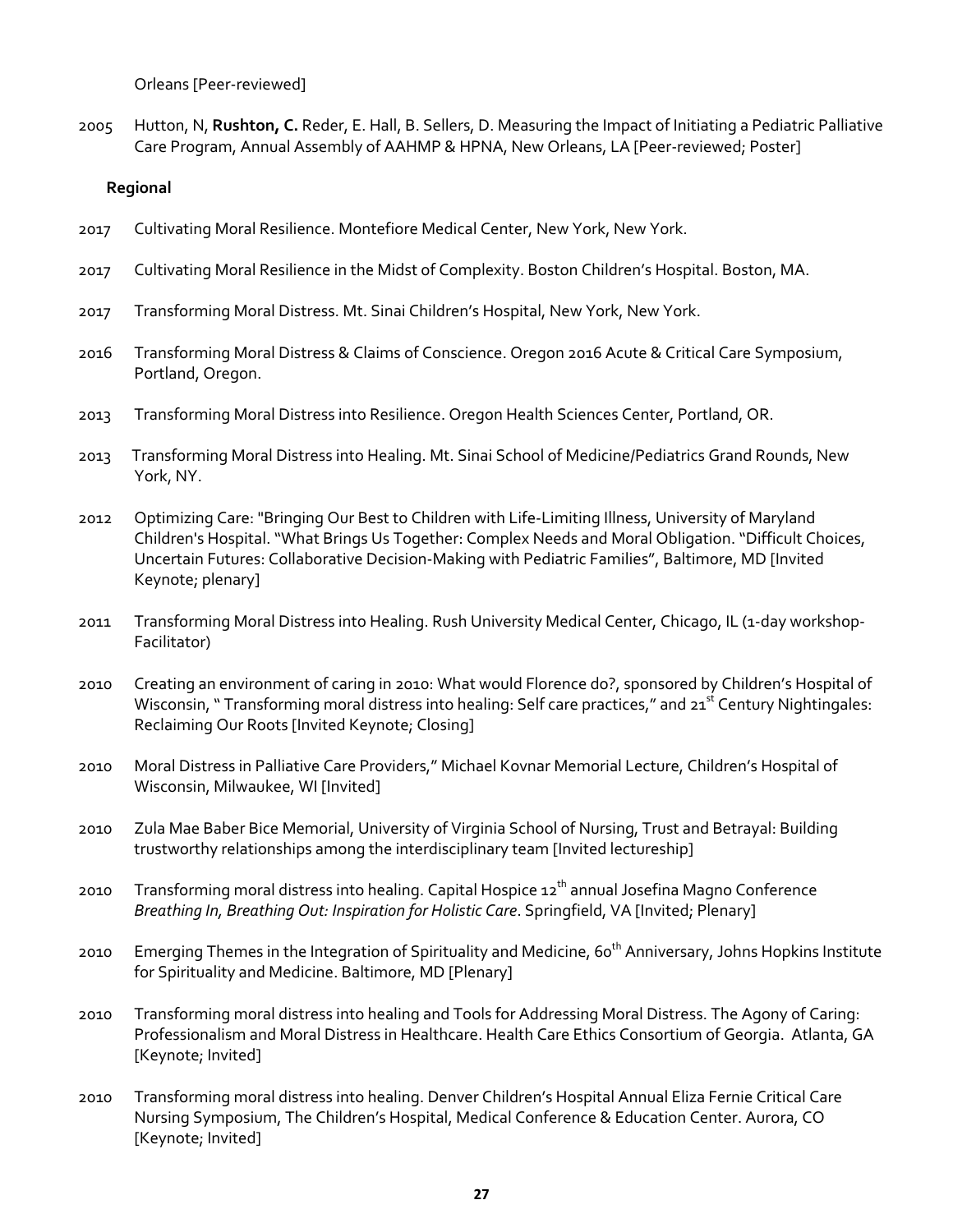- 2010 Creating trustworthy relationships with patients and families. Denver Children's Hospital Annual Eliza Fernie Critical Care Nursing Symposium, The Children's Hospital, Medical Conference & Education Center. Aurora, CO [Keynote; Invited]
- 2010 Ethical Issues at the End of Life and Transforming Moral Distress into Healing. Baylor University Hospital. Dallas, TX. Keynote; Invited.
- 2008 Caregiver Suffering: Exploring moral distress and futility, Grand Rapids, Michigan (1 day program-primary speaker) [Keynote; Plenary; Invited]
- 2008 Why are we doing this? Moral Distress among the interdisciplinary team. University of Kentucky Children's Hospital, Lexington, KY [Keynote; Plenary; Invited]
- 2008 Hoping for a miracle: The intersection of faith and ethics, Kaiser Bioethics Symposium 2008, "Sit Down, Be Quiet, and Do What I tell You: Challenges in Professional-Patient Relationships, Anaheim, CA [Keynote; Plenary]
- 2008 Why are we doing this? Moral Distress among the interdisciplinary team, Benedictine Monastery, Bristow Virginia (1 day program-primary speaker) [Keynote; Plenary; Invited]
- 2008 The other side of caring: Caregiver Suffering, The Florence Schorske Wald Hospice and Palliative Care Lectureship, University of Minnesota, Minneapolis, MN [Keynote; Plenary; Invited]
- 2008 Ethical Conflicts and Moral Distress: Challenges and Opportunities for Health Care Professionals, sponsored by Spectrum Health, Grand Rapids, Michigan (1 day program-primary speaker) [Keynote; Plenary; Invited]
- 2008 Respect in a Basic For Collaborative Relationship Among Healthcare Professionals, Unit based Joint Practice Conference, St Louis Children's Hospital, St. Louis, MO [Keynote; Plenary; Invited]
- 2007 The Art & Science of Palliative Nursing Conference, Massachusetts General Hospital & Dana-Farber Cancer Institute, Newton, MA [Keynote; Plenary; Invited]
- 2007 Why Are We Doing This? Moral Distress and the Interdisciplinary Team and Parental Decision Makers! Ethical Quandaries, Pediatric Palliative Care: Partners on the Journey – Bioethics 10<sup>th</sup> Annual Symposium, Methodist Healthcare, San Antonio, TX [Keynote; Plenary; Invited]
- 2007 Communication, Empathy, Compassion and Professionalism. Quality of Life for the Children. DC Pediatric Palliative Care Collaborative, Washington, DC [Keynote; Plenary; Invited]
- 2006 "Parental Decision Making in Pediatric Palliative Care," and "Why Are We Doing This?: Moral Distress Within the Interdisciplinary Team,"3<sup>rd</sup> Annual Frank M. Ryburn Hospice and Palliative Medicine Symposium, Lubbock, TX [Keynote; Plenary; Invited]
- 2006 "21<sup>st</sup> Century Nightingales: Reclaiming the Essence of Nursing," First Celebration of Nursing. The Indiana University School of Nursing, Indianapolis, IN [Keynote; Plenary; Invited]
- 2006 "Caregiver Moral Distress in Providing End-of-Life Care to Children," St. Jude's Children's Research Hospital, Memphis, TN [Keynote; Plenary; Invited]
- 2005 Care at the End of Life in Ethical Issues and New Directives in Medicine, Evergreen Society. Baltimore, MD.
- 2005 Dementia: Professionalism, Hope, and Presence, Evidence Based Palliative Care in Dementia. Sponsored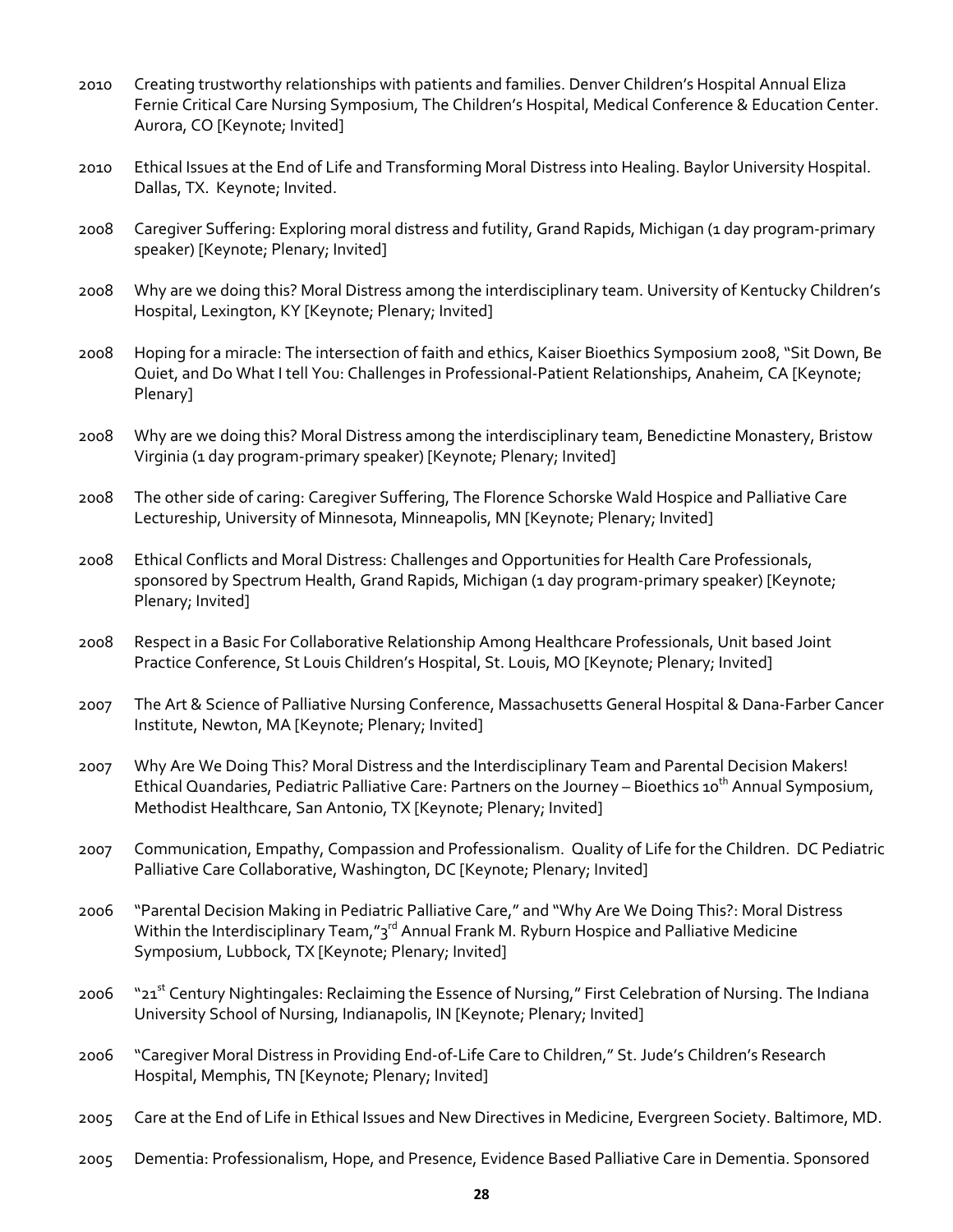by Capitol Hospice. Tyson's Corner, VA [Keynote; Plenary; Invited]

- 2005 Creating a Healthy Working Environment, Pediatric Trauma Symposium, Carolinas Medical Center. Charlotte, NC [Keynote; /Plenary; Invited]
- 2005 Trust: A Cornerstone for a Healthy Workplace. Tallahassee Memorial Hospital. Tallahassee, FL [Keynote; Plenary; Invited]
- 2005 Trust and Betrayal in the Workplace. Sebring Hospital. Sebring, FL [Plenary; Invited]
- 2005 Being with Dying. Sebring Hospital. Sebring, FL [Plenary; Invited]
- 2005 Moral Distress: What It Is and What to Do About It. Virginia Commonwealth University Hospital Nursing Leadership Forum. Richmond, VA [Keynote/Plenary; Invited]
- 2005 An Ethical Framework for Patient Safety. Patient Safety Institute, sponsored by the Institute for Johns Hopkins Nursing. Baltimore, MD. (Co-presented with Williams, M.) [Keynote; Plenary; Invited]

#### **Local**

- 2013 Ethical Decision Making: The Art of Pause. Avow Hospice 30<sup>th</sup> Anniversary Lecturer. Naples, FL [Invited]
- 2010 The Other Side of Caregiving: Challenges of Illness, Moral Distress & Soul Pain in Caregivers, Samueli Institute, Alexandria, VA (with Barbara Dossey).
- 2010 Moral Distress for Social Workers. Sinai Hospital's Annual Social Work Conference, Baltimore, MD.
- 2010 Moral Distress Among the Interdisciplinary Team, Bayview Hospital, Baltimore, MD.
- 2010 The ethics of communication with families. Sinai Hospital of Baltimore, Baltimore, MD.
- 2008 Why Are We Doing This?: Moral Distress Among the Interdisciplinary Team, Sinai Hospital of Baltimore, Baltimore, MD [Invited]
- 2007 Maryland Nurses: Driving Healthcare Change, Pediatric Palliative Care: Challenges and Opportunities, Baltimore, MD [Invited]
- 2005 Care at the End of Life in Ethical Issues and New Directives in Medicine, Evergreen Society. Baltimore, MD [Keynote; Plenary; Invited]
- 2005 Respect: A Cornerstone for Ethical Practice. Pediatric Grand Rounds Sanford Leikin Memorial Lectureship at the Children's National Medical Center. Washington, DC [Keynote; Plenary; Invited]

#### **Posters**

- 2012 Integrating Palliative care in Chronic Pediatric Disease: Duchenne Muscular Dystrophy. 19<sup>th</sup> International Congress on Palliative Care, Montreal, Canada (with Gail Geller, Carlton Heywoood, Jr, Mary Catherine Beach, Jackie Williams Reade) [Peer-reviewed]
- 2012 A vision of hope: Integrating palliative care principles into the care of adolescents with sickle cell disease (SCD). 19th International Congress on Palliative Care, Montreal, Canada. (with Mary Catherine Beach, Carlton Haywood, Jr., Gail Geller) [Peer-reviewed]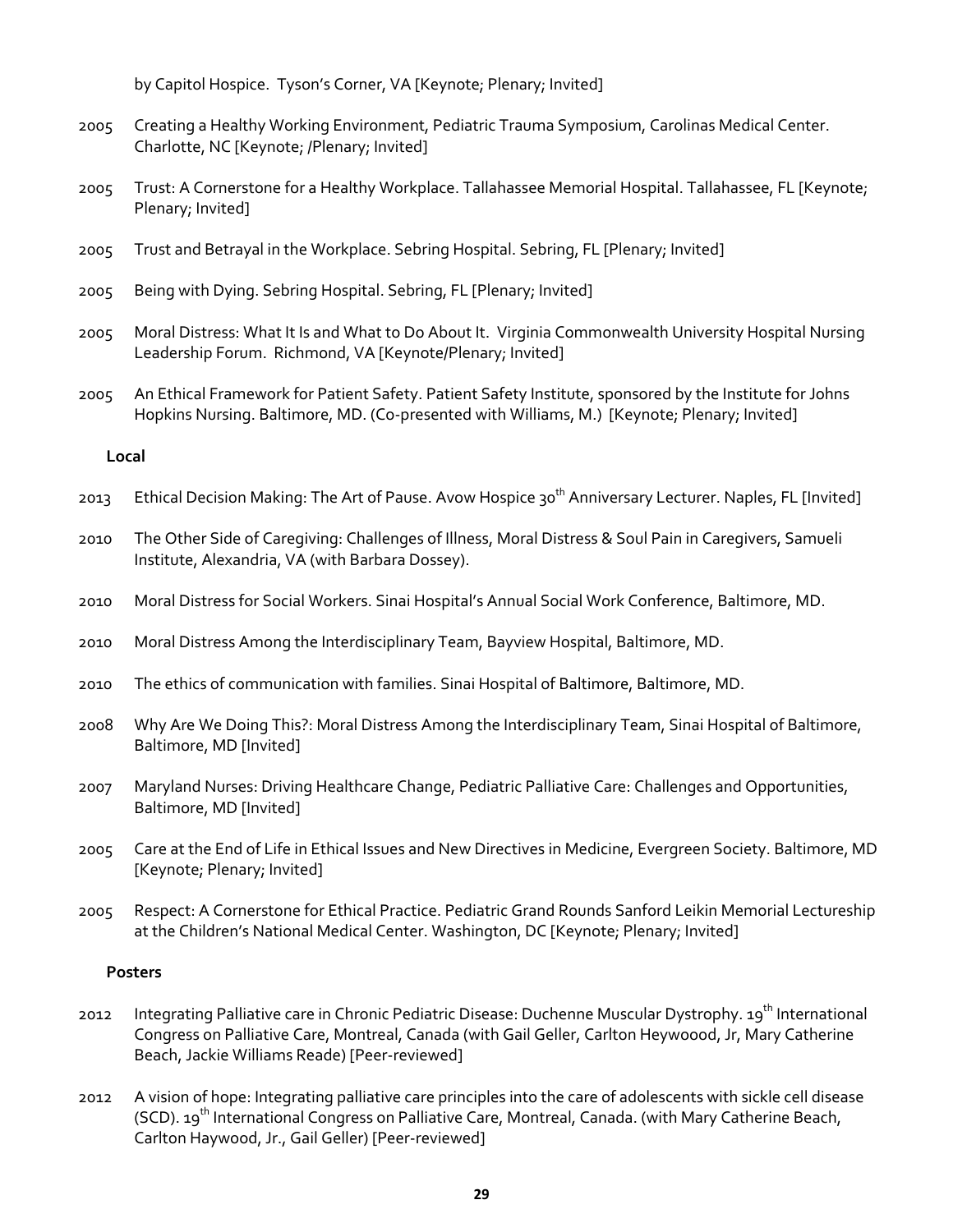- 2010 Ethical Challenges in the Care of Children and Families affected by Life-threatening Neuromuscular Disorders (LTNMD's), International Congress of Neuromuscular Disorders, Naples, Italy (with G. Geller, Krista Harrison) [Poster; Peer-reviewed]
- 2010 Integrating Palliative Care Across the Spectrum of Life-Threatening Pediatric Neuromuscular Conditions, International Congress of Neuromuscular Disorders, Naples, Italy (with G. Geller) [Poster; Peer-reviewed]

#### **Other**

### **Policies**

- 2008 The Johns Hopkins Hospital. (2008). Do Not Resuscitate Orders, PAT005, *Interdisciplinary Clinical Practice Manual,* 1-6.
- 2008 The Johns Hopkins Hospital. (2008). Organizational Code of Ethics. Ethical Framework for Safety. ORG006, *Interdisciplinary Clinical Practice Manual,* 1-5.
- 2007 The Johns Hopkins Hospital. (2007). Establishing goals of care, including limiting or withdrawing lifesustaining interventions, MEL017, *Interdisciplinary Clinical Practice Manual Medical Legal,* 1-11
- 2007 The Johns Hopkins Hospital. (2007). Organ Donation Following Cardiac Death, MEL011, *Interdisciplinary Clinical Practice Manual Medical Legal,* 1-16.

#### **Video/Teleconference Presentations**

- 2018 Moral Resilience, OpenPediatrics, Boston Children's Hospital, Boston MA
- 2018 Cultivating Moral Resilience to Address Moral Distress. Trinity Health Champions Program.
- 2017 Ethics & Resilience: Balancing heart and mind for a better practice and a better you. Certification Corporation of Case Managers
- 2017 Cultivating Moral Resilience in the Midst of Ethical Challenges, Veterans Administration Ethics Network. Washington, DC.
- 2016 Cultivating Moral Resilience to Address Moral Distress. National Hospice and Palliative Care Organization, Alexandria, VA
- 2015 Professional Ethics in Nursing Practice. Sigma Theta Tau International.
- 2014 The Ultimate Balancing Act: Quality, Safety and Efficiency. Gannet, Inc. Webinar.
- 2014 Transforming Moral Distress into Compassionate Action, Schwartz Center for Compassionate Care, Webinar
- 2011 Critical Conversations about Advanced Care Planning and Decision Making: Models that Work, Sponsored by the American Academy of Nursing, Washington, DC (Teleconference)
- 2010 Ethics in Nursing: The Foundation of the Profession, DVD, Creighton University Documentary from Nursing History Project, Omaha, NE.
- 2009 Rushton, C., Boss, R. Podcast, Johns Hopkins eLiterature Review Series, eNeonatal Review. Decision-Making for Critically Ill Infants in the NICU, Baltimore, MD.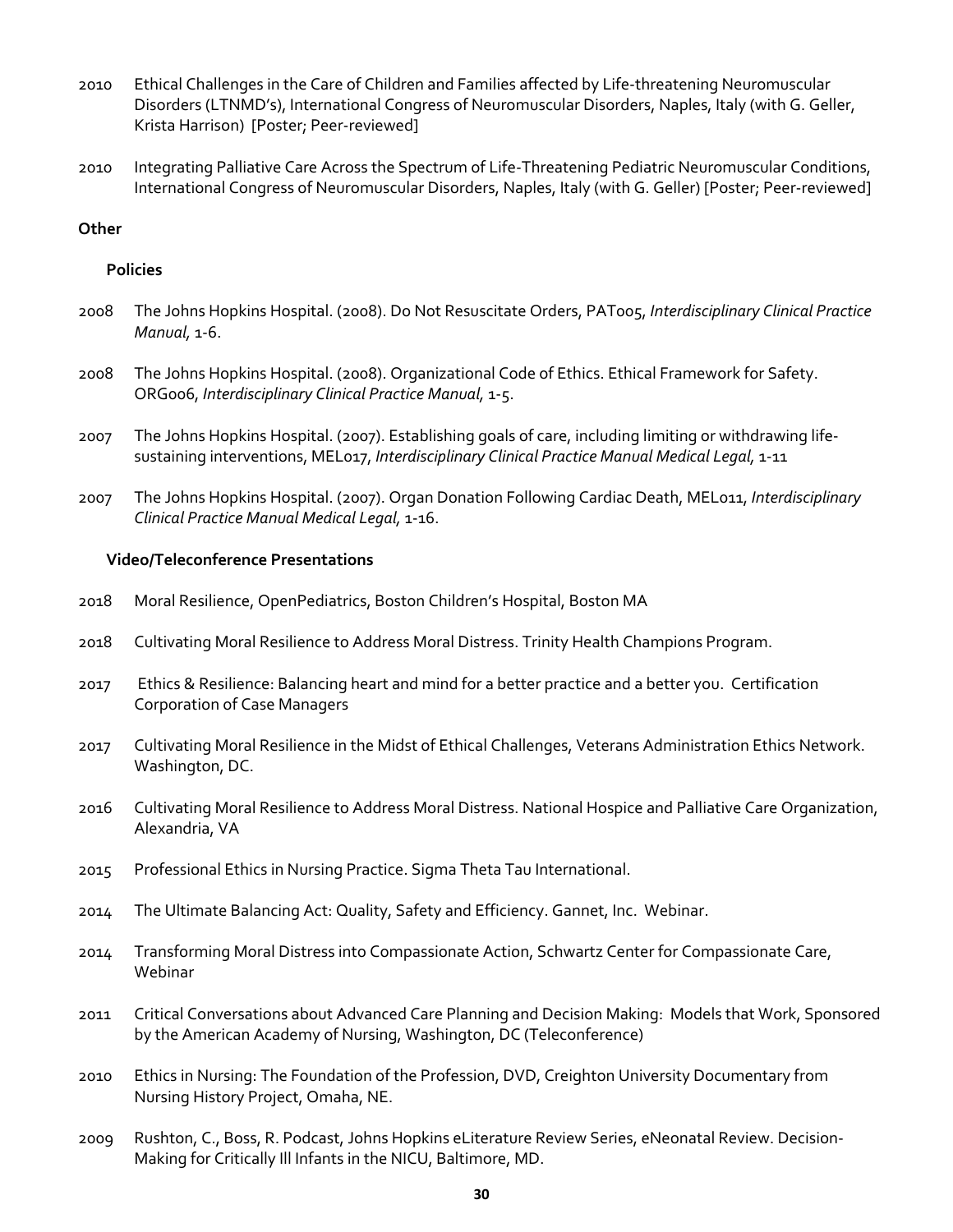- 2008 Faculty, Laureate Educational DVD: BSN Leadership Course, CD ROM, Baltimore, MD.
- 2006 Ethical Dilemmas and Moral Distress in Critical Care, sponsored by Joint Commission on Accreditation of Hospitals and Health Care Organizations and American Association of Critical Care Nurses, Aliso Viejo, CA.
- 2004 Faculty, Laureate Health Care Graduate Nursing Course in Nursing Ethics, DVD, Baltimore, MD.
- 2001 Compassionate Care in the ICU: Creating a Humane Environment, sponsored by Robert Wood Johnson ICU Work-Group, Video. Funded by Ortho-Biotech.
- 2001 End-Of-Life Care: A Comprehensive Videotape Series for Nurses, sponsored by National Institute of Nursing Research, American Association of Critical Care Nurses (AACN) and American Healthcare Corporation.
- 1999 American Association of Critical Care Nurses (AACN) Teleconference on HIV/AIDS, Panel presenter, Ethical Issues, Aliso Viejo, CA.
- 1998 Patient-Centered Care at the End of Life Practical Strategies for Caring when Curing is Beyond Reach, Society for Healthcare Consumer Advocacy of the American Hospital Association, Chicago, IL.
- 1997 Co-Coordinator, SCP Communications, Video Production End-of Life Care for Children and Their Families: Ethical Dimensions (Parent Video), sponsored by Glaxco.
- 1996 Panel Member/Featured Speaker, SCP Communications, Video Production End-of Life Care for Children and Their Families: Ethical Dimensions, sponsored by Glaxco.
- 1994 Panel Member/Featured Speaker, SCP Communications, Video Production End of Life Care: Ethical Dimensions, sponsored by Glaxco.
- 1993 Advisory Board, Life Support Technologies: A Guide to Self Determination." Video Project, New World Media Alliance, American Nurses Association Representative.

#### **Media/Interviews**

- 2018 PBS news hour: https://www.pbs.org/newshour/nation/how-to-get-along-on-thanksgiving-from-the-peopleamericans-trust-most
- 2018 Ethical Issues for Nurses. Mc Knight's Long-term Care News.
- 2018 Nurse Burnout. Onward healthcare Blog.
- 2017 5 Considerations for Nurses Facing Ethical Challenges on the Job ANA
- 2017 Easing Burnout for Health Care Providers- U.S. News and World Report.
- 2017 The High Cost of Caring. Psychology Today.
- 2017 Moral Distress in Health Care—Special Report Outlines Strategies to Increase Moral Resilience Wolters Kluwer
- 2017 The Shoe Is On the Other Foot When the Nurse Has Cancer Oncology Nursing News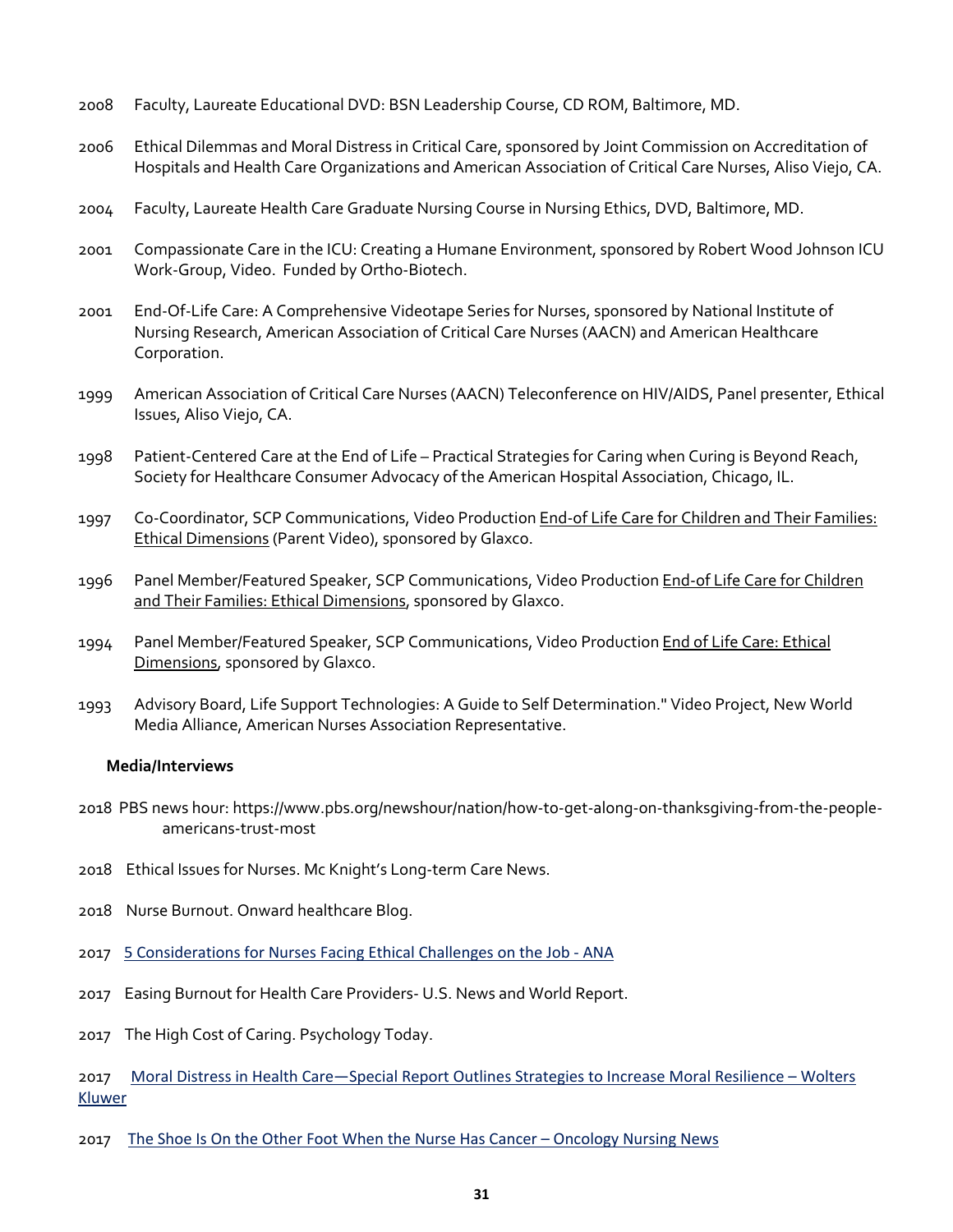#### 2016 Moral Resilience as an Antidote to Moral Distress – HealthLeaders Media

- 2015 Nursing is hard. Unaddressed ethical issues make it even harder. Johns Hopkins Magazine (https://hub.jhu.edu/magazine/2015/summer/nursing-ethics-and-burnout/)
- 2014 "Oregon Case Renews Right to Die Debate: VOA-News Oregon Case Renews Right-to-Die Debate VOA News
- 2014 "Ethics in the Time of Ebola: A 21<sup>st</sup>-Century Guide for Nurses" Johns Hopkins Nursing Magazine. Baltimore, MD.
- 2014 Ebola and Nursing, WYPR radio, Baltimore, MD.
- 2014 National Nursing Ethics Summit, WYPR radio, Baltimore, MD.
- 2014 Interview Principled Moral Outrage: Canadian Broadcasting Corporation
- 2014 Quoted in "Life vs. Living: Lessons from Sharon's Last Years in a Coma" TIME online.
- 2014 "Take pregnant woman off ventilator?" Opinion on CNN.com.
- 2014 Quoted in "Why brain dead means really dead" CNN.com.
- 2014 Quoted in "When 'life support' is really 'death support'" CNN.com.
- 2014 Quoted in "Brain Death Raises Tough Questions" National Geographic News online.
- 2013 Quoted in "Top Five Ethical Issues in Healthcare" AMN Healthcare News.
- 2013 Quoted in "Palliative care helps patients and their families have the tough conversations" Johns Hopkins Magazine.
- 2012 Quoted in "'Miracle Cure' Beliefs May Prolong Terminally-Ill Children's Suffering, Researchers Say" LiveScience.com.
- 2011 Quoted in "Woman who withheld son's cancer drugs found guilty" TIME on line.
- 2010 "Attitude Matters in End-of-Life Care" Johns Hopkins Magazine. Baltimore, MD.
- 2010 "Pediatric palliative care initiative launched by JHU researchers" The JHU Gazette. Baltimore, MD.
- 2009 "Caring for the Caregiver to avoid moral distress, burnout" Feature Story: *Medical Ethics Advisor 25*(7), 73- 76.
- 2009 The Heartsongs Consortium to Improve the Lives of Children Living With Life-threatening Neuromuscular Disorders: Interview the Niarchos Foundation, Athens, Greece.
- 2009 Interview, Channel 8 News, Nurses: The Unsung Heros. Washington, DC.
- 2009 Palliative Care, The Johns Hopkins University School of Nursing Magazine. Baltimore, MD.
- 2008 "Bringing the Lady with the Lamp's Legacy to the 21<sup>st</sup> Century" Feature article: NEWS-Line for Nurses  $9(7F)$ ,  $5-8$ .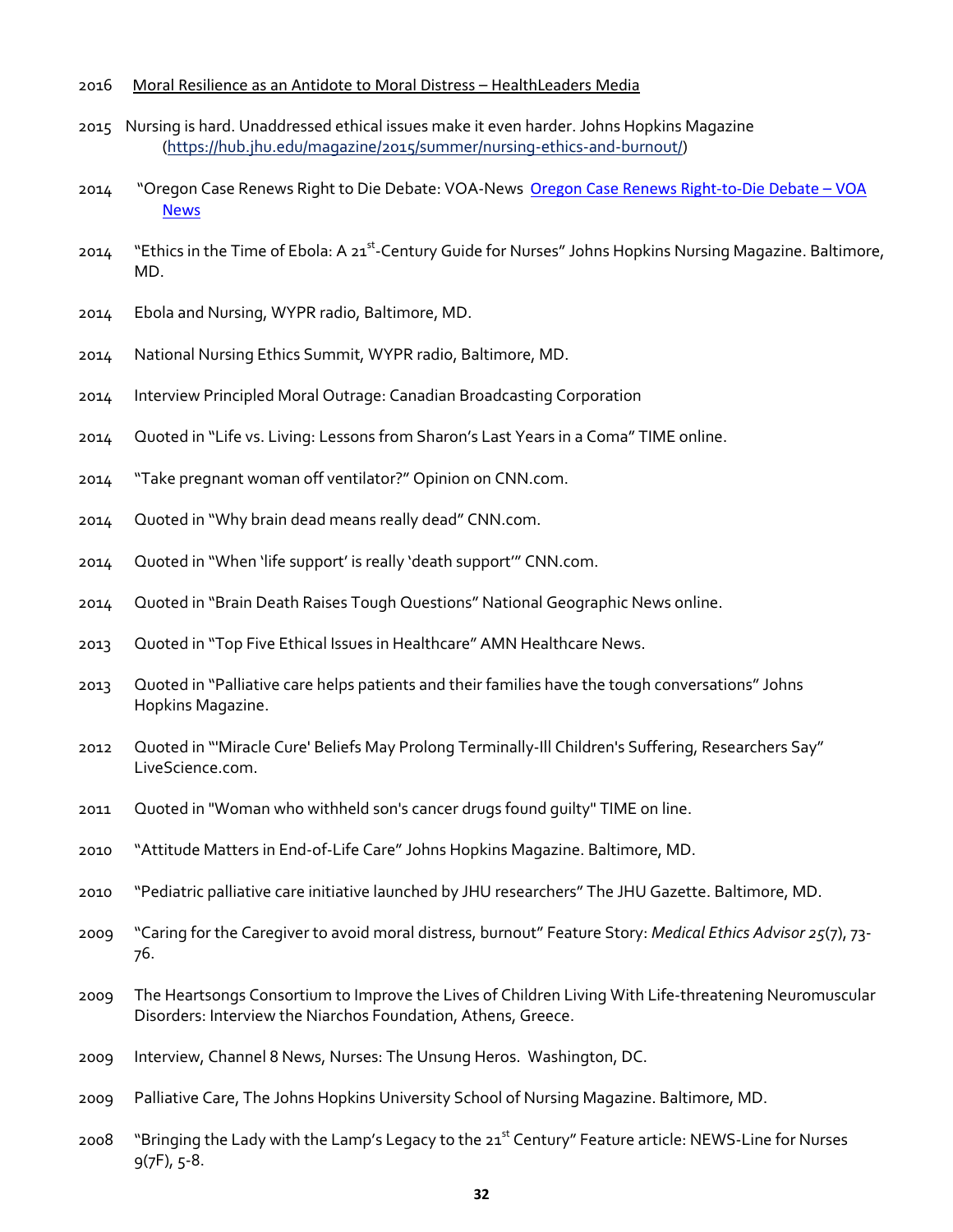- The Daily Record, Top 100 Women in Maryland. Baltimore, MD.
- Robert Wood Johnson Foundation, "Renewal and retention: Strategies for addressing the nursing shortage". Princeton, NJ.
- Baltimore Business Weekly. Interview: Nursing Careers in Palliative Care. Baltimore, MD.
- Physician's Weekly (Emergency Department Edition) Interview, Treatment Conflicts Can Cause "Moral Distress," Impact Care, and Create Nursing Turnover.
- Interviewed and quoted in The Johns Hopkins University, School of Nursing Magazine, "Helping Dying Children "Live Well" IV(1), 14. Baltimore, MD.
- Interviewed and quoted in The Johns Hopkins University Human Resources Today "Nurses at JHU Expanding the Definition of Nursing"  $14(5)$ , 1, 12.
- Sigma Theta Tau International, Media Guide for Health Care Experts, Ethics and Palliative Care. Indianapolis, IN.
- Interviewed and quoted in 4 part Series "If I Die" Baltimore Sun focusing on pediatric palliative and end of life care. Baltimore, MD.
- "Other Lives" Profile for The Johns Hopkins University, School of Nursing Magazine. Baltimore, MD.
- Interviewed for PBS program "To the Contrary" focusing on palliative and end of life care.
- Appeared on a nationally syndicated CNN/Parenting story, highlighting the Harriet Lane Compassionate Care Program at the Johns Hopkins Children's Center. Baltimore, MD.
- Congressional Briefing U.S. House of Representatives/Senate Financial Services Committee, Pediatric Pain and Palliative Care, Panel Presenter.
- Interview for *Nursing Spectrum* "To Tell the Truth Or Not?"
- Panel podium presentation. Press conference at National Press Club in Washington DC. Sponsored by Last Acts campaign regarding pediatric palliative care. National Media Press Kit interview.
- Interview, Religion Ethics, Public Broadcasting Station (PBS) Pediatric Palliative Care.
- *Health NewsFeed* regarding end-of-life care. Johns Hopkins Medicine, Baltimore, MD.
- *Health NewsFeed* regarding end-of-life for children. Johns Hopkins Medicine, Baltimore, MD
- Article in *The Washington Post* quoting Dr. Rushton on end-of-life care. Washington, DC.
- Project on Death in America Newsletter, cited in "Nursing Professionals Unite to Improve End-of-Life Care for Patients and Families" article.
- WJHU, *Marc Steiner Show,* speaking on end-of-life care. Baltimore, MD.
- *Newsnight Maryland*, Maryland Public Television, speaking on end-of-life care. Baltimore, MD.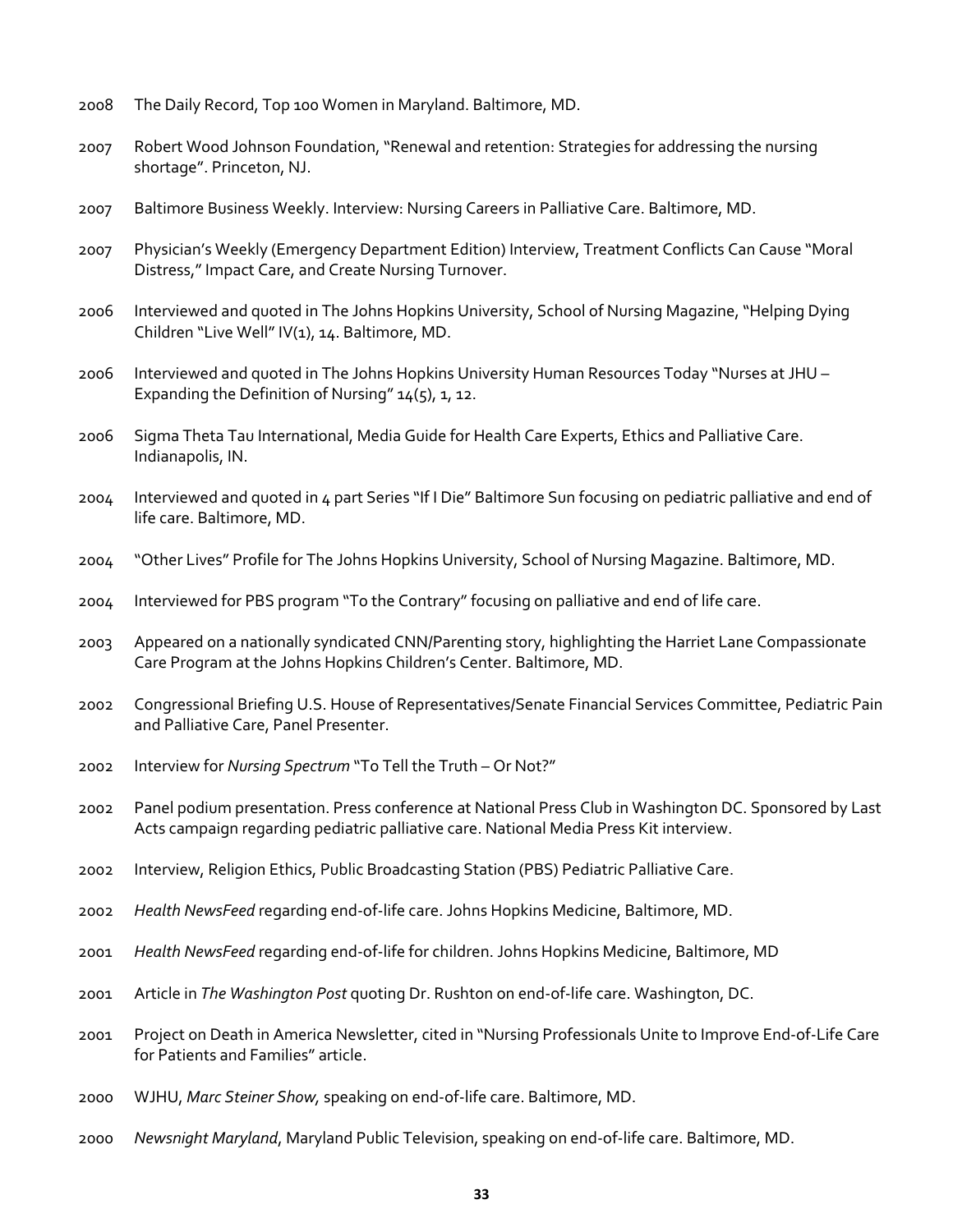- The Baltimore Sun, cited in "Ethicists guided healthcare through difficult issues," p. 34, 37. Baltimore, MD.
- Moderator, Pediatric Pain Awareness Initiative (PPAI) Press Conference. New York, NY.
- Presenter, Last Acts Press Conference, sponsored by Robert Wood Johnson Foundation, National Press Club. Washington, DC.
- Interview "Nurses Caught in the Middle on Ethics," Chicago Tribune, p. 1,3. Chicago, IL.
- Interview, "Death Watch: Assisted Suicide a Thorny Issues for RNs," Chicago Tribune, Nursing News, p. 2. Chicago, IL.
- Interview for "Nursing and Ethics Across the Life Span," *Nursing Spectrum*, p. 6-7.
- Interview: Ethical Issues in the NICU, Voice of America Radio, Greenville, NC.
- Big Advocacy, Little World, Interview published in *Critical Care Nurse*, p. 107-113. Aliso Viejo, CA.
- Speaker, "Hurt Alert Day," Press Conference, Fairfax, VA.
- Sonya Live, Cable News Network (CNN), *"Kept Alive,"* panel member. Los Angeles, CA.
- Interview, "End-of-Life Care: Patients', Choices, Nurses' Challenges," *American Journal of Nursing*, p. 40-47.
- AACN/PBS Teleconference, *AIDS in the Workplace: Fantasy, Fact and Ethics*, Norfolk, VA. (Panel member)
- The News and Courier, cited in "Group Gives from Heart," p. 1, 12F. Charleston, SC.

#### **OTHER**

#### **Professional Training**

- Advanced Bioethics Course VIII, Kennedy Institute of Ethics, Georgetown University, Washington, DC
- Advanced Bioethics Course VI, Kennedy Institute of Ethics, Georgetown University, Washington, DC
- Advanced Bioethics Course V, Kennedy Institute of Ethics, Georgetown University, Washington, DC
- Georgetown University, Kennedy Institute of Bioethics (24 credit hours; PhD electives)
- Advanced Bioethics Course I, Kennedy Institute of Ethics, Georgetown University, Washington, DC
- Intensive Bioethics Course XIII, Kennedy Institute of Ethics, Georgetown University, Washington, DC

#### **EDITORIAL ACTIVITIES**

#### **Editorial Board Memberships**

- 2017-present Editorial Board Member: American Journal of Nursing
- 2010-present Editorial Board Member, Narrative Inquiry in Bioethics: A Journal of Qualitative Research.
- 2006-present Editorial Board Member, Advanced Studies in Nursing.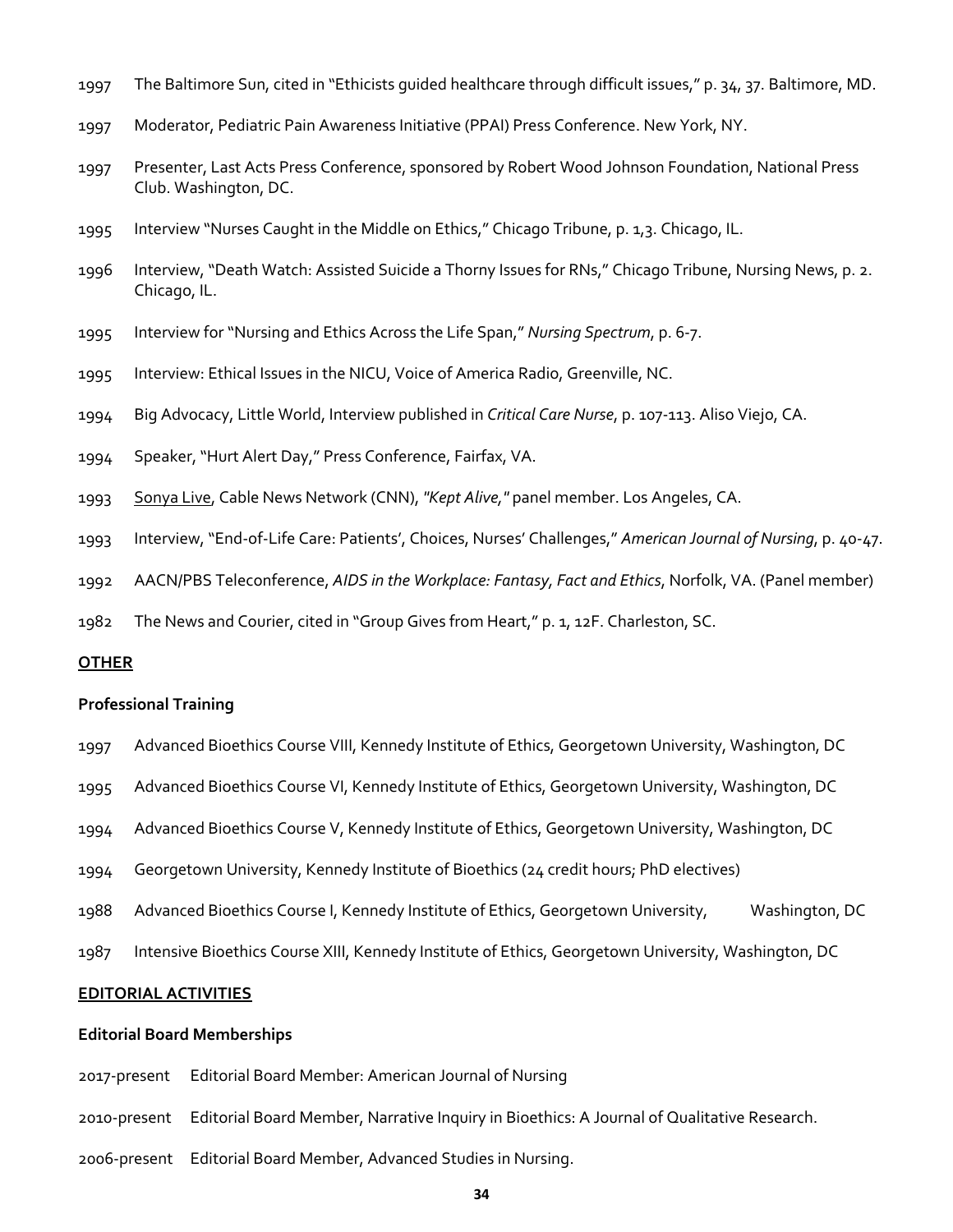| <b>Manuscript Reviewer</b> |                                                                                                                                                               |  |
|----------------------------|---------------------------------------------------------------------------------------------------------------------------------------------------------------|--|
| 1988-1994                  | Editorial Board Children's Health Care, Journal of the Association for the Care of Children's Health.                                                         |  |
| 1988-1996                  | Column Editor, Neonatal/Critical Care Update (1988-1992), Dialogues in Ethics and Law (1993-<br>1996), Pediatric Nursing, Anthony J. Janetti Co. Pittman, NJ. |  |
| 1993                       | Column Editor-Ethics, Critical Care Nurse.                                                                                                                    |  |
| 1996-2006                  | Editorial Board Member, Pediatric Nursing, Anthony J. Janetti Co. Pittman, NJ.                                                                                |  |
| 2003-2007                  | Editorial Board: Organizational Ethics: Healthcare, Business, and Policy.                                                                                     |  |
| 1996-2012                  | Consulting Editor: Medical Ethics Advisor.                                                                                                                    |  |
| 2005-present               | Editorial Board Member, Column Editor-Ethics, AACN Advanced Critical Care.                                                                                    |  |

### 2006-present Reviewer, American Journal of Critical Care

- 2006-present Invited Reviewer, Journal of Palliative Medicine
- 2003-present Reviewer, Nursing Ethics
- 1993-present Special Reviewer, Critical Care Nurse
- 1993-1994 Expert Reviewer, Heart & Lung
- 1986-2001 Manuscript Reviewer, Clinical Nurse Specialist Journal

#### **PROFESSIONAL ACTIVITIES**

#### **Society/Association Membership and Leadership**

American Thoracic Society

2015-present Member 2015-present Member, Ethics and Compliance Committee

Coalition to Transform Advanced Illness Care (C-TAC) 2011-2014 Board of Directors 2011-2014 Co-Chair, Professional Engagement Workgroup

Hastings Center for Bioethics 2014-present Fellow 2018-present-Chair elect, Fellows Council 2018-present-Member, Board of Directors

American Association of Critical Care Nurses (AACN)

National

1979-present Member 2005-2006 Member, Healthy Work Environment Work Group 2004-2005 Chair, Ethics Work Group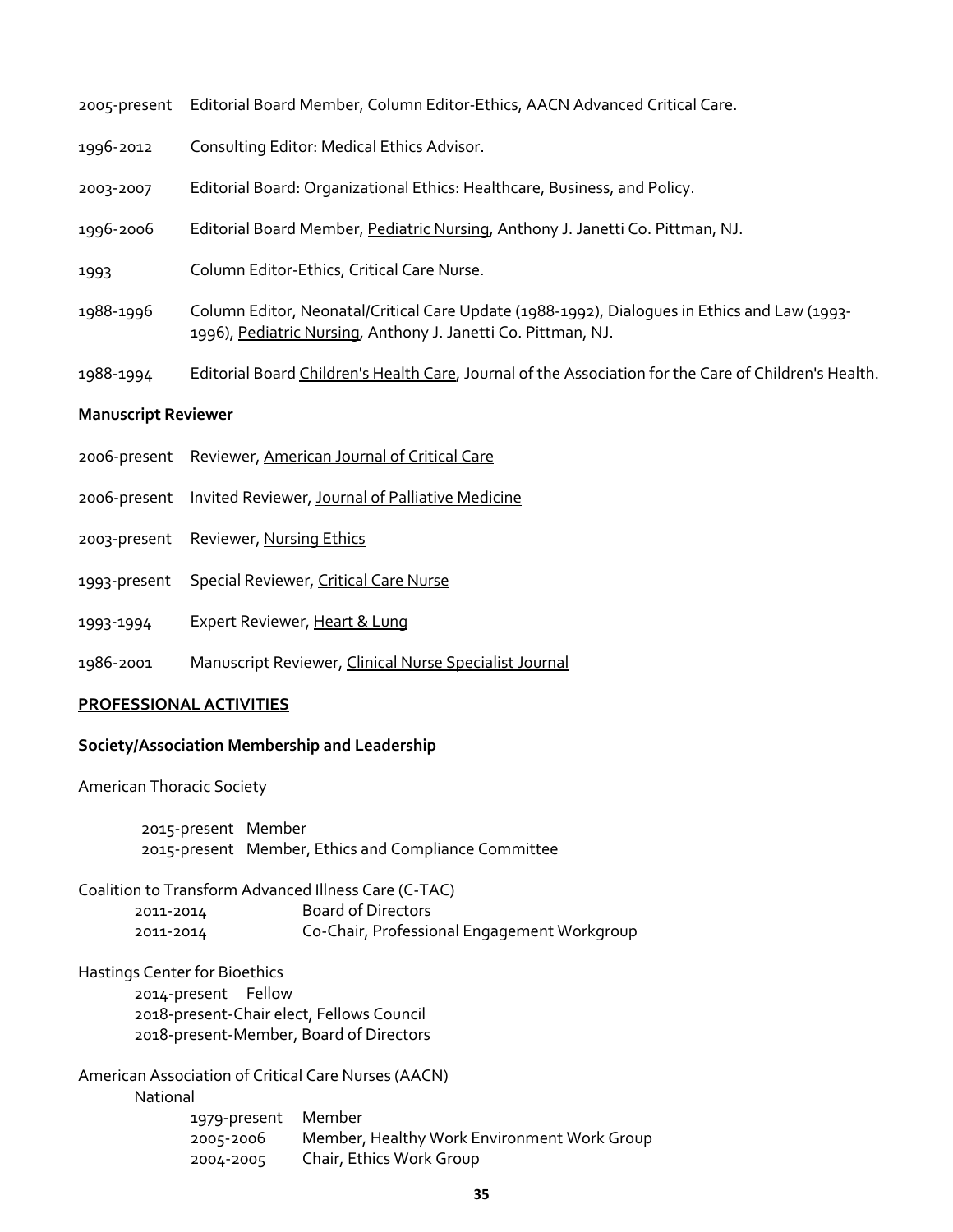| 2003-2004 | Co-Chair, Ethics Work Group                |
|-----------|--------------------------------------------|
| 1996-2001 | Member, Ethics Integration Work Group      |
| 1990-1993 | Member, Ethics Advisory Group              |
| 1991      | Chair, Ethical Framework Subgroup          |
| 1990/1991 | Co-Chairperson-AACN/SCCM Ethics Conference |
| 1991-1996 | Federal Legislative Network Volunteer      |
| 1989-1990 | Member, Ethics Committee                   |

## Regional

| 1989-1992 | Member, Greater Washington Area Chapter             |
|-----------|-----------------------------------------------------|
| 1991-1992 | Board of Directors, Greater Washington Area Chapter |
| 1979-1983 | Member, Charlestown Chapter                         |

### American Nurses Association

#### National

| Member 1983-present |                                                                                |
|---------------------|--------------------------------------------------------------------------------|
| 2017                | Co-Chair Professional Issues Panel Transforming Moral Distress into Moral      |
|                     | Resilience                                                                     |
| 2017-present        | Member, Ethics Advisory Group Work group on Ethics Ethics Education            |
| 1995                | Member, Ethics Education Project: Developing Ethical Competence in Nursing     |
|                     | Practice                                                                       |
| 1990-1994           | Task Force on the Nurses Role in End of Life Decisions, Maternal/Child Nursing |
|                     | Council; Clinical Nurse                                                        |
| 1985-1993           | Specialist Council, Maternal/Child Nursing Council Nurse of the Year           |
| 1991-1993           | Selection Committee, Member                                                    |

## Regional

| 1987-present | <b>Maryland Nurses Association</b>                                             |
|--------------|--------------------------------------------------------------------------------|
| 1992-1997    | Associate Member, Council on Ethics and Human Rights                           |
| 1988-1989    | Maryland Nurses Association District 5, Nominating Committee Member            |
| 1985-1986    | Georgia Nurses Association Pediatric Conference Group; Parent/Child Conference |
| Group        |                                                                                |
| 1983-1986    | <b>Georgia Nurses Association</b>                                              |

#### American Association of Palliative Medicine

2004-2012 Member

## Hospice & Palliative Nurses Association

| 2002-2012 | Member                                                                  |
|-----------|-------------------------------------------------------------------------|
| 2001-2006 | Hospice & Palliative Care Nurses (HPNA) Foundation, Board of Directors, |
|           | Pittsburgh, PA.                                                         |
| 2002-2004 | Secretary                                                               |
| 2003-2005 | Vice President                                                          |

### American Academy of Nursing

| 1990-present Member |                                             |
|---------------------|---------------------------------------------|
|                     | 2001-present Member, Expert panel on Ethics |
| 2000-2012           | Member, Expert panel on Palliative Care     |

### Sigma Theta Tau

1983-present Member, National Honor Society for Nurses, -Nu Beta

## American Society for Bioethics and Humanities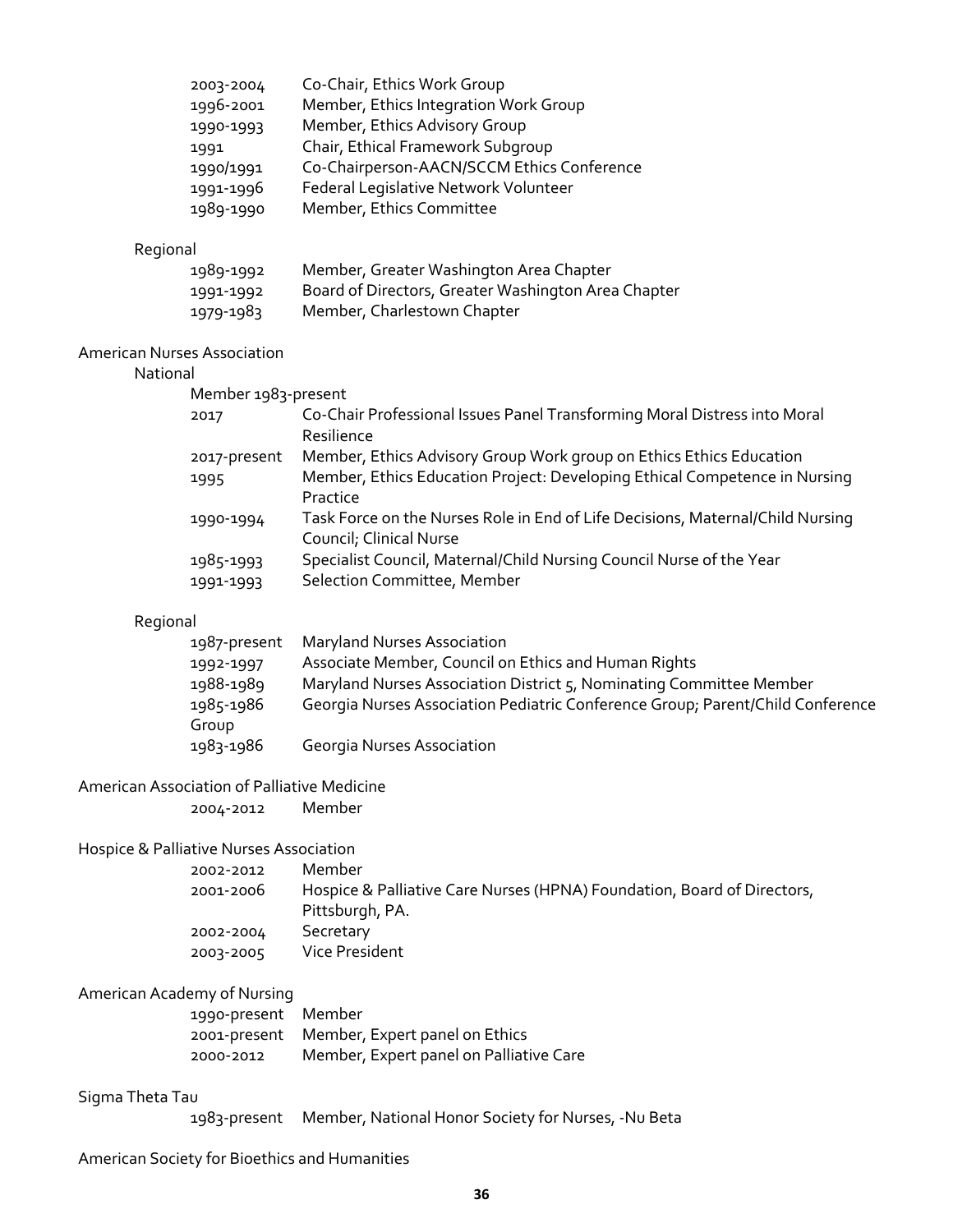| 1998-present | Member                              |
|--------------|-------------------------------------|
| 2016-2017    | Past Chair, Nursing Affinity Group  |
| 2014-2016    | Chair, Nursing Affinity Group       |
| 2011-2013    | Chair-Elect, Nursing Affinity Group |
| 2005-2005    | Member, Nominating Committee        |
| 2006         | Logo Selection Committee            |

Robert Wood Johnson Foundation Executive Nurse Fellow Alumni Association

2009-2018

### Society for Law, Medicine and Ethics

| <b>Board of Directors</b>                                                       |
|---------------------------------------------------------------------------------|
| Treasurer                                                                       |
| Co-chair, Contemporary Challenges for Nurse: Ethics, Law, & Policy              |
| Co-chair, Contemporary Challenges for Nurse: Ethics, Law, & Policy              |
| Co-Chair, Legal, Medical, and Ethical Issues in Women's Reproductive Health and |
| Neonatology, Naples, FL,1/95, Guest Co-editor, Journal of Law, Medicine, and    |
| Ethics, Spring 1995                                                             |
| Member, Executive Director Search Committee                                     |
| Member, Strategic Planning Task Force                                           |
| Member, Conference Task Force                                                   |
|                                                                                 |

## Association for the Care of Children's Health

National

|          | 1991-1999 | <b>Board of Directors</b>                                                                               |
|----------|-----------|---------------------------------------------------------------------------------------------------------|
|          | 1991-1993 | Member at Large                                                                                         |
|          | 1993-1995 | <b>President Elect</b>                                                                                  |
|          | 1995-1997 | President                                                                                               |
|          | 1997-1999 | Past President                                                                                          |
|          | 1997-1999 | <b>Chair Nominating Committee</b>                                                                       |
|          | 1995      | Member, Executive Director Search Committee                                                             |
|          | 1995-1997 | Member, Finance Committee                                                                               |
|          | 1993-1995 | Chair; Strategic Planning Committee                                                                     |
|          | 1993-1995 | Chair; Development Committee                                                                            |
|          | 1993      | Member; Journal Editor Selection Committee                                                              |
|          | 1991-1992 | Chairperson, Journal Editor Selection Committee                                                         |
|          | 1992      | Member, Executive Director Search Committee                                                             |
|          | 1992-1993 | Member, Strategic Planning Committee                                                                    |
|          | 199-1991  | Chairperson, Boarder Babies Task Force, Member, Publications Task Force,                                |
|          |           | Regional Co-Director National Membership Campaign, Member, 25th Anniversary<br><b>Benefit Committee</b> |
|          | 1989-1993 | Member, Public Policy Committee                                                                         |
|          | 1987-1989 | Chairperson, Legislative Affairs Committee                                                              |
| Regional |           |                                                                                                         |
|          | 1990-1991 | Past-President, Metropolitan Washington Affiliate                                                       |
|          | 1988-1990 | President, Metropolitan Washington Affiliate                                                            |
|          | 1987-1988 | Co-Chairperson - Program Committee; President Elect, Metropolitan Washington                            |
|          |           | Affiliate                                                                                               |
|          | 1986-1991 | Member, Metropolitan Washington Affiliate                                                               |
|          | 1984-1986 | Member, Atlanta Affiliate                                                                               |
|          | 1985-1986 | Vice President-Atlanta Affiliate                                                                        |
|          |           |                                                                                                         |

Society for Bioethics Consultation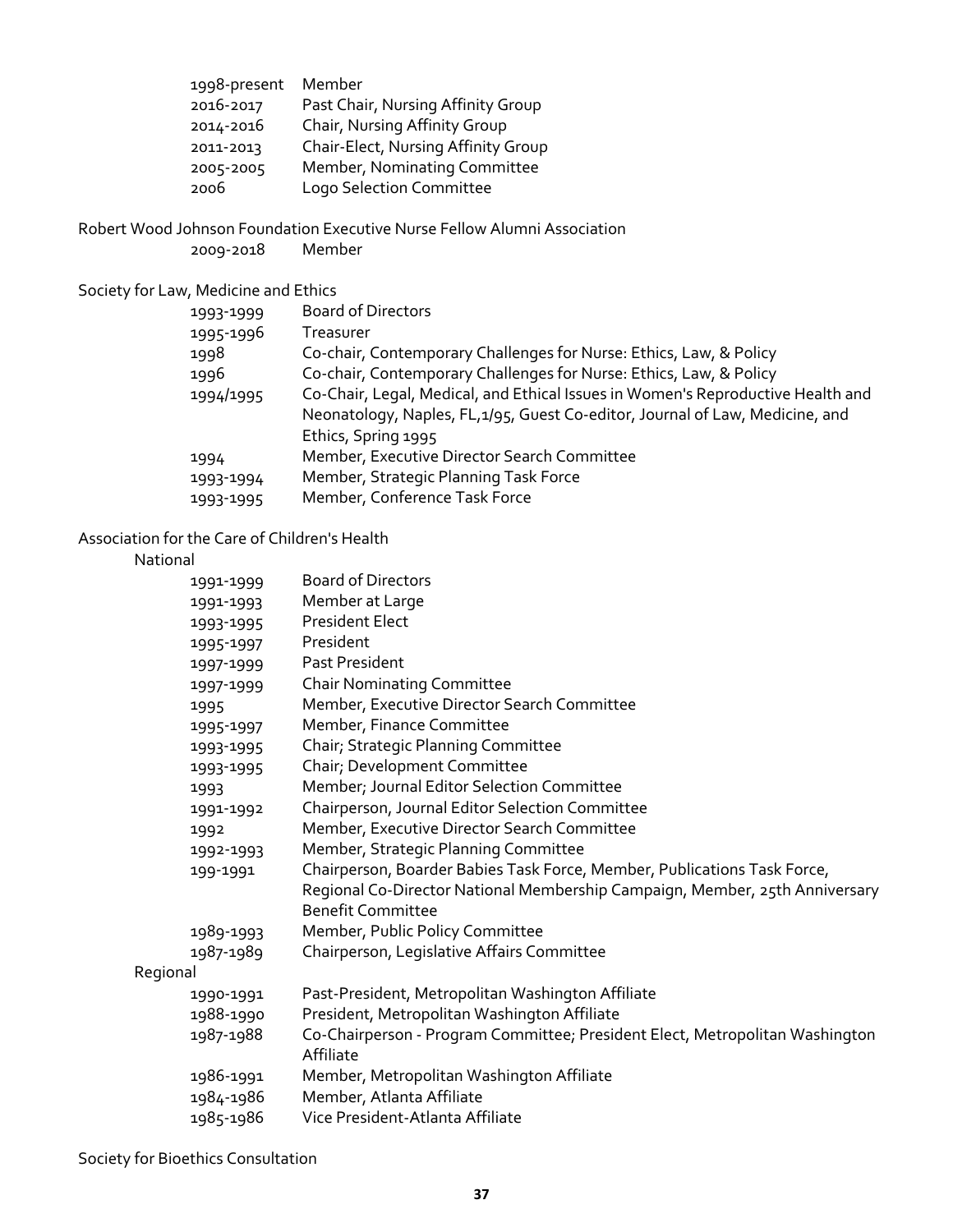|                                     | 1991-1998<br>1996-1998                           | Member<br>Task Force on Standards for Bioethics Consultation                                                                                                                                                                                                                                                                                |
|-------------------------------------|--------------------------------------------------|---------------------------------------------------------------------------------------------------------------------------------------------------------------------------------------------------------------------------------------------------------------------------------------------------------------------------------------------|
|                                     | Society for Health and Human Values<br>1989-1998 | Member * combined to form ASBH                                                                                                                                                                                                                                                                                                              |
|                                     |                                                  |                                                                                                                                                                                                                                                                                                                                             |
|                                     | Society for Critical Care Medicine<br>1989-1996  | Member                                                                                                                                                                                                                                                                                                                                      |
|                                     | 1991-1993                                        | Member, ICU Design Committee                                                                                                                                                                                                                                                                                                                |
|                                     | 1992-1995                                        | Member, Community Education Advisory Group                                                                                                                                                                                                                                                                                                  |
|                                     | 1984-1996                                        | University of Kentucky Alumni Association                                                                                                                                                                                                                                                                                                   |
|                                     | 1985-2000                                        | Medical University of South Carolina Alumni Association                                                                                                                                                                                                                                                                                     |
|                                     | National Association of Neonatal Nurses          |                                                                                                                                                                                                                                                                                                                                             |
| National                            |                                                  |                                                                                                                                                                                                                                                                                                                                             |
|                                     | 1989-1991                                        | Member, Legislative Committee                                                                                                                                                                                                                                                                                                               |
| Regional                            |                                                  |                                                                                                                                                                                                                                                                                                                                             |
|                                     | 1989-present                                     | Member, Washington Metropolitan Association of Neonatal Nurses (WMANN)                                                                                                                                                                                                                                                                      |
|                                     | 1990-1991                                        | Member, WMANN Program Committee                                                                                                                                                                                                                                                                                                             |
|                                     | 1981-1989                                        | National Association of Pediatric Nurse Practitioners and Associates                                                                                                                                                                                                                                                                        |
| <b>Advisory Boards &amp; Panels</b> |                                                  |                                                                                                                                                                                                                                                                                                                                             |
| International                       |                                                  |                                                                                                                                                                                                                                                                                                                                             |
| 2016-present                        |                                                  | Nightingale Initiative for Global Health (NIGH), Advisory Board Member                                                                                                                                                                                                                                                                      |
| 2010-present                        | Greece.                                          | Scientific Advisory Board, Muscular Dystrophy Association of Greece (MDA-Hellas), Athens,                                                                                                                                                                                                                                                   |
| 2006-present                        |                                                  | The Storydancer Project, Board of Directors, President; An international artistic health resource<br>program serving women and young girls in countries experiencing the trauma of natural disasters<br>and war, patients living with cancer, and families dealing with grief and loss and children in<br>orphanages. (www.storydancer.com) |
|                                     | NM.                                              | 2004-present Upaya Institute, Being with Dying International Professional Training Program, Faculty. Santa Fe,                                                                                                                                                                                                                              |
| 2009-2103                           | Training Program.                                | Advisory Board, International Association for Hospice & Palliative Care (IAHPC), Volunteer                                                                                                                                                                                                                                                  |
| 2009                                |                                                  | Delegation Leader, People to People Ambassador Program, Interdisciplinary Palliative, Care<br>Delegation, South Africa. (August, 2009)                                                                                                                                                                                                      |
| 2008-2010                           |                                                  | Advisory Board, International Year of the Nurse, Nightingale Initiative for Global Health, Sigma<br>Theta Tau International, Florence Nightingale Museum. (http://www.2010iynurse.net)                                                                                                                                                      |
| 2008-2010                           |                                                  | World Federation of Pediatric Intensive & Critical Care Societies, Ethics Committee. Paris, France                                                                                                                                                                                                                                          |

2006 Nuffield Council on Bioethics, the Working Party on Critical Care Decisions in Fetal & Neonatal Medicine: Ethical Issues Report Peer Reviewer, London, England.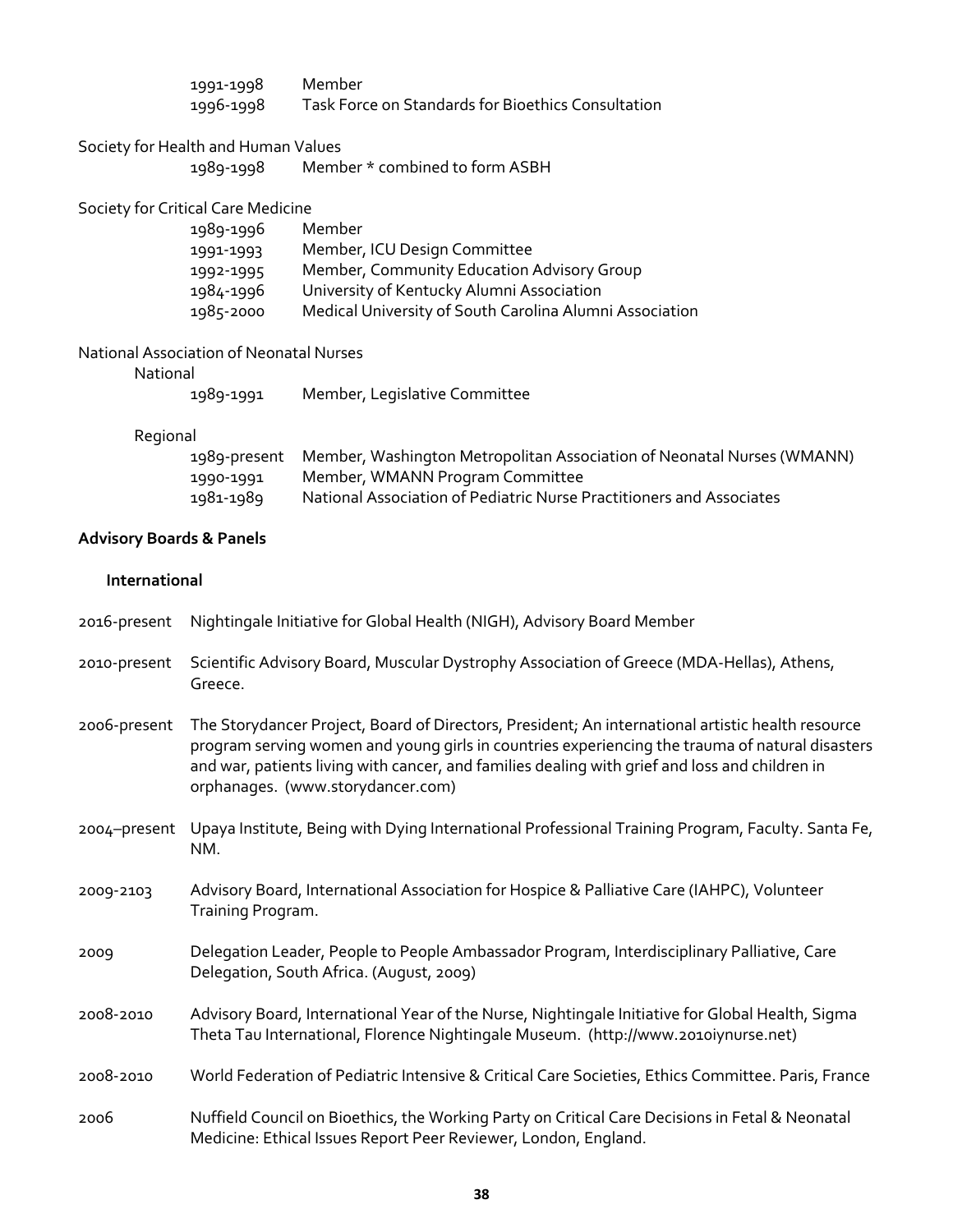| 2006            | Delegation Leader, People to People Ambassador Program, Interdisciplinary Palliative, Care<br>Delegation, China/Tibet. (October, 2006)                                                                                                                                      |
|-----------------|-----------------------------------------------------------------------------------------------------------------------------------------------------------------------------------------------------------------------------------------------------------------------------|
| 2006-2016       | Nightingale Initiative for Global Health (NIGH), International Co-Director<br>(NIGH) - A worldwide grassroots movement to increase global awareness and nurse advocacy in<br>implementing the UN Millennium Goals. (www.nightingaledeclaration.net)                         |
| 2006-2014       | People to People Ambassador Program, Leader Advisory Board<br>Advises the People to People Ambassador Program about healthcare trends and programming in<br>international delegation.                                                                                       |
| 2005            | Delegation Leader, People to People Ambassador Program. Joint U.S./China Nursing Conference,<br>Palliative Care Delegation, Beijing, China.                                                                                                                                 |
| 2004            | Delegation Leader, People to People Ambassador Program. Interdisciplinary Palliative Care<br>Delegation, South Africa.                                                                                                                                                      |
| 1999-2000       | Brazzleton Foundation, International Advisory Board Member.                                                                                                                                                                                                                 |
| 1999-2000       | Children Hospice International HCFA Model Demonstration Task Force; Member, Alexandria, VA.                                                                                                                                                                                 |
| 1999-2000       | Children Hospice International HCFA Task Force, Member.                                                                                                                                                                                                                     |
| <b>National</b> |                                                                                                                                                                                                                                                                             |
| 2018-2019       | The National Academies of Science, Engineering, Medicine's Committee on Systems Approaches<br>to Improve Patient Care by Supporting Clinician Wellbeing, Member                                                                                                             |
| 2017            | American Nurses Association Professional Issues Panel on Moral Resilience created a Call to<br>Action: Exploring Moral Resilience Toward a Culture of Ethical Practice, Co-Leader                                                                                           |
| 2016            | Symposium to Transform Moral Distress into Moral Resilience in Nursing. Sponsored by American<br>Journal of Nursing, Journal of Christian Nursing, Johnson & Johnson Campaign for Nursing's Future<br>& Heilbrunn Foundation and Johns Hopkins School of Nursing, Co-Leader |
| 2016            | Wingspread/Johnson Foundation Restoring Joy in Nursing: An Idea Exchange to Reduce Cargiver<br>Burnout. Invited Participant                                                                                                                                                 |
| 2014            | National Nursing Ethics Summit, Sponsored by Johns Hopkins University School of Nursing &<br>Berman Institute of Bioethics. Co-Leader.                                                                                                                                      |
| 2014-2015       | Planning Committee, American Nurses Association, National Nursing Ethics Conference                                                                                                                                                                                         |
| 2012            | Planning Committee, Nightingale Commemorative Service, New York, NY                                                                                                                                                                                                         |
| 2012-2013       | Planning Committee, National Nursing Ethics Conference 2013, ULCA Medical Center, Los<br>Angeles. California                                                                                                                                                                |
| 2011-2013       | American Thoracic Society Task Force on Conscientious Objection by Health Care Professionals,<br>American Association of Critical Care Nurses Designee                                                                                                                      |
| 2011-2013       | American Thoracic Society Task Force on Futility, Denver, CO. American Association of Critical<br><b>Care Nurses Designee</b>                                                                                                                                               |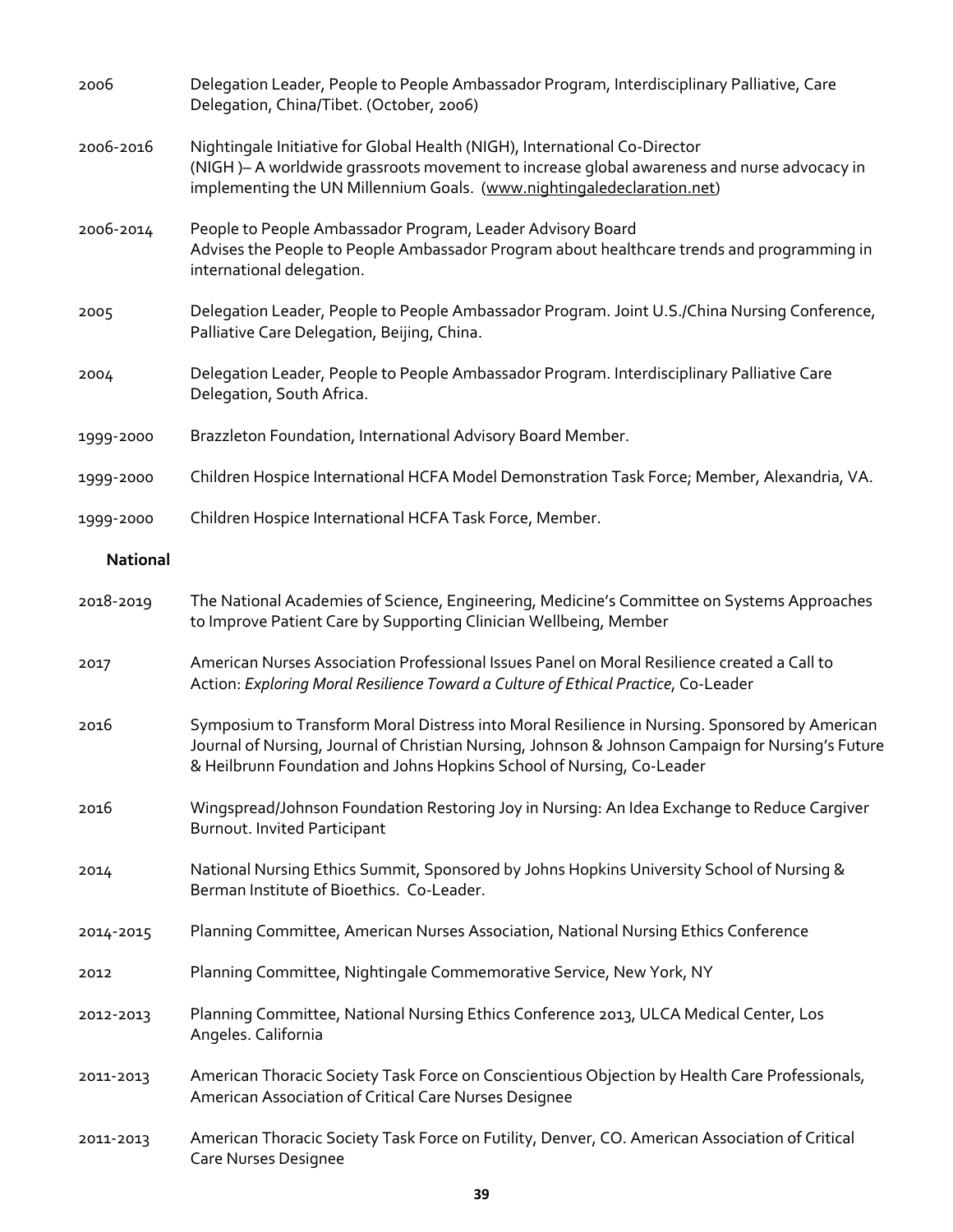| 2010      | University Health Center's Palliative and Hospice Care Member Expert Panel, Chicago, IL.                                                                                                       |
|-----------|------------------------------------------------------------------------------------------------------------------------------------------------------------------------------------------------|
| 2010-2012 | Advisory Board, Initiative for Pediatric Palliative Care, Florida Hospices and Palliative Care, Inc.,<br>Tallahassee, FL.                                                                      |
| 2009-2010 | Planning Committee, Nightingale Commemorative Service, National Cathedral, Washington, DC.                                                                                                     |
| 2009      | Samueli Institute's Nursing Leadership Forum on Optimal Healing Environments, Alexandria, VA.                                                                                                  |
| 2009      | Fetzer Institute/George Washington Institute for Spirituality and Health Consensus Conference on<br>the role of spirituality and compassion in heath care, Fetzer Institute, Grand Rapids, MI. |
| 2008-2010 | National Hospice and Palliative Care Organization, Children's Project on Palliative/ Hospice<br>Services (CHipps) Workgroup: Education and Ethics, Alexandria, VA.                             |
| 2008      | Health Resources and Services Administration (HRSA) Committee: Definition of Death Work<br>Group, Chicago, IL.                                                                                 |
| 2008      | Interdisciplinary Team, Collaborative Training Session, St Louis Children's Hospital, St. Louis, MO.                                                                                           |
| 2007-2008 | National Advisory Board, Gems of Care-A program to improve systems of pediatric palliative care,<br>Portland, ME.                                                                              |
| 2006-2008 | Program Director: Being with Dying: Compassionate End of Life Care, National Dissemination<br>Project. Upaya Institute, Santa Fe, NM.                                                          |
| 2006-2008 | Bioethics Nursing Scholar, Nursing History Project-Creighton University. Omaha, NE.                                                                                                            |
| 2005      | The 4 A's: Rising Above Moral Distress: A Tool Kit, AACN Ethics Work Group, American<br>Association of Critical Care Nurses, Aliso Viejo, CA.                                                  |
| 2005-2007 | National Children's Study, Federal Advisory Committee, Ethics Subcommittee Member, Bethesda,<br>MD.                                                                                            |
| 2005-2006 | The Lion in the House, PBS Documentary, Advisory Board, Oscar Nominee, 2007, Yellow Springs,<br>OH.                                                                                            |
| 2005-2006 | Institute of Medicine (IOM), Committee on Increasing Rates of Organ Donation, Member,<br>Washington, DC.                                                                                       |
| 2004-2008 | Sanctuary for the Dying, Advisory Board, Montgomery County, MD.                                                                                                                                |
| 2004      | The 4 A's: Rising above moral distress. AACN Ethics Work Group, Monograph and Model,<br>American Association of Critical Care Nurses, Aliso Viejo, CA.                                         |
| 2004-2006 | Consultant, Advance Palliative Care Nursing Certificate Program, University of Chicago, Chicago,<br>IL.                                                                                        |
| 2001-2002 | Consultant, Institute of Medicine (IOM), Committee on Care for Dying Children and Their Families.<br>Washington, DC.                                                                           |
| 2003-2008 | Maryland Council on Quality Care at the End of Life, Governor Appointment, Chair, Baltimore, MD.                                                                                               |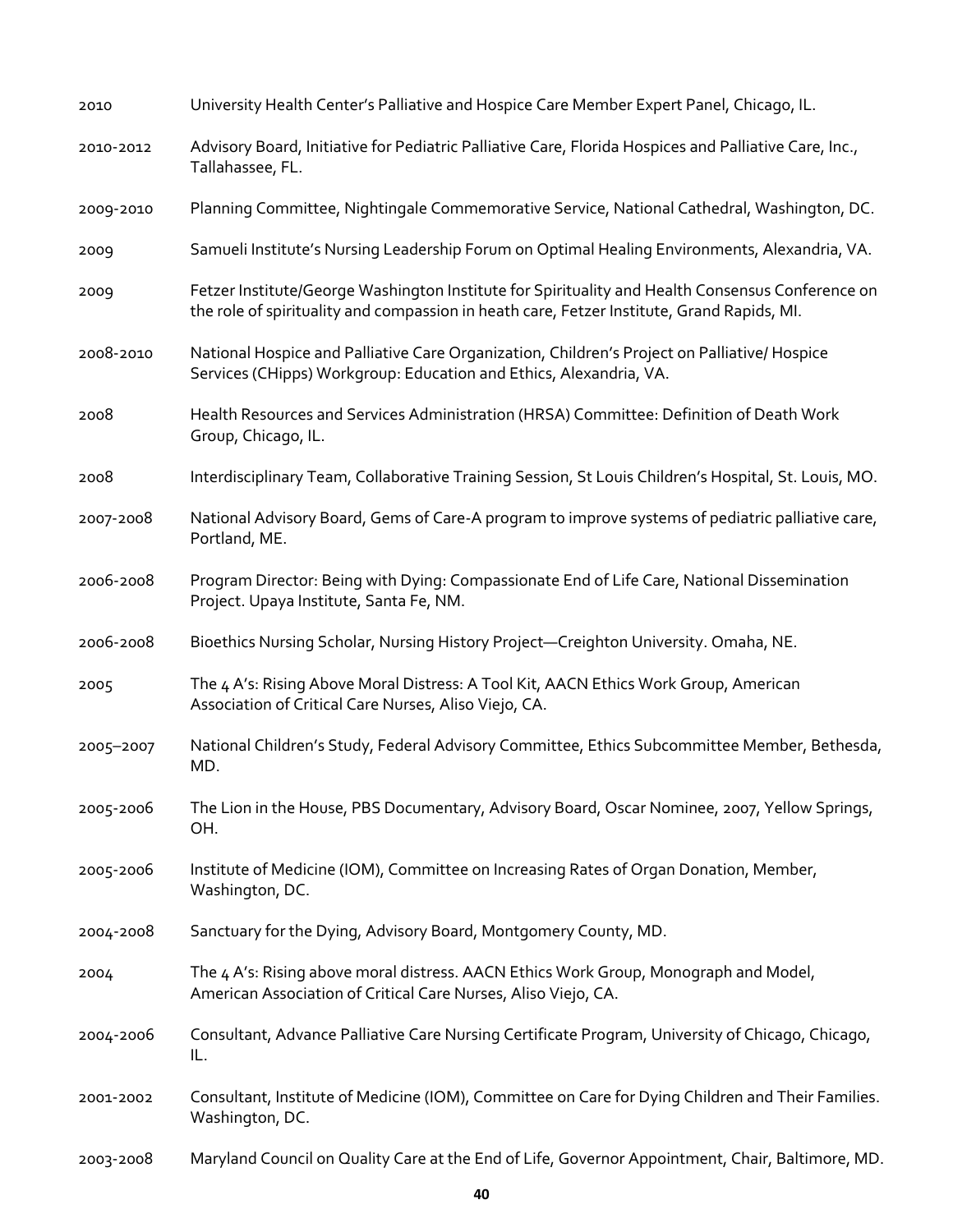| 2001-2009 | Hugworks National Advisory Board (formerly Celebration Shop), Board Member, Hurst, TX.                                                                           |
|-----------|------------------------------------------------------------------------------------------------------------------------------------------------------------------|
| 2003      | National Consensus Project: Clinical Practice Guidelines for Quality Palliative Care,<br>Advisory Committee, Pittsburgh, PA.                                     |
| 2002-2004 | National Alliance for Children with Life Threatening Conditions (organization dissolved), Steering<br>Committee, Education Sub-Committee, Washington, DC.        |
| 2002      | Maryland Health Care Commission, Advisory Committee on Hospice, Baltimore, MD.                                                                                   |
| 2002-2002 | Children Affected by AIDS Foundation Health and Social Services, Advisory Board, Los Angeles,<br>CA.                                                             |
| 2000-2003 | American Association of College of Nursing and City of Hope Medical Center. End of Life Nursing<br>Education Consortium (ELNEC), Advisory Board, Washington, DC. |
| 1999-2004 | Last Acts Initiative (Robert Wood Johnson Foundation), ICU Work Group, Princeton, NJ.                                                                            |
| 2001-2003 | Last Acts, Advisory Board, Chicago, IL.                                                                                                                          |
| 1997      | Pediatric Palliative Care Project, Montifiore Medical Center, National Advisory Committee<br>Member, New York, NY.                                               |
| 1994-1995 | SCP Communications, Video Production and Monograph End of Life Care: Ethical Dimensions,<br>sponsored by Glaxco, Advisory Board.                                 |

# **Consultations: Program/Project**

## **National**

| 1999-2000 | Oncology Nursing Credentialing Corporation "Strengthening End of Life Care in Nursing Practice<br>Through National Specialty Nursing Certification," funded by Robert Wood Johnson Foundation,<br>Consultant, Princeton, NJ. |
|-----------|------------------------------------------------------------------------------------------------------------------------------------------------------------------------------------------------------------------------------|
| 1999      | American Thoracic Society Task Force on End of Life Care, Member.                                                                                                                                                            |
| 1999      | Association for the Care of Children's Health, The CALM Approach to Fever Management,<br>Bethesda, MD, National Advisory Group.                                                                                              |
| 1997      | Harvard Risk Management, Workshop on Improving Care in the ICU at the End of Life, Boston, MA,<br>Consultant.                                                                                                                |
| 1997      | Project on Death in America Task Force on Nursing's Role in End of Life Care, New York, NY.                                                                                                                                  |
| 1997      | American School Health Association, Guidelines for Handling Confidential Student Information,<br>Alexandria, VA, Consultant.                                                                                                 |
| 1997-1999 | Association for the Care of Children's Health Pediatric Pain Awareness Initiative, Member Steering<br>Committee, Bethesda, MD.                                                                                               |
| 1996-1998 | Society for Bioethics Consultation & Society for Health and Human Values Task Force for<br>Standards for Bioethics Consultation, Member.                                                                                     |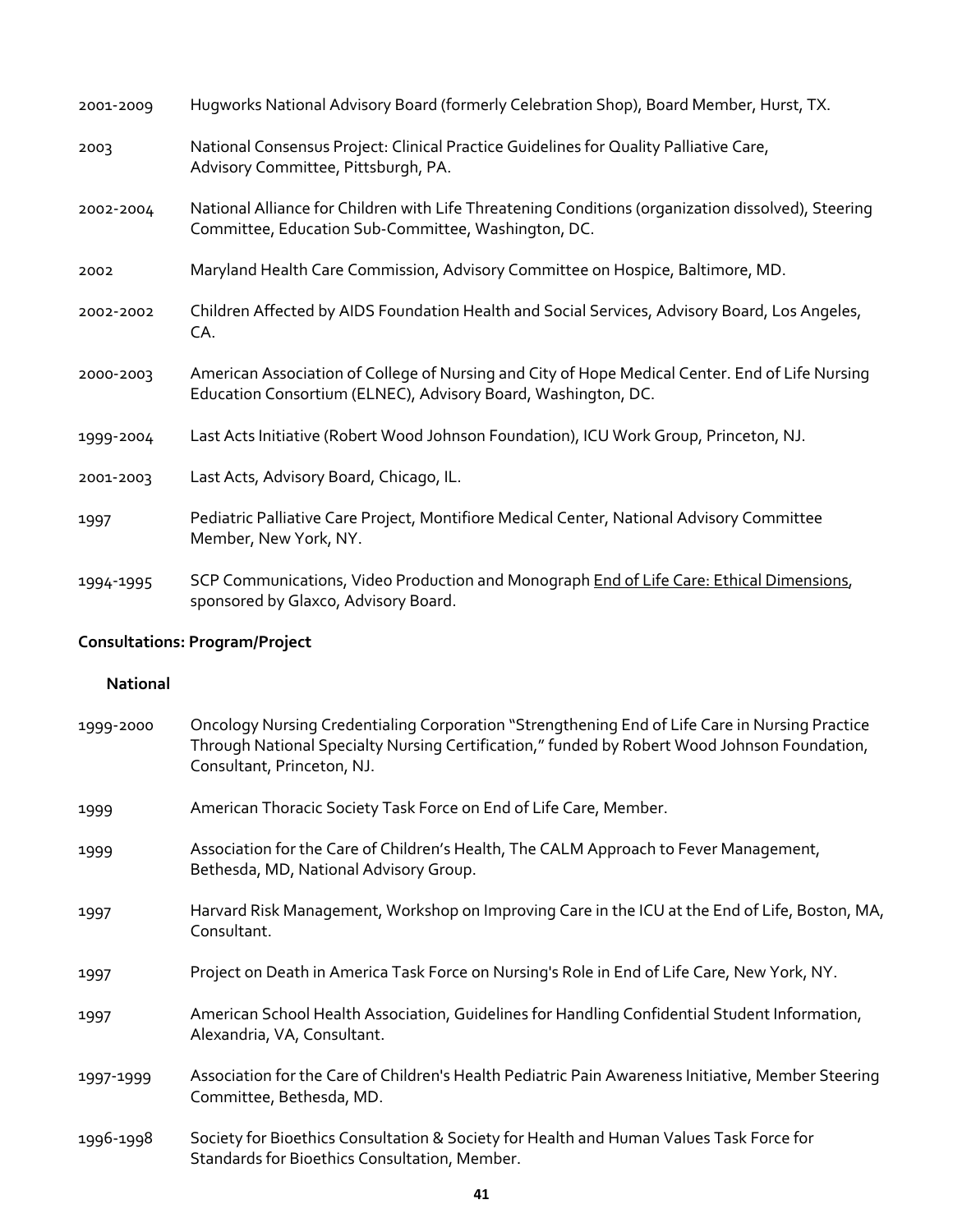| 1996-1988 | Last Acts: Provider Education Task Force, sponsored by Robert Wood Johnson, Chicago, IL.                                                                                                                                                                               |
|-----------|------------------------------------------------------------------------------------------------------------------------------------------------------------------------------------------------------------------------------------------------------------------------|
| 1995      | AACN National Teaching Institute Ethics Pre-conference, American Association of Critical Care<br>Nurses and Society of Critical Care Medicine, Aliso Viejo, CA, Co-chair.                                                                                              |
| 1992      | Communication and the Patient Self-1992 Determination Act: Strategies for Meeting the<br>Educational Mandate, sponsored by AACN/Annenberg Program of Northwestern University,<br>Washington, DC, Group Leader.                                                         |
| 1991      | Ethics in Critical Care Conference, Sponsored by American Association of Critical Care Nurses and<br>Society of Critical Care Medicine, Chicago, IL, Co-Chairperson.                                                                                                   |
| 1991-1992 | Study to Understand Prognoses and Preferences for Outcomes and Risks of Treatments<br>(SUPPORT) Project, Development of SUPPORT Person Training Program, funded by Robert Wood<br>Johnson Foundation, JoAnne Lynn, William Knaus, Principal Investigators, Consultant. |
| 1990-1991 | National Neonatal Conference, Contemporary Forums, Washington, DC, Co-Chairperson.                                                                                                                                                                                     |
| 1990-2006 | Pediatric Nursing Conference, Sponsored by Anthony J. Janetti, Inc. Pitman, NJ, Chairperson.                                                                                                                                                                           |
| 1990      | Pediatric Nursing Conference, Sponsored by Anthony J. Janetti, Inc. Pitman, NJ, Co-Chair.                                                                                                                                                                              |
| 1990      | Consensus Conference "Fostering Humane Caring in Critical Care: Creating a Healing<br>Environment", sponsored by the Society for Critical Care Medicine, Snowbird, UT, Invited<br>Participant.                                                                         |
| 1990      | "All Babies Count: The ABC's of a Brighter Future", A National Public Awareness Campaign to<br>Address the Issue of Drug Exposed Infants, Sponsored by Very Special Arts and the Scott Newman<br>Center, Washington, DC, Invited Participant.                          |
| 1990      | "Solving the Donor Shortage by Meeting Family Needs: A Communications Model", sponsored by<br>The Partnership for Organ Donation, Washington, DC, Invited Speaker/Participant.                                                                                         |
| 1990      | National Institutes of Health Workshop on Population Screening for the Cystic Fibrosis Gene,<br>Sponsored by National Center for Nursing Research, Bethesda, MD, Invited Participant.                                                                                  |
| 1989      | Critical Care in the United States: An Agenda for the 1990's, Foundation for Critical Care,<br>Washington, DC, Invited Participant.                                                                                                                                    |
| 1989      | Carolina Institute for Child and Family Policy, Focus Group on Family Policy Relating to P.L. 99-<br>457, Washington, DC, Invited participant.                                                                                                                         |
| Regional  |                                                                                                                                                                                                                                                                        |
| 2013      | Oregon Health Sciences Bioethics Center. Master Teacher in Compassion. Consultant.                                                                                                                                                                                     |
| 2011      | Rush University Medical Center, Transforming Moral Distress, Chicago, IL.                                                                                                                                                                                              |
| 2009      | University of Virginia Compassionate Care Initiative, Consultant, Charlottesville, VA.                                                                                                                                                                                 |
| 1999-2000 | Consultant, University of Alabama School of Nursing. Ill Children and Their Parents: Experiences<br>with Research, Marion E. Broome, Principal Investigator.                                                                                                           |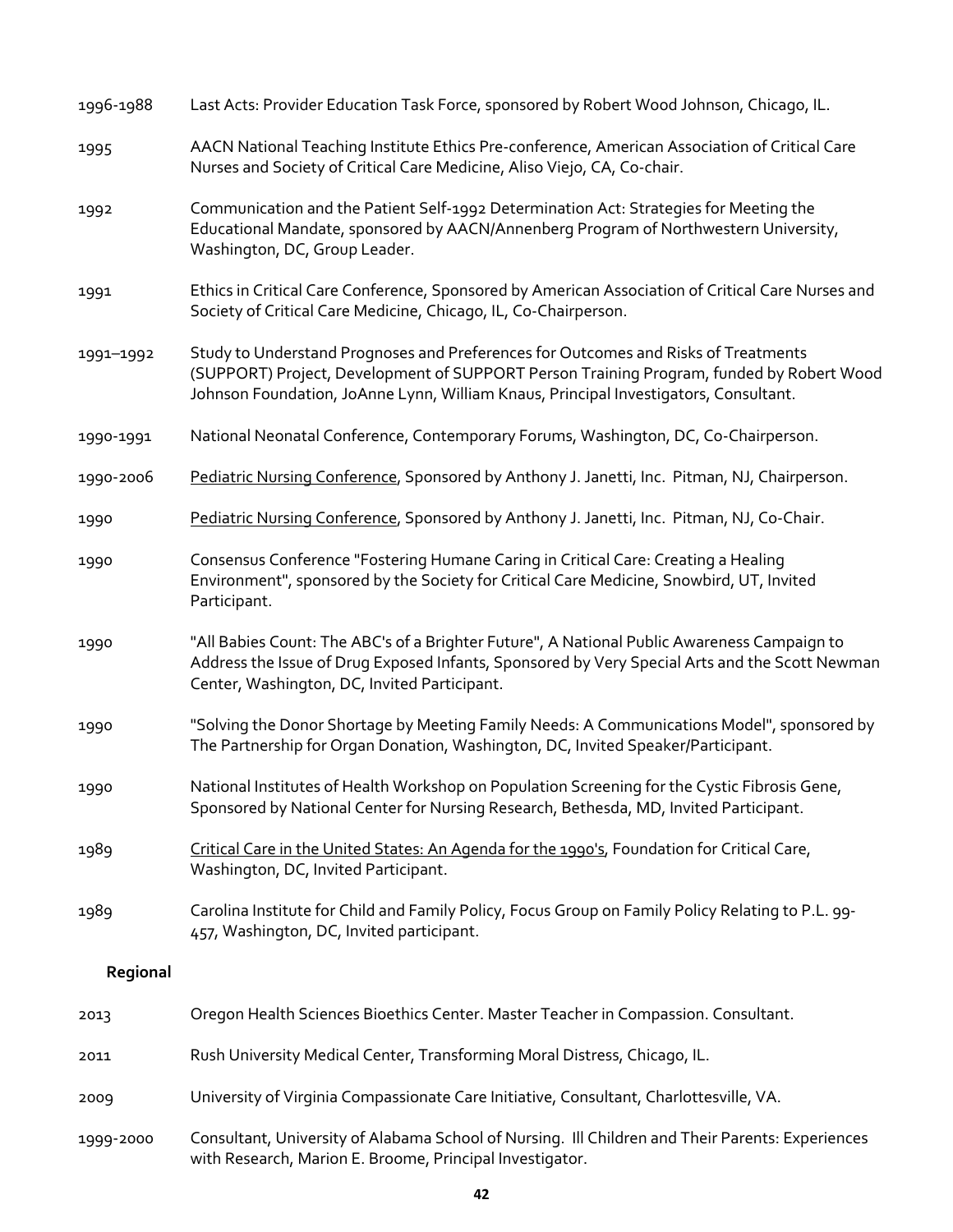1999 Exploratory Study of the Decision Making Process Experienced by Parents and Health Care Professionals When Considering Treatment Decisions About Continued Care, funded by AACN, Pamela Hinds, Chuck Kolesar, Linda Oakes, Wayne Furman, & Carson Strong, Principal Investigators, St. Jude Children's Research Hospital, Memphis, TN, Consultant.

1986-1992 Pediatric Nursing Consultant, Resource Applications, Inc., Baltimore, MD.

#### **Ethics Committee/Consultation**

| 1992-present | The Johns Hopkins Hospital, Ethics Committee and Consultation Service, Baltimore, MD.                                                                                                                                                                                                                                                                                                                                                                             |
|--------------|-------------------------------------------------------------------------------------------------------------------------------------------------------------------------------------------------------------------------------------------------------------------------------------------------------------------------------------------------------------------------------------------------------------------------------------------------------------------|
| 1991-2013    | The Johns Hopkins Children's Center, Clinical Nurse Specialist in Ethics, Baltimore, MD.                                                                                                                                                                                                                                                                                                                                                                          |
| 2008         | End of life decision making ethics consultation process, moral distress. Spectrum Health<br>System, Grand Rapids, MI.                                                                                                                                                                                                                                                                                                                                             |
| 2006         | Ethics consultation process, standards, membership, moral distress. Children's Hospital of<br>Philadelphia, Philadelphia, PA.                                                                                                                                                                                                                                                                                                                                     |
| 2003         | Ethics consultation process, policies, end of life decision making, Kaiser Health System Ethics<br>Committee Retreat facilitator, San Diego, CA.                                                                                                                                                                                                                                                                                                                  |
| 2002         | Sharp Health Care. Ethics Committee Retreat. Ethics consultation process, committee structure,<br>infrastructure, policy, San Diego, CA.                                                                                                                                                                                                                                                                                                                          |
| 1995-2002    | San Diego Children's Hospital, Consultant in Ethics Consultation and Education. Ethics<br>consultation process, committee structure, infrastructure, policy, San Diego, CA.                                                                                                                                                                                                                                                                                       |
| 1993-1998    | Johns Hopkins Home Health Group, Ethics Committee, Baltimore, MD.                                                                                                                                                                                                                                                                                                                                                                                                 |
| 1993         | Visiting Nurses Association of Baltimore, Ethics Committee, Member, Baltimore, MD.                                                                                                                                                                                                                                                                                                                                                                                |
| 1991-1994    | Children's National Medical Center, Consultant in Nursing Ethics, Washington, DC.                                                                                                                                                                                                                                                                                                                                                                                 |
| 1989-1990    | The Johns Hopkins Children's Center, Consultation and Education in Nursing Ethics, Baltimore,<br>MD.                                                                                                                                                                                                                                                                                                                                                              |
| 1987-1996    | Institutional Ethics Forum, Children's National Medical Center, Member, Washington, DC.<br><b>Transition Task Force</b><br>1996<br><b>DNR Revision Task Force</b><br>1995<br>Evaluation Task Force 1994 Evaluation Task Force<br>1994<br><b>Strategic Planning Task Force</b><br>1993<br><b>Transplantation Task Force</b><br>1993<br><b>Adolescent Decision Making Task Force</b><br>1993<br><b>Futility Task Force</b><br>1992<br><b>DNR Task Force</b><br>1992 |
| 1984-1986    | Henrietta Egleston Hospital for Children, Bioethics Consultation Committee, Nursing                                                                                                                                                                                                                                                                                                                                                                               |

#### **Curriculum and Educational Products/Resources**

Representative, Atlanta, GA.

2010-2014 A Vision of Hope: Integrating Palliative Care into the Care of Children with Chronic Conditions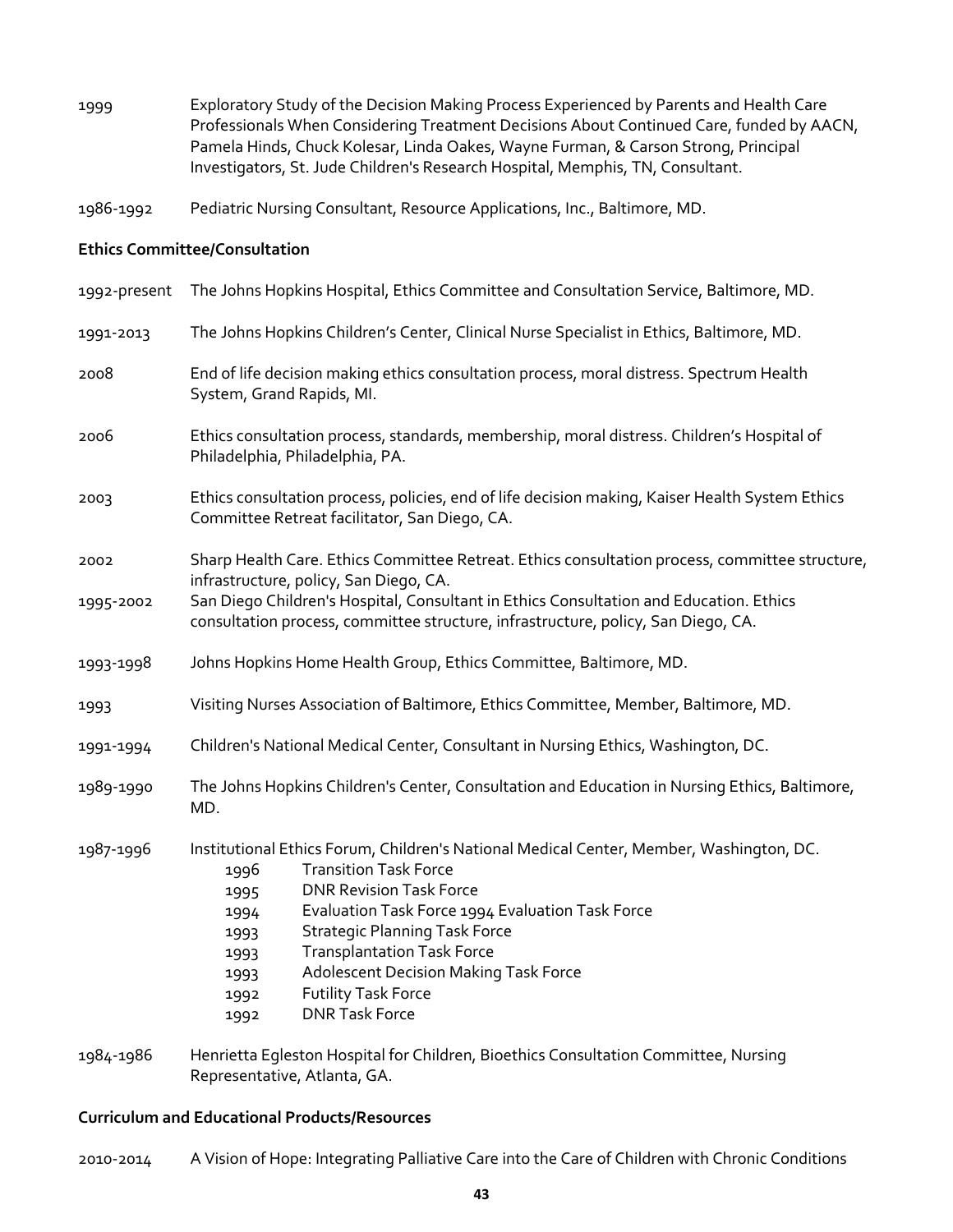13 documentary films and inter-professional curricula focusing on Duchenne Muscular Dystrophy and Sickle Cell Disease

2008 Laureate Educational Video: BSN Leadership Course, Baltimore, MD.

#### **End of Life Nursing Education Consortium (ELNEC)**

- 2001-2002 American Association of College of Nursing and City of Hope Medical Center. End of Life Nursing Education Consortium (ELNEC), Pediatric End of Life Nursing Education Consortium (ELNEC), Consultant.
- 2000-2003 American Association of College of Nursing and City of Hope Medical Center. End of Life Nursing Education Consortium (ELNEC), Advisory Board. Author: Ethics Module with Colleen Scanlon.

### 2000 ELNEC Training for Nurse Educators and Continuing Education Providers: Ethics at the End. Author: Ethics at the End of Life Module. End of Life Nursing Education Consortium (ELNEC) 2002 St. Louis, MO 2001 Pasadena, CA 2001 Cleveland, OH 2001 Washington, DC

#### 2000 End of Life Nursing Education Consortium (ELNEC) Trainer/Faculty, Philadelphia, PA.

#### 1997 American Association of Colleges of Nursing (AACN) National Task Force on End-of-life in Nursing Curricula, Invited participant, Washington, DC.

### **Being with Dying: End of Life Professional Training**

2001 Philadelphia, PA

- 2012-present GRACE Training in Compassion, Upaya Institute, Core Faculty, Santa Fe. NM.
- 2005-present Being with Dying: International Professional Training Program:, Upaya Institute, Leadership Council, Santa Fe, NM.
- 2004-present Being with Dying, International Professional Training Program, Upaya Institute, Core Faculty, Santa Fe, NM.
- 2006-2008 Being with Dying: Compassionate End of Life Care National Dissemination Project, Upaya Institute, Program Director, Santa Fe, NM.
- 2005 Being with Dying, International Professional Training Program, Upaya Institute, Core Curriculum Manual, Author, Santa Fe, NM.

#### **Initiative for Pediatric Palliative Care**

- 2011 Initiative for Pediatric Palliative Care Retreat (IPPC), Phoenix Children's Hospital and Foundation and Hospice of the Valley. Phoenix, AZ.
- 2009 Initiative for Pediatric Palliative Care Neonatal/Infant Adaptation, Co-Developer & Faculty, Regional Retreat (3 day) Baltimore, MD.
- 2009 Adaptation of Initiative for Pediatric Palliative Care Curriculum for Pediatric Neuromuscular Disorders, Pilot project of U.S. Delegation of International *Heartsongs* Project, Co-Developer &